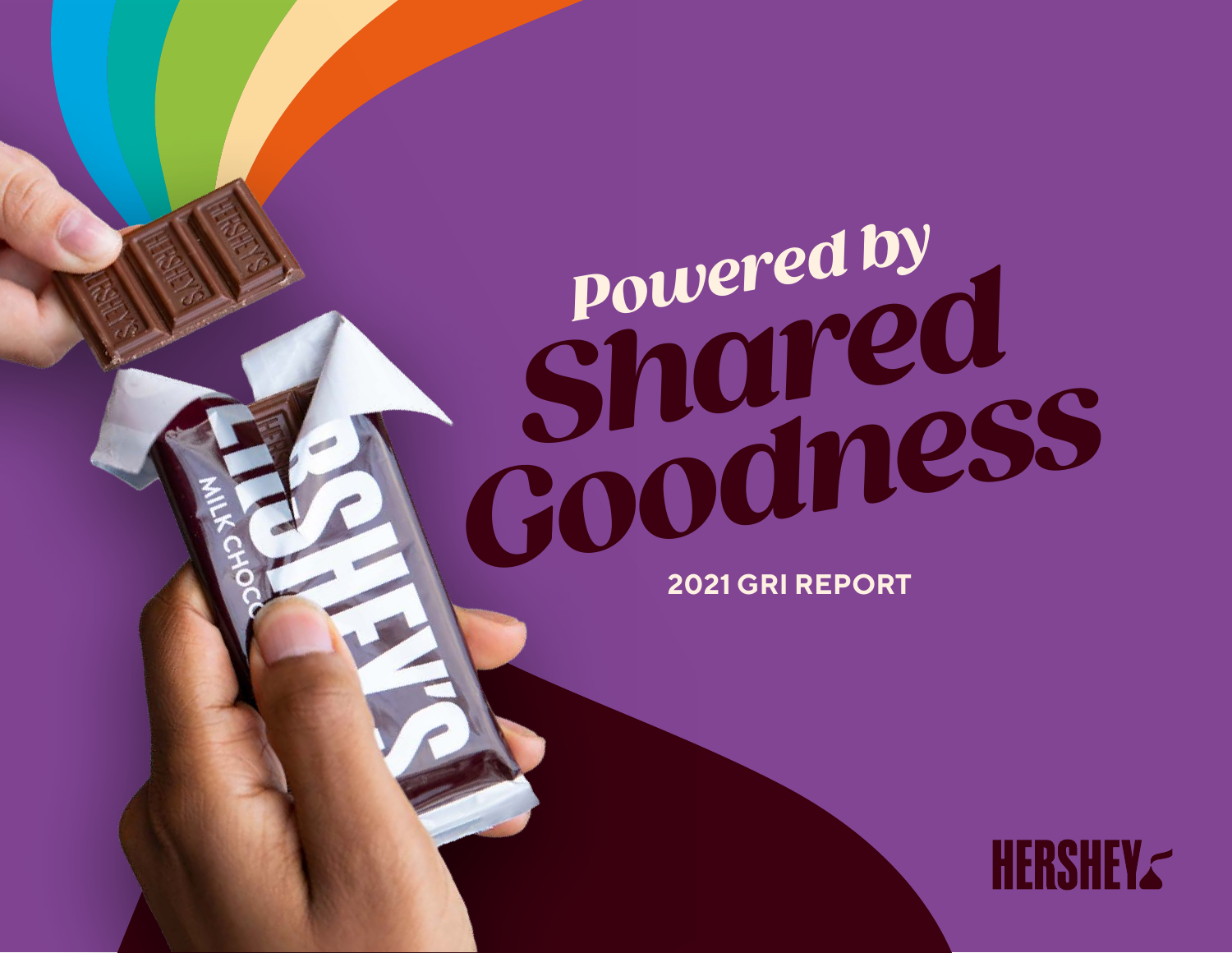## <span id="page-1-0"></span>2021 Global Reporting Initiative (GRI) Report

The data in this report relates to the period from January to December 2021, unless otherwise stated. For a detailed explanation of the indicators, visit the Global Reporting Initiative (GRI) website: [globalreporting.org](http://globalreporting.org). This content report accompanies our [2021 ESG Report](https://www.thehersheycompany.com/content/dam/hershey-corporate/documents/pdf/hershey_2021_esg_report.pdf) and has been prepared in accordance with the GRI Standards: Comprehensive option.

| <b>GRI Standard</b>           | <b>Reference</b> | <b>GRI Disclosure</b>                         | <b>2021 Hershey Response</b>                                                                                                                                                                                                                                                                                                                                                                                            |
|-------------------------------|------------------|-----------------------------------------------|-------------------------------------------------------------------------------------------------------------------------------------------------------------------------------------------------------------------------------------------------------------------------------------------------------------------------------------------------------------------------------------------------------------------------|
| <b>GENERAL DISCLOSURES</b>    |                  |                                               |                                                                                                                                                                                                                                                                                                                                                                                                                         |
| <b>Organizational Profile</b> | $102 - 1$        | Name of the organization                      | The Hershey Company                                                                                                                                                                                                                                                                                                                                                                                                     |
|                               | $102 - 2$        | Activities, brands, products,<br>and services | We are not aware of any of our products being banned in any markets where we operate and distribute.<br>Hershey 2021 ESG Report:<br>$\cdot$ The Big Picture, pages 3 - 9<br>See also:<br>$\cdot$ 2021 Form 10-K, pages 2 - 3                                                                                                                                                                                            |
|                               | $102 - 3$        | Location of headquarters                      | 19 East Chocolate Avenue, Hershey, PA 17033                                                                                                                                                                                                                                                                                                                                                                             |
|                               | $102 - 4$        | Location of operations                        | Hershey 2021 ESG Report:<br>· Responsible Sourcing and Human Rights: Where We Source Our Ingredients, page 38<br>See also:<br>• 2021 Form 10-K, pages 2 - 5, 17, Exhibit 21.1                                                                                                                                                                                                                                           |
|                               | $102 - 5$        | Ownership and legal form                      | 2021 Form 10-K, page 2                                                                                                                                                                                                                                                                                                                                                                                                  |
|                               | $102 - 6$        | Markets served                                | 2021 Form 10-K, pages 2 - 5                                                                                                                                                                                                                                                                                                                                                                                             |
|                               | $102 - 7$        | Scale of the organization                     | Hershey 2021 ESG Report:<br>• Our Company, pages 10 - 19<br>See also:<br>2021 Form 10-K, pages 2 - 3, 6 - 7, 24 - 25, 54                                                                                                                                                                                                                                                                                                |
|                               | $102 - 8$        | Information on employees<br>and other workers | We do not have a significant portion of activities performed by workers who are not employees.<br>The increase in global employee totals from 2020 to 2021 may be attributed to general employee population growth.<br>Our HR analytics team manages employment data and calculates these metrics.<br>Hershey 2021 ESG Report:<br>• Our People: Our Progress, pages 74 - 79<br>See also:<br>• 2021 Form 10-K, pages 6-7 |
|                               | $102 - 9$        | Supply chain                                  | Hershey 2021 ESG Report:<br>• Responsible Sourcing and Human Rights, pages 33 - 47<br>See also:<br>• 2021 Form 10-K, page 4                                                                                                                                                                                                                                                                                             |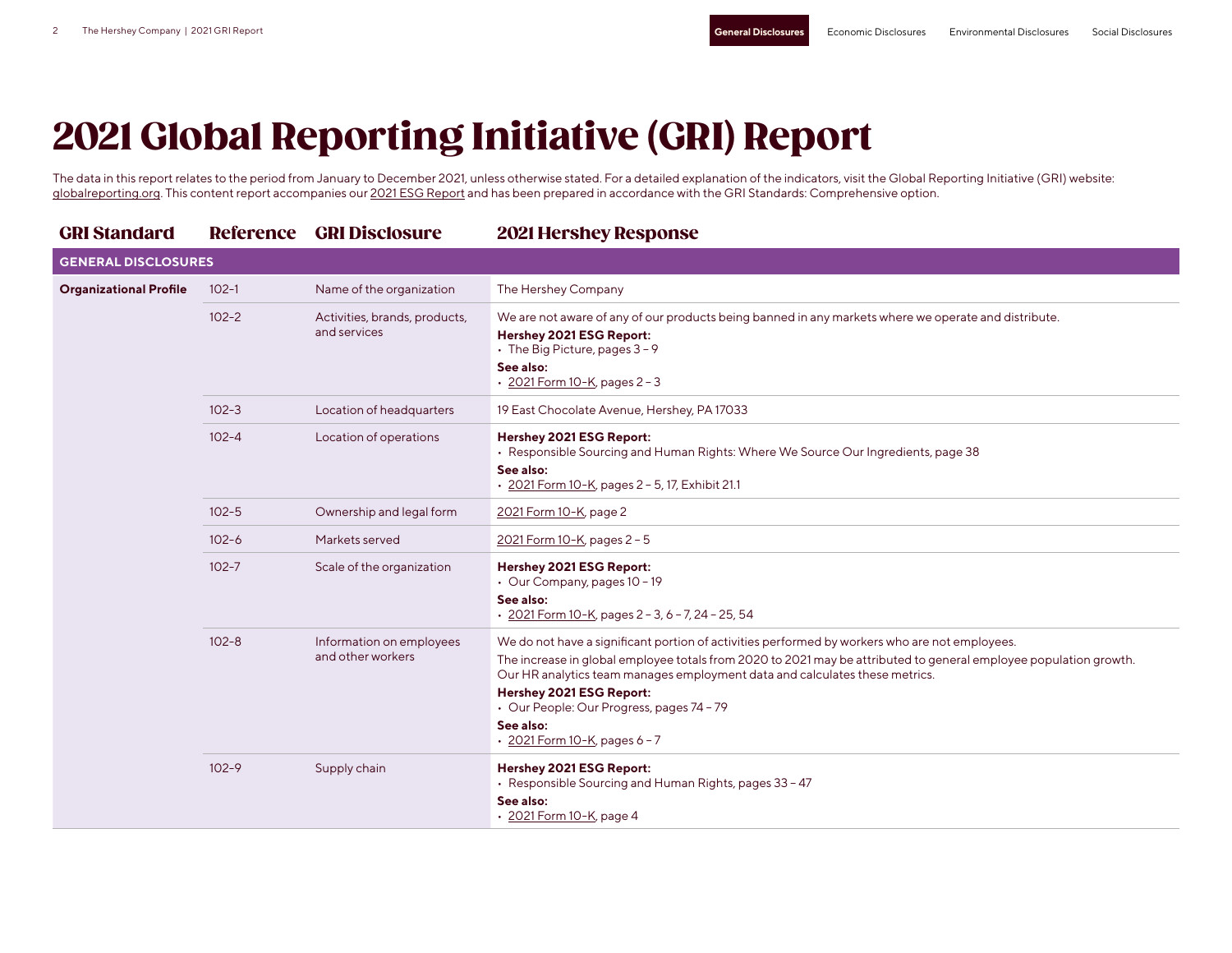| <b>GRI Standard</b>           | <b>Reference</b> | <b>GRI Disclosure</b>                                              | <b>2021 Hershey Response</b>                                                                                                                                                                                                                                                                                                                                                                                                                                                                                                                                                                                                                                                                                                                                                                                                                                                                                                                                                                                                                                                                                                                                                                      |
|-------------------------------|------------------|--------------------------------------------------------------------|---------------------------------------------------------------------------------------------------------------------------------------------------------------------------------------------------------------------------------------------------------------------------------------------------------------------------------------------------------------------------------------------------------------------------------------------------------------------------------------------------------------------------------------------------------------------------------------------------------------------------------------------------------------------------------------------------------------------------------------------------------------------------------------------------------------------------------------------------------------------------------------------------------------------------------------------------------------------------------------------------------------------------------------------------------------------------------------------------------------------------------------------------------------------------------------------------|
| <b>Organizational Profile</b> | $102 - 10$       | Significant changes to<br>the organization and its<br>supply chain | 2021 Form 10-K, pages 2 - 3, 22 - 23, 64 - 67                                                                                                                                                                                                                                                                                                                                                                                                                                                                                                                                                                                                                                                                                                                                                                                                                                                                                                                                                                                                                                                                                                                                                     |
|                               | $102 - 11$       | <b>Precautionary Principle</b><br>or approach                      | 2022 Proxy Statement: Corporate Governance - Enterprise Risk Management, page 24                                                                                                                                                                                                                                                                                                                                                                                                                                                                                                                                                                                                                                                                                                                                                                                                                                                                                                                                                                                                                                                                                                                  |
|                               | $102 - 12$       | <b>External initiatives</b>                                        | Hershey is part of the following sustainability-related initiatives:<br>• AIM-Progress*<br>• Arbor Day Foundation<br>• Asian Americans Advancing Justice (AAAJ)<br>• Bonsucro<br>• CEO Action for Diversity and Inclusion™<br>• Cocoa & Forests Initiative<br>• Dairy Sustainability Framework<br>• EmbraceRace<br>• EU Cocoa Coalition*<br>• Fair Trade USA<br>• Hazleton Integration Project/One Community Center<br>• Innovation Center for U.S. Dairy's Sustainability Alliance <sup>®</sup><br>• International Cocoa Initiative<br>• League of United Latin American Citizens (LULAC)<br>• National Confectioners Association (USA)*<br>• National Organization on Disability's Look Closer National Hiring Campaign<br>• Palm Oil Collaboration Group<br>• Paradigm for Parity®<br>• People + Work Connect Platform<br>• Rainforest Alliance<br>· Responsible Labor Initiative*<br>• Roundtable on Sustainable Palm Oil (RSPO)<br>• Society of Product Licensors Committed to Excellence Social and Environmental Responsibility Committee<br>· Sustainable Agriculture Initiative (SAI) Platform<br>· Sustainable Dairy PA<br>• United Nations Global Compact<br>• World Cocoa Foundation* |
|                               | $102 - 13$       | Membership of associations                                         | In addition to the list below, initiatives/organizations with * on the list above for 102-12 denote initiatives/organizations where<br>Hershey is a member.<br>• Ceres Company Network<br>• Science Based Targets Network Corporate Engagement Program<br>• World Resources Institute (WRI) Corporate Consultative Group                                                                                                                                                                                                                                                                                                                                                                                                                                                                                                                                                                                                                                                                                                                                                                                                                                                                          |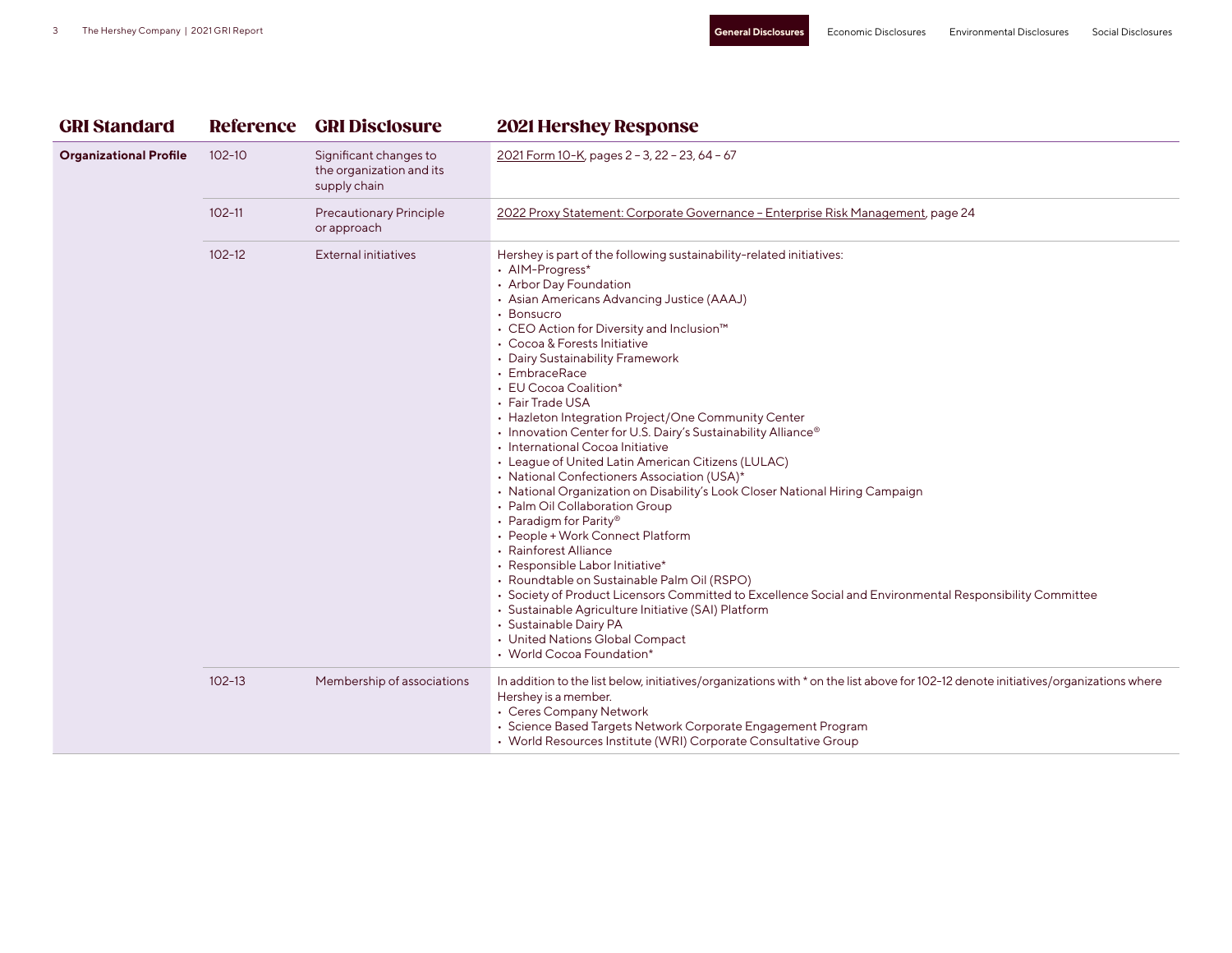| <b>GRI Standard</b>         | <b>Reference</b> | <b>GRI Disclosure</b>                                   | <b>2021 Hershey Response</b>                                                                                                                                                                                                                                                                                                                                                                          |
|-----------------------------|------------------|---------------------------------------------------------|-------------------------------------------------------------------------------------------------------------------------------------------------------------------------------------------------------------------------------------------------------------------------------------------------------------------------------------------------------------------------------------------------------|
| <b>Strategy</b>             | $102 - 14$       | Statement from senior<br>decision-maker                 | Hershey 2021 ESG Report:<br>• The Big Picture: A Message From Michele Buck, page 4                                                                                                                                                                                                                                                                                                                    |
|                             | $102 - 15$       | Key impacts, risks, and<br>opportunities                | Hershey 2021 ESG Report:<br>• Our Company: Materiality, page 13<br>• The Big Picture: A Message From Michele Buck, page 4<br>• The Big Picture: Spotlight 2021, page 5<br>See also:<br>• 2021 Form 10-K, pages 9-16<br>• Task Force on Climate-related Financial Disclosures (TCFD) Report                                                                                                            |
| <b>Ethics and Integrity</b> | $102 - 16$       | Values, principles, standards,<br>and norms of behavior | Hershey 2021 ESG Report:<br>$\cdot$ Our Company, pages 10 - 19<br>See also:<br>· 2022 Proxy Statement: The Hershey Company Purpose and Values, pages 12-16<br>Code of Conduct<br>• Supplier Code of Conduct                                                                                                                                                                                           |
|                             | $102 - 17$       | Mechanisms for advice and<br>concerns about ethics      | Hershey 2021 ESG Report:<br>• Our Company: Corporate Governance, pages 11 - 12<br>• Responsible Sourcing and Human Rights: Grievance Mechanisms and Access to Remedy, page 36<br>See also:<br>Code of Conduct<br>Corporate Governance<br>Ethics & Compliance: Hershey's Concern Line<br>Procedures For Submission And Handling Of Complaints Regarding Compliance Matters<br>Supplier Code of Conduct |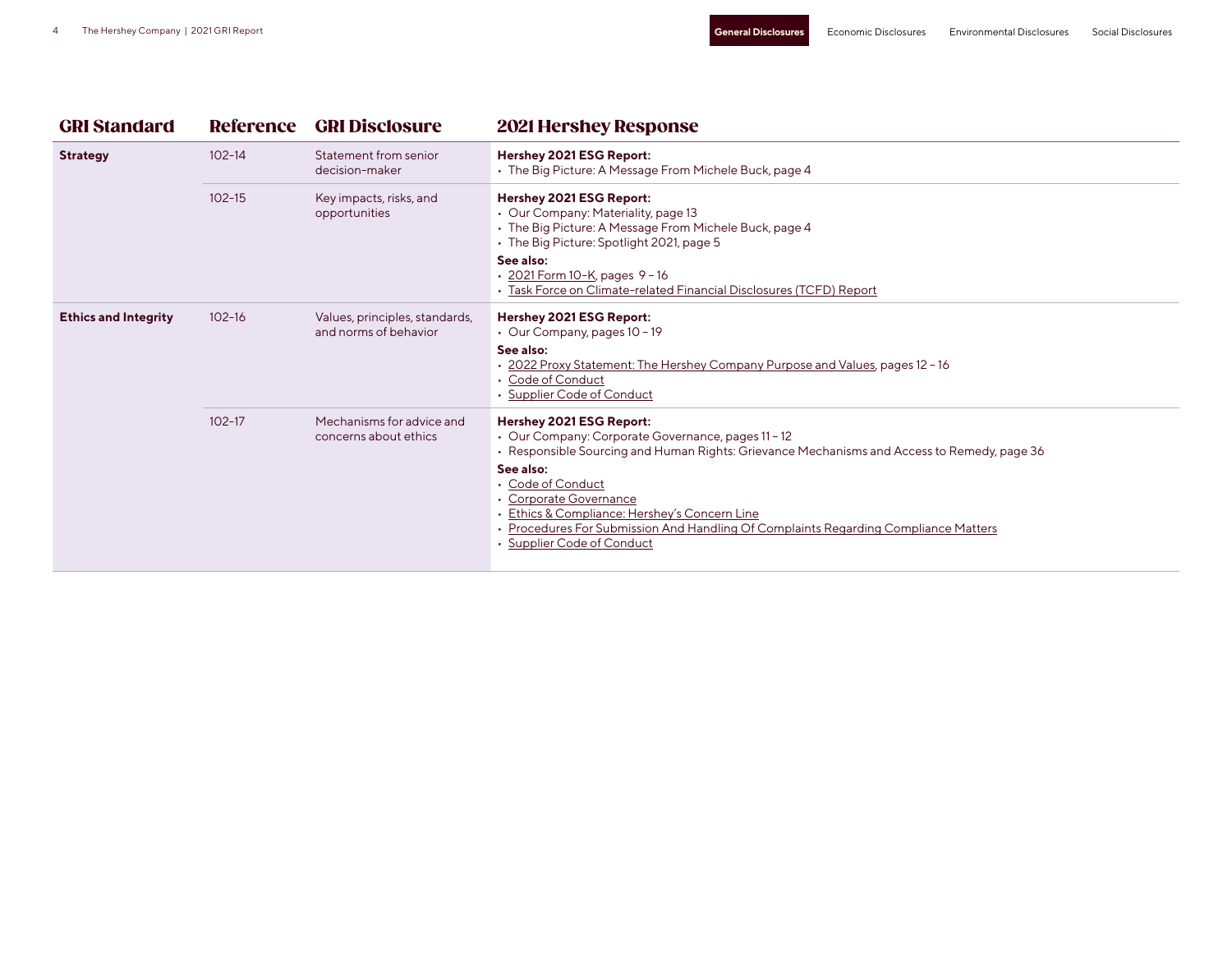| <b>GRI Standard</b> | <b>Reference</b> | <b>GRI Disclosure</b>                                                               | <b>2021 Hershey Response</b>                                                                                                                                                                                                                                |
|---------------------|------------------|-------------------------------------------------------------------------------------|-------------------------------------------------------------------------------------------------------------------------------------------------------------------------------------------------------------------------------------------------------------|
| Governance          | $102 - 18$       | Governance structure                                                                | Hershey 2021 ESG Report:<br>• Our Company: Corporate Governance, pages 11-12<br>See also:<br>2022 Proxy Statement: Corporate Governance, pages 17 - 21<br><b>Board of Directors</b><br>Committees & Charters<br>Corporate Governance                        |
|                     | $102 - 19$       | Delegating authority                                                                | Hershey 2021 ESG Report:<br>• Our Company: Corporate Governance, pages 11 - 12<br>See also:<br>• Corporate Governance                                                                                                                                       |
|                     | $102 - 20$       | Executive-level responsibility<br>for economic, environmental,<br>and social topics | Hershey 2021 ESG Report:<br>• Our Company: Corporate Governance, pages 11 - 12<br>See also:<br>2022 Proxy Statement: The Hershey Company Purpose and Values – Our Shared Goodness Promise – Board Oversight<br>of ESG, pages 12 - 13                        |
|                     | $102 - 21$       | Consulting stakeholders on<br>economic, environmental,<br>and social topics         | Hershey 2021 ESG Report:<br>• Our Company: Corporate Governance, pages 11 - 12<br>• Our Company: Materiality, page 13<br>See also:<br>2022 Proxy Statement: Corporate Governance - Communications with Directors, page 27                                   |
|                     | $102 - 22$       | Composition of the highest<br>governance body and its<br>committees                 | Hershey 2021 ESG Report:<br>• Our Company: Corporate Governance, pages 11-12<br>See also:<br>2022 Proxy Statement: Our Director Nominees (page 2); Governance Highlights (pages 3 - 4); Corporate Governance,<br>pages 17 - 27<br><b>Board of Directors</b> |
|                     | $102 - 23$       | Chair of the highest<br>governance body                                             | Michele Buck is the Chairman of the Board, President and Chief Executive Officer for The Hershey Company.<br>See also:<br>• Our Leadership                                                                                                                  |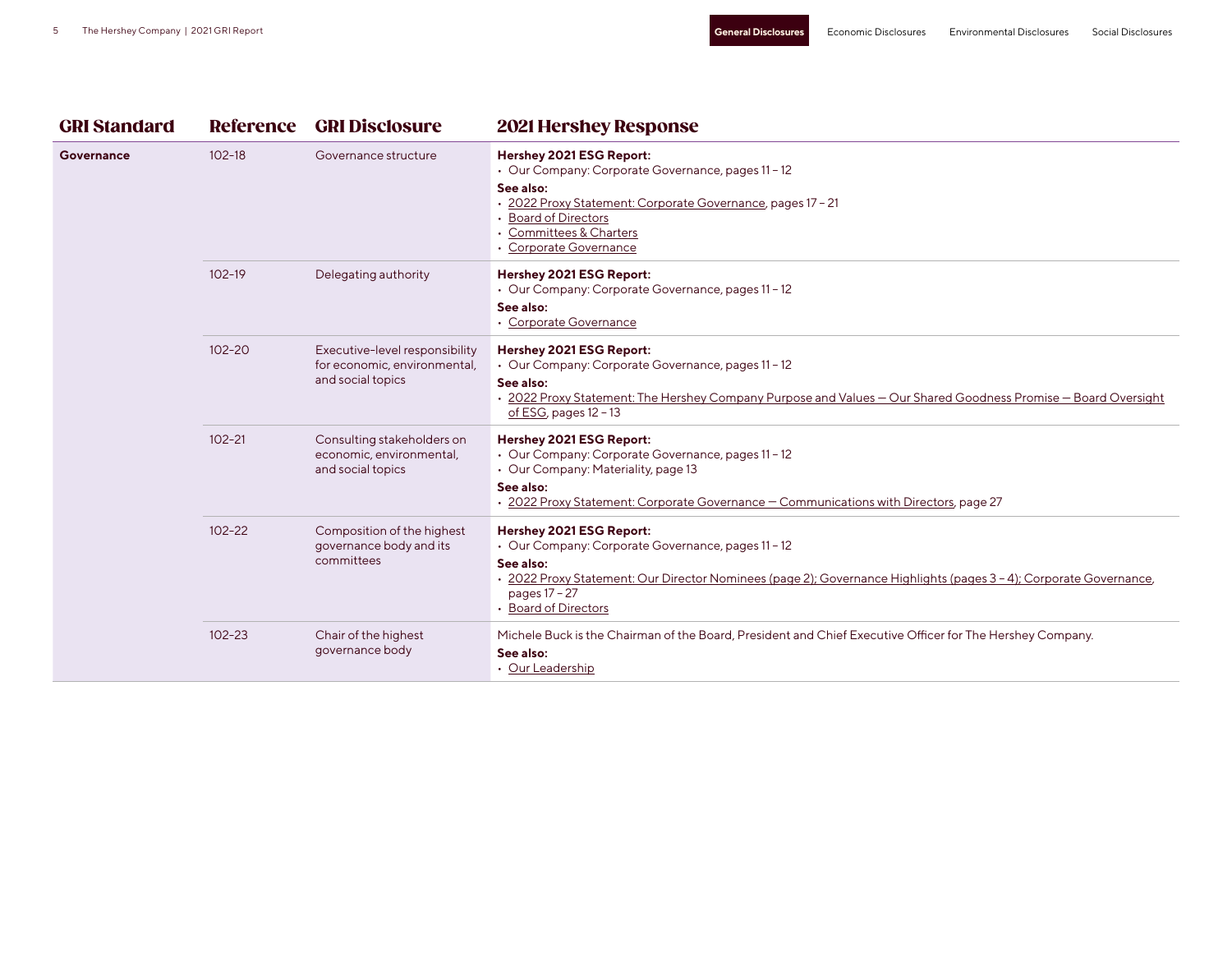| <b>GRI Standard</b> | <b>Reference</b> | <b>GRI Disclosure</b>                                                          | <b>2021 Hershey Response</b>                                                                                                                                                                                                                                                                                                                                           |
|---------------------|------------------|--------------------------------------------------------------------------------|------------------------------------------------------------------------------------------------------------------------------------------------------------------------------------------------------------------------------------------------------------------------------------------------------------------------------------------------------------------------|
| Governance          | $102 - 24$       | Nominating and selecting the<br>highest governance body                        | 2022 Proxy Statement: Corporate Governance-Board Composition and Criteria for Board Membership, pages 17-19<br>• Corporate Governance Guidelines<br>• Governance Committee Charter                                                                                                                                                                                     |
|                     | $102 - 25$       | Conflicts of interest                                                          | • Code of Conduct<br>Corporate Governance Guidelines<br>• Related Person Transaction Policy                                                                                                                                                                                                                                                                            |
|                     | $102 - 26$       | Role of highest governance<br>body in setting purpose,<br>values, and strategy | Hershey 2021 ESG Report:<br>• Our Company: Corporate Governance, pages 11 - 12<br>See also:<br>• Corporate Governance Guidelines                                                                                                                                                                                                                                       |
|                     | $102 - 27$       | Collective knowledge of<br>highest governance body                             | Hershey 2021 ESG Report:<br>• Our Company: Corporate Governance, pages 11 - 12<br>See also:<br>• Corporate Governance Guidelines                                                                                                                                                                                                                                       |
|                     | $102 - 28$       | Evaluating the highest<br>governance body's<br>performance                     | Hershey 2021 ESG Report:<br>• Our Company: Corporate Governance, pages 11 - 12<br>See also:<br>• Corporate Governance Guidelines                                                                                                                                                                                                                                       |
|                     | $102 - 29$       | Identifying and managing<br>economic, environmental,<br>and social impacts     | Hershey 2021 ESG Report:<br>• Our Company: Corporate Governance, pages 11 - 12<br>• Our Company: Materiality, page 13<br>See also:<br>2022 Proxy Statement: The Hershey Company Purpose and Values, pages 12 - 16<br>• Corporate Governance Guidelines<br>· Hershey's Commitment to Human Rights<br>· Statement Against Slavery and Human Trafficking<br>• TCFD Report |
|                     | $102 - 30$       | Effectiveness of risk<br>management processes                                  | · 2022 Proxy Statement: Corporate Governance-Enterprise Risk Management, page 24<br>• Corporate Governance Guidelines                                                                                                                                                                                                                                                  |
|                     | $102 - 31$       | Review of economic,<br>environmental, and social<br>topics                     | Hershey 2021 ESG Report:<br>• Our Company: Corporate Governance, pages 11 - 12<br>See also:<br>• 2022 Proxy Statement: Committees of the Board, pages 21 - 23                                                                                                                                                                                                          |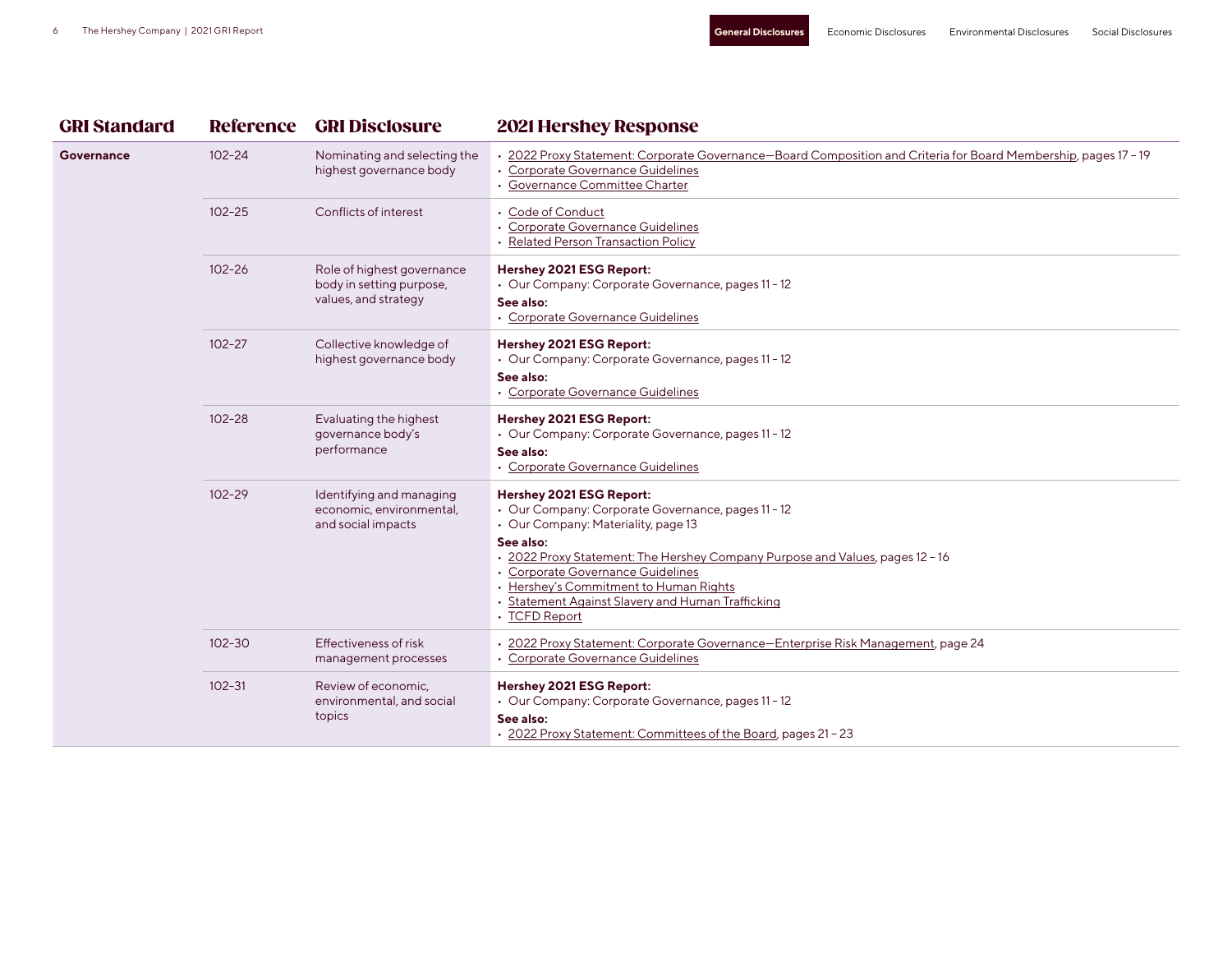| <b>GRI Standard</b> | <b>Reference</b> | <b>GRI Disclosure</b>                                         | <b>2021 Hershey Response</b>                                                                                                                                                                                                                                                                                                                                                                                                                                                                                                                                                                                                                                                                                                                                                                                                                                                                                                                                                                                                                                                                                                                                                               |
|---------------------|------------------|---------------------------------------------------------------|--------------------------------------------------------------------------------------------------------------------------------------------------------------------------------------------------------------------------------------------------------------------------------------------------------------------------------------------------------------------------------------------------------------------------------------------------------------------------------------------------------------------------------------------------------------------------------------------------------------------------------------------------------------------------------------------------------------------------------------------------------------------------------------------------------------------------------------------------------------------------------------------------------------------------------------------------------------------------------------------------------------------------------------------------------------------------------------------------------------------------------------------------------------------------------------------|
| Governance          | $102 - 32$       | Highest governance body's<br>role in sustainability reporting | Michele Buck and Hershey's Board of Directors review Hershey's ESG Report and the material topics<br>covered therein.<br>Hershey 2021 ESG Report:<br>• Our Company: Corporate Governance, pages 11 - 12<br>See also:<br>• 2022 Proxy Statement: The Hershey Company Purpose and Values, pages 12-16                                                                                                                                                                                                                                                                                                                                                                                                                                                                                                                                                                                                                                                                                                                                                                                                                                                                                        |
|                     | $102 - 33$       | Communicating critical<br>concerns                            | Hershey 2021 ESG Report:<br>• Our Company: Corporate Governance, pages 11 - 12<br>See also:<br>• 2022 Proxy Statement: Corporate Governance-Communications with Directors, page 27                                                                                                                                                                                                                                                                                                                                                                                                                                                                                                                                                                                                                                                                                                                                                                                                                                                                                                                                                                                                         |
|                     | $102 - 34$       | Nature and total number<br>of critical concerns               | In 2021, Hershey recorded zero cases that were deemed "critical." Any "critical" concerns are reported to the Ethical<br>Business Practices Committee (EBPC) and the Audit Committee pursuant to our policies and procedures.<br>Compliance concerns are reported through various channels, including but not limited to: Hershey's Concern Line,<br>business partners, Human Resources (HR), Ethics & Compliance, and other parties who have access to either the Concern<br>Line or the Ethics & Compliance department. All concerns are managed and followed closely by the Ethics & Compliance<br>department.<br>Hershey applies severity codes to cases depending on certain parameters such as violation, potential fines and/or<br>involvement of senior leaders. Critical concerns (red) and significant concerns (orange) are reported to the EBPC and Audit<br>Committee for visibility.<br>Issues reported to the Concern Line cover a wide array of topics, including conflicts of interest, general labor practices,<br>employment-related concerns, potential fraud, security and requests for general advice.<br>See also:<br>• Ethics & Compliance: Hershey's Concern Line |
|                     | $102 - 35$       | Remuneration policies                                         | • 2021 Form 10-K page 103<br>2022 Proxy Statement: Compensation Discussion and Analysis, pages 47-79<br>• Corporate Governance Guidelines                                                                                                                                                                                                                                                                                                                                                                                                                                                                                                                                                                                                                                                                                                                                                                                                                                                                                                                                                                                                                                                  |
|                     | $102 - 36$       | Process for determining<br>remuneration                       | 2022 Proxy Statement: Compensation Discussion and Analysis-Setting Compensation, page 54                                                                                                                                                                                                                                                                                                                                                                                                                                                                                                                                                                                                                                                                                                                                                                                                                                                                                                                                                                                                                                                                                                   |
|                     | $102 - 37$       | Stakeholders' involvement<br>in remuneration                  | 2022 Proxy Statement: Compensation Discussion and Analysis, page 54                                                                                                                                                                                                                                                                                                                                                                                                                                                                                                                                                                                                                                                                                                                                                                                                                                                                                                                                                                                                                                                                                                                        |
|                     | $102 - 38$       | Annual total compensation<br>ratio                            | 2022 Proxy Statement: CEO Pay Ratio Disclosure, page 79                                                                                                                                                                                                                                                                                                                                                                                                                                                                                                                                                                                                                                                                                                                                                                                                                                                                                                                                                                                                                                                                                                                                    |
|                     | $102 - 39$       | Percentage increase in annual<br>total compensation ratio     | 2022 Proxy Statement: Compensation Discussion and Analysis, pages 63 - 65                                                                                                                                                                                                                                                                                                                                                                                                                                                                                                                                                                                                                                                                                                                                                                                                                                                                                                                                                                                                                                                                                                                  |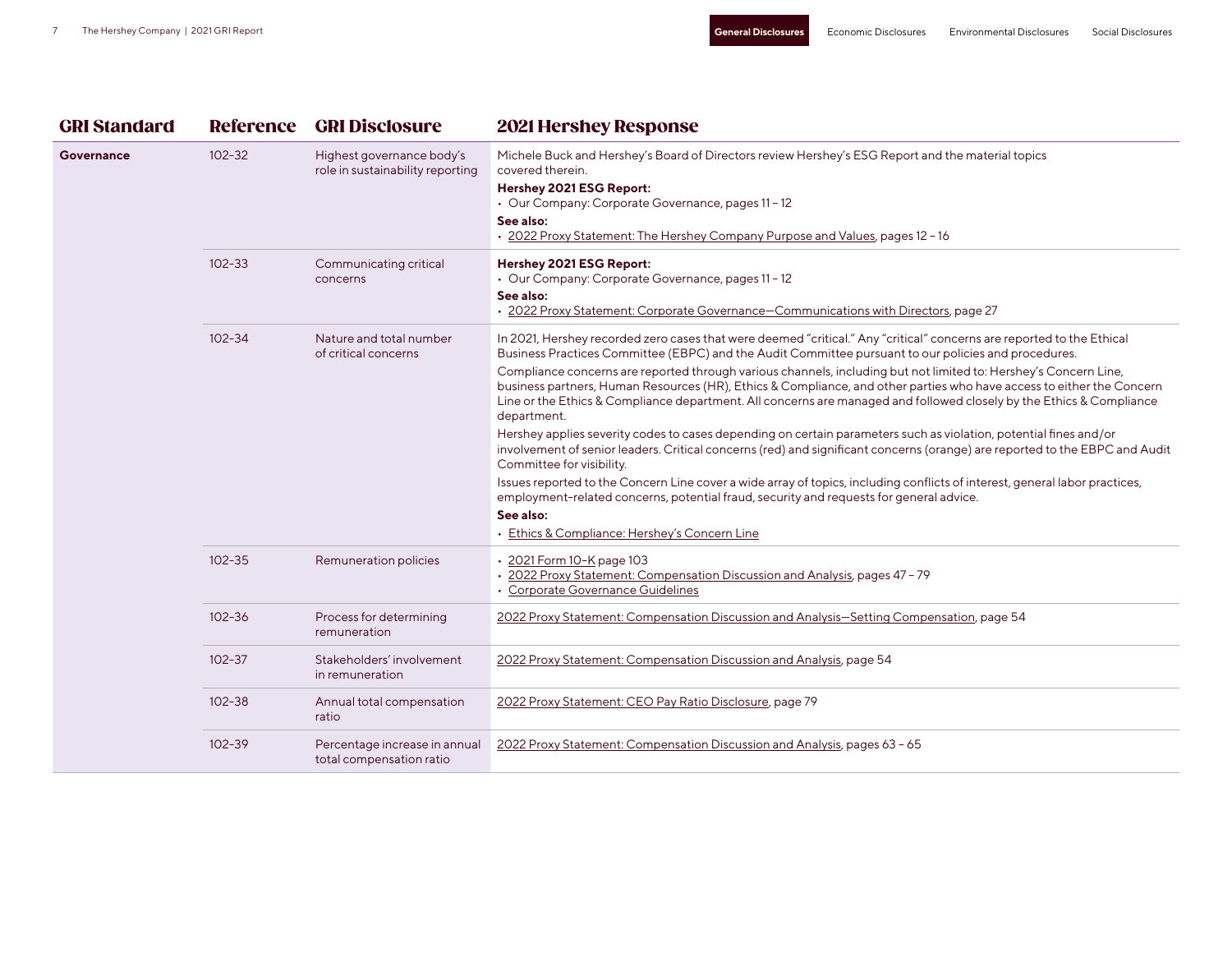| <b>GRI Standard</b>                     | Reference  | <b>GRI Disclosure</b>                     | <b>2021 Hershey Response</b>                                                                                                                                                                                                                                                                                                      |
|-----------------------------------------|------------|-------------------------------------------|-----------------------------------------------------------------------------------------------------------------------------------------------------------------------------------------------------------------------------------------------------------------------------------------------------------------------------------|
| <b>Stakeholder</b><br><b>Engagement</b> | $102 - 40$ | List of stakeholder groups                | Our key stakeholder groups include:<br>• Communities where we operate<br>• Consumers<br>• Employees<br>• Farmers<br>• Government and policymakers<br>• Investors<br>• Non-governmental organizations<br>• Retailers<br>• Suppliers and other business partners<br>Hershey 2021 ESG Report:<br>• Our Company: Materiality, page 13 |
|                                         | $102 - 41$ | Collective bargaining<br>agreements       | Hershey 2021 ESG Report:<br>• Our People: Providing a Caring Employee Experience, pages 65 - 66<br>See also:<br>$\cdot$ 2021 Form 10-K, page 6                                                                                                                                                                                    |
|                                         | $102 - 42$ | Identifying and selecting<br>stakeholders | Hershey 2021 ESG Report:<br>• Our Company: Materiality, page 13<br>• Responsible Sourcing and Human Rights: Human Rights Across Our Value Chain, pages 34 - 37                                                                                                                                                                    |
|                                         | $102 - 43$ | Approach to stakeholder<br>engagement     | Hershey 2021 ESG Report:<br>• Our Company: Materiality, page 13<br>• Responsible Sourcing and Human Rights: Human Rights Across Our Value Chain, pages 34 - 37<br>• Responsible Sourcing and Human Rights: Responsible Sourcing, pages 39 - 42                                                                                    |
|                                         | $102 - 44$ | Key topics and concerns<br>raised         | Hershey 2021 ESG Report:<br>• Our Company: Materiality, page 13<br>• Responsible Sourcing and Human Rights: Human Rights Across Our Value Chain, pages 34 - 37<br>• The Big Picture: Spotlight 2021, page 5                                                                                                                       |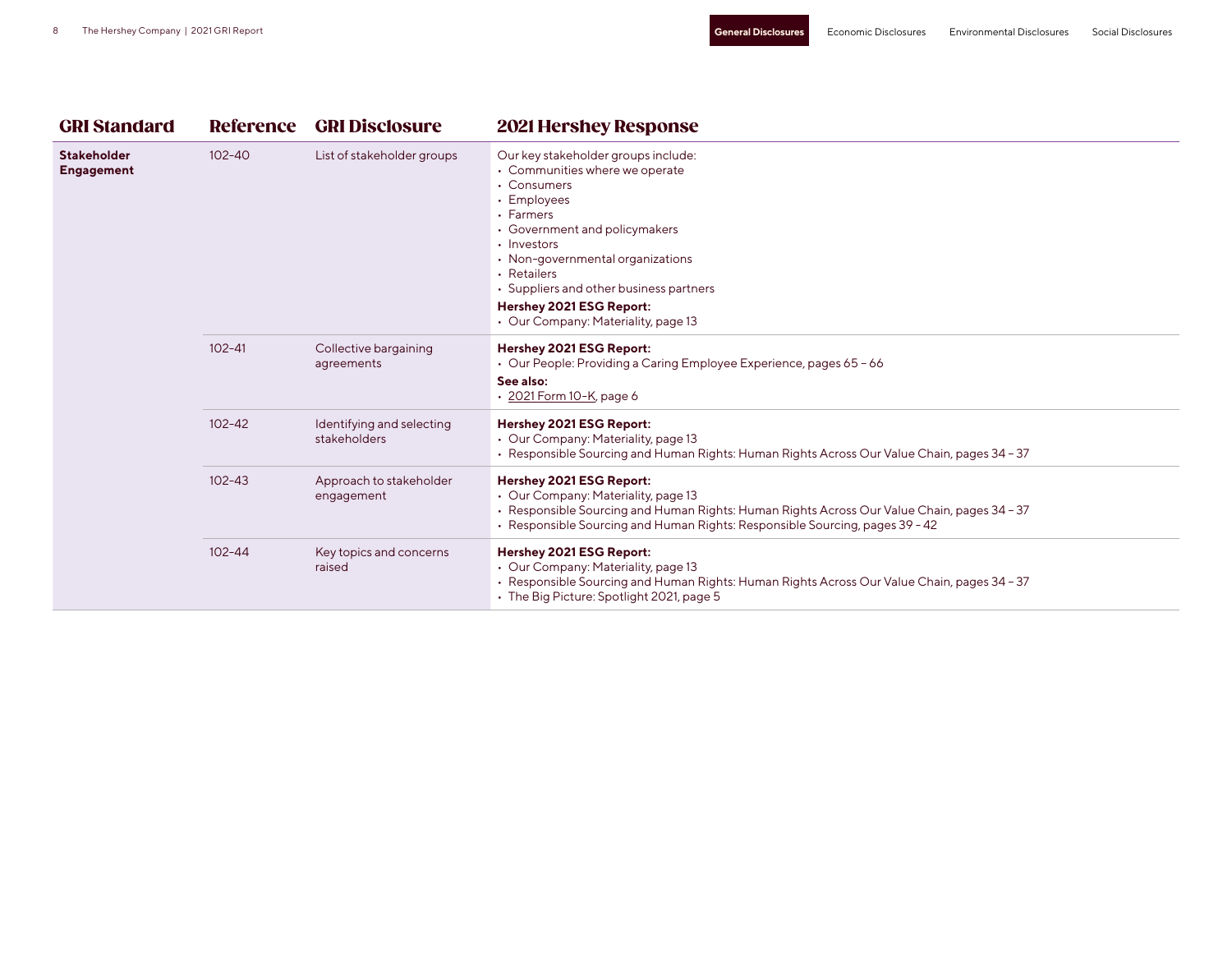| <b>GRI Standard</b>       | <b>Reference</b> | <b>GRI Disclosure</b>                                            | <b>2021 Hershey Response</b>                                                                                                                                                                                                                                                                                                                                                                                                                                                                                                                                                                       |
|---------------------------|------------------|------------------------------------------------------------------|----------------------------------------------------------------------------------------------------------------------------------------------------------------------------------------------------------------------------------------------------------------------------------------------------------------------------------------------------------------------------------------------------------------------------------------------------------------------------------------------------------------------------------------------------------------------------------------------------|
| <b>Reporting Practice</b> | $102 - 45$       | Entities included in the<br>consolidated financial<br>statements | 2021 Form 10-K, page 2                                                                                                                                                                                                                                                                                                                                                                                                                                                                                                                                                                             |
|                           | $102 - 46$       | Defining report content and<br>topic boundaries                  | Hershey 2021 ESG Report:<br>• Our Company: Materiality, page 13<br>$\cdot$ The Big Picture, pages $3 - 9$                                                                                                                                                                                                                                                                                                                                                                                                                                                                                          |
|                           | $102 - 47$       | List of material topics                                          | Hershey 2021 ESG Report:<br>• Our Company: Materiality, page 13                                                                                                                                                                                                                                                                                                                                                                                                                                                                                                                                    |
|                           | $102 - 48$       | Restatements of information                                      | During 2021, there have been no corrections or restatements of information given in any of our previous financial reports.<br>Throughout the 2021 ESG Report, restatements due to scope and/or methodology changes have been noted with<br>footnotes where applicable. These changes are driven by Hershey's merger and acquisition activities with the addition of<br>Lily's Sweets, LLC, Dot's Pretzels, LLC and Pretzels, Inc. Additionally, some data has been restated from past years as we<br>expand our data-collection abilities to be more inclusive of the global scope of the company. |
|                           | $102 - 49$       | Changes in reporting                                             | Hershey 2021 ESG Report:<br>• Our Company: Materiality, page 13<br>$\cdot$ The Big Picture, pages $3 - 9$                                                                                                                                                                                                                                                                                                                                                                                                                                                                                          |
|                           | $102 - 50$       | Reporting period                                                 | This report covers the 2021 calendar year.                                                                                                                                                                                                                                                                                                                                                                                                                                                                                                                                                         |
|                           | $102 - 51$       | Date of most recent report                                       | May 25, 2022                                                                                                                                                                                                                                                                                                                                                                                                                                                                                                                                                                                       |
|                           | $102 - 52$       | Reporting cycle                                                  | Annual                                                                                                                                                                                                                                                                                                                                                                                                                                                                                                                                                                                             |
|                           | $102 - 53$       | Contact point for questions<br>regarding the report              | sustainability@hersheys.com                                                                                                                                                                                                                                                                                                                                                                                                                                                                                                                                                                        |
|                           | $102 - 54$       | Claims of reporting in<br>accordance with the GRI<br>Standards   | Hershey 2021 ESG Report:<br>• About This Report, page 93                                                                                                                                                                                                                                                                                                                                                                                                                                                                                                                                           |
|                           | $102 - 55$       | <b>GRI</b> content index                                         | Hershey 2021 GRI Report (this PDF)                                                                                                                                                                                                                                                                                                                                                                                                                                                                                                                                                                 |
|                           | $102 - 56$       | External assurance                                               | Quantis, an independent verifier, completed a detailed verification assessment to provide assurance of some of Hershey's<br>environmental data.<br>See also:<br>• Assurance Statement                                                                                                                                                                                                                                                                                                                                                                                                              |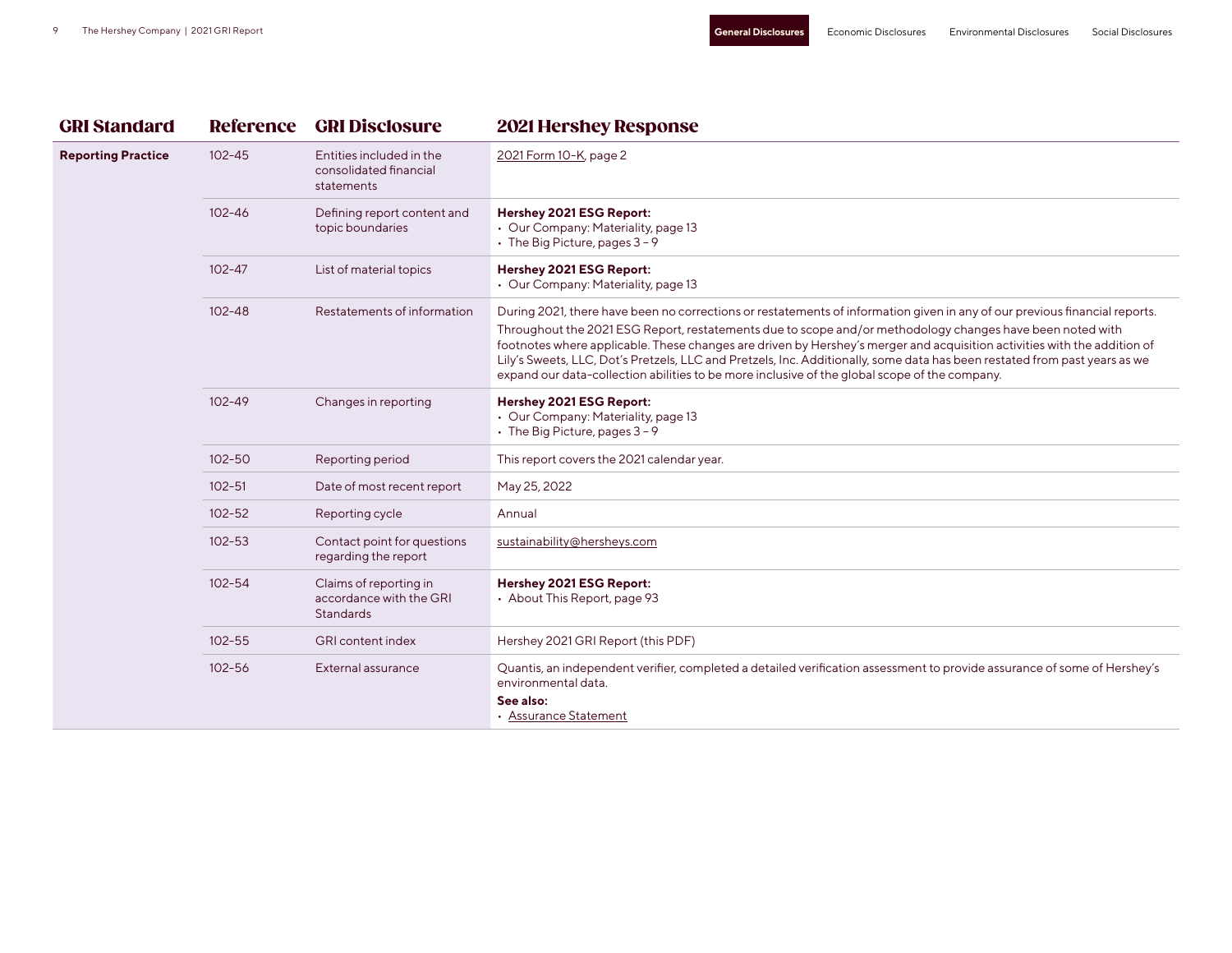<span id="page-9-0"></span>

| <b>GRI Standard</b>                                 | <b>Reference</b>            | <b>GRI Disclosure</b>                                                                | <b>2021 Hershey Response</b>                                                                                                                                                                                                                                                                                                                                                                                                                                                                                                                                                                                                                                                                                      |  |  |
|-----------------------------------------------------|-----------------------------|--------------------------------------------------------------------------------------|-------------------------------------------------------------------------------------------------------------------------------------------------------------------------------------------------------------------------------------------------------------------------------------------------------------------------------------------------------------------------------------------------------------------------------------------------------------------------------------------------------------------------------------------------------------------------------------------------------------------------------------------------------------------------------------------------------------------|--|--|
|                                                     | <b>ECONOMIC PERFORMANCE</b> |                                                                                      |                                                                                                                                                                                                                                                                                                                                                                                                                                                                                                                                                                                                                                                                                                                   |  |  |
| <b>GRI 103: Management</b><br>Approach 2016         | $103-1$                     | Explanation of the material<br>topic and its Boundaries                              | Hershey 2021 ESG Report:<br>• Our Company: Corporate Governance, pages 11 - 12                                                                                                                                                                                                                                                                                                                                                                                                                                                                                                                                                                                                                                    |  |  |
|                                                     | $103 - 2$                   | The management approach<br>and its components                                        | • Our Company: Materiality, page 13<br>$\cdot$ The Big Picture, pages 3 - 9<br>See also:                                                                                                                                                                                                                                                                                                                                                                                                                                                                                                                                                                                                                          |  |  |
|                                                     | $103 - 3$                   | Evaluation of the<br>management approach                                             | · 2021 Form 10-K, pages 24 - 25<br>• Corporate Governance Guidelines                                                                                                                                                                                                                                                                                                                                                                                                                                                                                                                                                                                                                                              |  |  |
| <b>GRI 201: Economic</b><br><b>Performance 2016</b> | $201-1$                     | Direct economic value<br>generated and distributed                                   | Hershey 2021 ESG Report:<br>• Our Company: Financial Performance, page 19<br>See also:<br>• 2021 Form 10-K, pages 24 - 32                                                                                                                                                                                                                                                                                                                                                                                                                                                                                                                                                                                         |  |  |
|                                                     | $201 - 2$                   | Financial implications and<br>other risks and opportunities<br>due to climate change | Hershey 2021 ESG Report:<br>· Environment, pages 48 - 61<br>$\cdot$ The Big Picture, pages 3 - 9<br>See also:<br>• Environmental Policy<br>• TCFD Report                                                                                                                                                                                                                                                                                                                                                                                                                                                                                                                                                          |  |  |
|                                                     | $201 - 3$                   | Defined benefit plan<br>obligations and other<br>retirement plans                    | a) Estimated value of U.S. qualified plan liabilities as of December 31, 2021: \$968 million.<br>b) The Hershey Company has a Master Retirement Plan Trust that holds the investment funds for our Pension Plan.<br>i. As of December 31, 2021, the U.S. qualified plans had a 107% funded status.<br>ii. This is based on the actuarial reports used to support Hershey's 2021 Form 10-K filing.<br>c) Hershey's pension plan is funded entirely via employer contributions. Employee contributions are not required.<br>d) Hershey's pension plan is closed to new hires, but eligible participants continue to accrue benefits.<br>See also:<br>• 2021 Form 10-K, pages 39 - 40<br>• Hershey Careers: Benefits |  |  |
|                                                     | $201 - 4$                   | Financial assistance received<br>from government                                     | In 2021, the company received the following grants and incentives for our Stuarts Draft Facility in Virginia:<br>· \$109,428 August County tax rebate<br>• \$429,000 in funds from the Port of Virginia Economic and Infrastructure Development Grant<br>• \$1,100,000 for the Commonwealth's Development Opportunity Fund<br>• \$88,000 for the Virginia Jobs Investment Program in Stuarts Draft, VA<br>The Hershey Company is a publicly traded company on the NYSE, and as such, may have governmental entities<br>(e.g., pension funds, state-owned banks) as investors/shareholders in the ordinary course of business.<br>See also:<br>• 2021 Form 10-K, page 82                                           |  |  |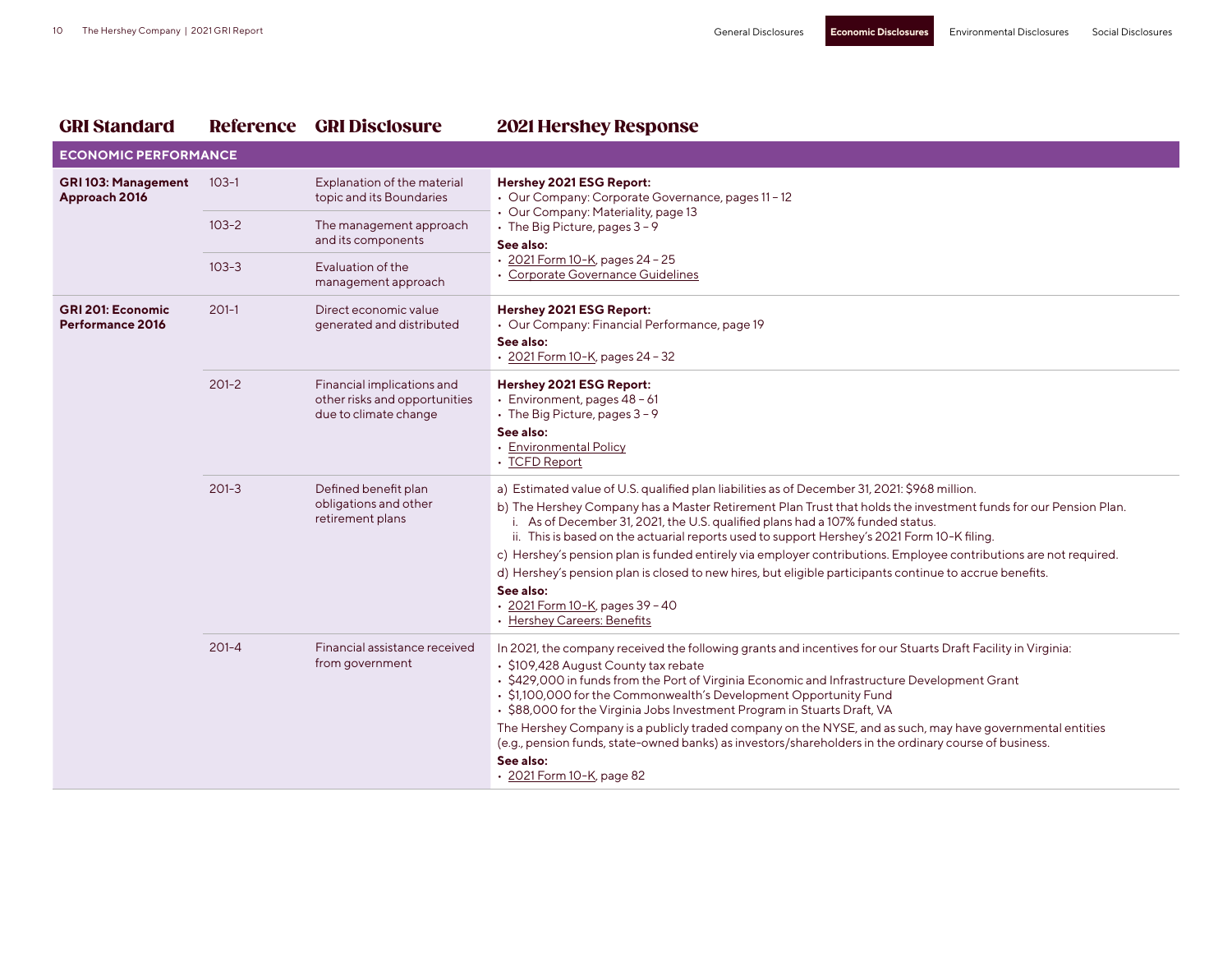| <b>GRI Standard</b>                                  | <b>Reference</b> | <b>GRI Disclosure</b>                                                              | <b>2021 Hershey Response</b>                                                                                                                                                                                                                                                                                                                                                                                                                                                               |
|------------------------------------------------------|------------------|------------------------------------------------------------------------------------|--------------------------------------------------------------------------------------------------------------------------------------------------------------------------------------------------------------------------------------------------------------------------------------------------------------------------------------------------------------------------------------------------------------------------------------------------------------------------------------------|
| <b>MARKET PRESENCE</b>                               |                  |                                                                                    |                                                                                                                                                                                                                                                                                                                                                                                                                                                                                            |
| <b>GRI 103: Management</b><br>Approach 2016          | $103 - 1$        | Explanation of the material<br>topic and its Boundaries                            | Hershey 2021 ESG Report:<br>• Our Company: Materiality, page 13                                                                                                                                                                                                                                                                                                                                                                                                                            |
|                                                      | $103 - 2$        | The management approach<br>and its components                                      | • The Big Picture, pages 3 - 9<br>See also:<br>2021 Form 10-K, pages 2 - 7, 19 - 102                                                                                                                                                                                                                                                                                                                                                                                                       |
|                                                      | $103 - 3$        | Evaluation of the<br>management approach                                           | • Corporate Governance Guidelines                                                                                                                                                                                                                                                                                                                                                                                                                                                          |
| GRI 202: Market<br>Presence 2016                     | $202 - 1$        | Ratios of standard entry level<br>wage by gender compared to<br>local minimum wage | Hershey does not currently monitor or report on employee wages relative to local minimum wage, and there is no<br>established timeline to do so.                                                                                                                                                                                                                                                                                                                                           |
|                                                      | $202 - 2$        | Proportion of senior<br>management hired from the                                  | 87.5% (14 local employees/16 total external hires at significant locations).                                                                                                                                                                                                                                                                                                                                                                                                               |
|                                                      |                  | local community                                                                    | "Senior management" is defined as individuals hired as Senior Manager and above (up to Senior Vice President within<br>the C-Suite).                                                                                                                                                                                                                                                                                                                                                       |
|                                                      |                  |                                                                                    | "Local" is defined as a permanent resident at time of hire in one of the following locations in the USA: Pennsylvania, New<br>Jersey, New York, Ohio, West Virginia, Virginia, Maryland, District of Columbia and Delaware.                                                                                                                                                                                                                                                                |
|                                                      |                  |                                                                                    | "Significant locations of operation" is defined as the following locations: 19 East Office, Amplify 19 East Office, Annville<br>Fulfillment Center, Hazleton Plant, Hbg Intl Airport Flt Ops, HCW Visitors Center, LicensingCo 19 East Office, Reese Plant,<br>Sales Co HCW Visitors Center, Sales Co Office Northeast, SalesCo 19 East Office, Sourcing Co 19 East Office, Sourcing Co<br>Tech Center, Stuarts Draft Plant, Technical Center, West Hershey Plant and Y&S Lancaster Plant. |
| <b>INDIRECT ECONOMIC IMPACTS</b>                     |                  |                                                                                    |                                                                                                                                                                                                                                                                                                                                                                                                                                                                                            |
| GRI 103: Management<br>Approach 2016                 | $103-1$          | Explanation of the material<br>topic and its Boundaries                            | Hershey 2021 ESG Report:<br>• Community, pages 86 - 92                                                                                                                                                                                                                                                                                                                                                                                                                                     |
|                                                      | $103 - 2$        | The management approach<br>and its components                                      | Environment, pages 48 - 61<br>• Our Company: Materiality, page 13<br>· Responsible Sourcing and Human Rights, pages 33 - 47                                                                                                                                                                                                                                                                                                                                                                |
|                                                      | $103 - 3$        | Evaluation of the<br>management approach                                           | • The Big Picture, pages 3 - 9                                                                                                                                                                                                                                                                                                                                                                                                                                                             |
| GRI 203: Indirect<br><b>Economic Impacts</b><br>2016 | $203 - 1$        | Infrastructure investments<br>and services supported                               | Hershey 2021 ESG Report:<br>• Cocoa: Cocoa For Good, page 21<br>• Community, pages $86 - 92$                                                                                                                                                                                                                                                                                                                                                                                               |
|                                                      | $203 - 2$        | Significant indirect economic<br>impacts                                           | Hershey 2021 ESG Report:<br>• Cocoa: Cocoa For Good, page 21<br>• Community, pages 86 - 92<br>· Youth, pages 80 - 85                                                                                                                                                                                                                                                                                                                                                                       |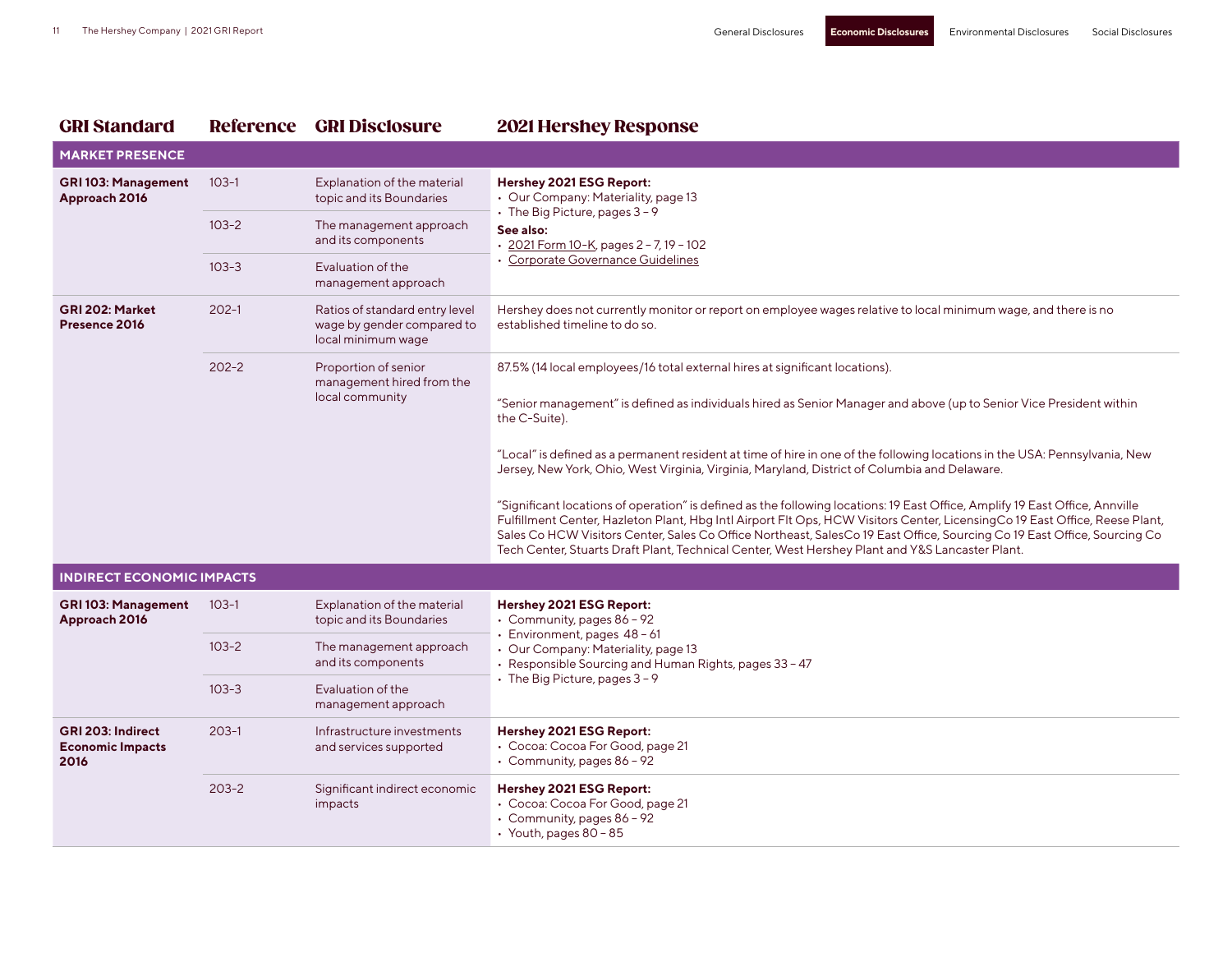| <b>GRI Standard</b>                                            | <b>Reference</b> | <b>GRI Disclosure</b>                                                                                                                                                                          | <b>2021 Hershey Response</b>                                                                                                                                                                                                                                                                                                                                                                                                                                                                                                                                                                                                                                                                                                                                                                                                                                                                           |
|----------------------------------------------------------------|------------------|------------------------------------------------------------------------------------------------------------------------------------------------------------------------------------------------|--------------------------------------------------------------------------------------------------------------------------------------------------------------------------------------------------------------------------------------------------------------------------------------------------------------------------------------------------------------------------------------------------------------------------------------------------------------------------------------------------------------------------------------------------------------------------------------------------------------------------------------------------------------------------------------------------------------------------------------------------------------------------------------------------------------------------------------------------------------------------------------------------------|
| <b>PROCUREMENT PRACTICE</b>                                    |                  |                                                                                                                                                                                                |                                                                                                                                                                                                                                                                                                                                                                                                                                                                                                                                                                                                                                                                                                                                                                                                                                                                                                        |
| <b>GRI 103: Management</b><br>Approach 2016                    | $103 - 1$        | Explanation of the material<br>topic and its Boundaries                                                                                                                                        | Hershey 2021 ESG Report:<br>• Cocoa: Cocoa For Good, page 21<br>• Our Company: Materiality, page 13                                                                                                                                                                                                                                                                                                                                                                                                                                                                                                                                                                                                                                                                                                                                                                                                    |
|                                                                | $103 - 2$        | The management approach<br>and its components                                                                                                                                                  | • Responsible Sourcing and Human Rights, pages 33 - 47<br>$\cdot$ The Big Picture, pages 3 - 9                                                                                                                                                                                                                                                                                                                                                                                                                                                                                                                                                                                                                                                                                                                                                                                                         |
|                                                                | $103 - 3$        | Evaluation of the<br>management approach                                                                                                                                                       | See also:<br>• Cocoa<br>• Human Rights Policy<br>• Living Wage & Income Position Statement<br>• Our Shared Goodness Promise<br>• Priority Ingredients and Raw Materials<br>• Responsible Recruiting & Employment Policy<br>• Responsible Sourcing<br>• Supplier Code of Conduct                                                                                                                                                                                                                                                                                                                                                                                                                                                                                                                                                                                                                        |
| <b>GRI 204:</b><br><b>Procurement</b><br><b>Practices 2016</b> | $204-1$          | Proportion of spending on<br>local suppliers                                                                                                                                                   | Of our procurement budget in 2021, 79% was spent on local suppliers based in the same country as the Hershey facility to<br>which they were supplying goods or services.                                                                                                                                                                                                                                                                                                                                                                                                                                                                                                                                                                                                                                                                                                                               |
|                                                                | G4-FP1           | Percentage of purchased<br>volume from suppliers<br>compliant with company's<br>sourcing policy                                                                                                | Of our purchased volume, 100% comes from suppliers who are required to adhere to the provisions of our sourcing policies<br>and Supplier Code of Conduct.<br>Hershey 2021 ESG Report:<br>· Responsible Sourcing and Human Rights: Responsible Recruitment Program, page 43<br>See also:<br>· Supplier Code of Conduct                                                                                                                                                                                                                                                                                                                                                                                                                                                                                                                                                                                  |
|                                                                | $G4-FP2$         | Percentage of purchased<br>volume, which is verified as<br>being in accordance with<br>credible, internationally<br>recognized responsible<br>production standards, broken<br>down by standard | In 2021, 43% of food ingredients purchased (by cost) from Tier 1 suppliers were certified to a third-party environmental and/<br>or social standard. These standards include Fair Trade USA, Rainforest Alliance, RSPO and Bonsucro.<br>Omission: Purchase volume by standard.<br>Reason for Omission: Confidentiality constraints.<br>Explanation of Omission: Information regarding breakdown of purchases that are verified by responsible production<br>standards is not reported due to commercial sensitivity.<br>Hershey 2021 ESG Report:<br>· Responsible Sourcing and Human Rights: Responsible Sourcing, pages 39 - 42<br>• Responsible Sourcing and Human Rights: Responsible Sourcing Ingredient Commitments and Progress, page 47<br>See also:<br>· 2021 SASB Report: FB-PF-430a.1., page 5<br>• Responsible Sourcing<br>• The Hershey Company RSPO Annual Communication of Progress 2020 |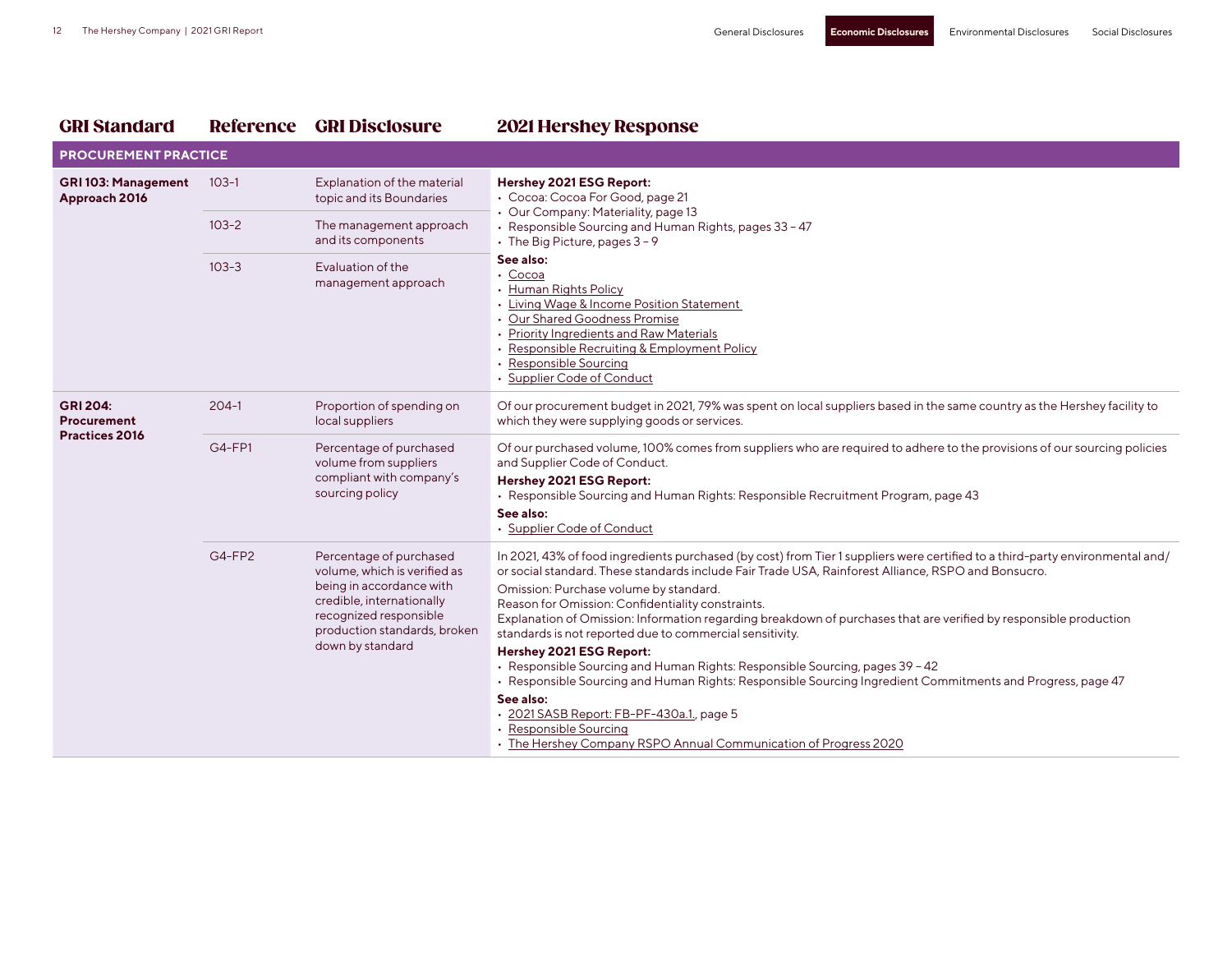| <b>GRI Standard</b>                                  |                        | Reference GRI Disclosure                                                                                                                 | <b>2021 Hershey Response</b>                                                                                                                                                                                                                                                                                                                                                                                                                                                                                                                                                                                                                                                                                                                                                                                                                                                                                                                                        |
|------------------------------------------------------|------------------------|------------------------------------------------------------------------------------------------------------------------------------------|---------------------------------------------------------------------------------------------------------------------------------------------------------------------------------------------------------------------------------------------------------------------------------------------------------------------------------------------------------------------------------------------------------------------------------------------------------------------------------------------------------------------------------------------------------------------------------------------------------------------------------------------------------------------------------------------------------------------------------------------------------------------------------------------------------------------------------------------------------------------------------------------------------------------------------------------------------------------|
| <b>ANTI-CORRUPTION</b>                               |                        |                                                                                                                                          |                                                                                                                                                                                                                                                                                                                                                                                                                                                                                                                                                                                                                                                                                                                                                                                                                                                                                                                                                                     |
| GRI 103: Management<br>Approach 2016                 | $103-1$                | Explanation of the material<br>topic and its Boundaries                                                                                  | Hershey 2021 ESG Report:<br>• Our Company: Corporate Governance, pages 11 - 12                                                                                                                                                                                                                                                                                                                                                                                                                                                                                                                                                                                                                                                                                                                                                                                                                                                                                      |
|                                                      | $103 - 2$              | The management approach<br>and its components                                                                                            | • Our Company: Materiality, page 13<br>See also:<br>• Audit Committee Charter                                                                                                                                                                                                                                                                                                                                                                                                                                                                                                                                                                                                                                                                                                                                                                                                                                                                                       |
|                                                      | $103 - 3$              | Evaluation of the<br>management approach                                                                                                 | Code of Conduct<br>Ethics & Compliance: Hershey's Concern Line<br>· Supplier Code of Conduct                                                                                                                                                                                                                                                                                                                                                                                                                                                                                                                                                                                                                                                                                                                                                                                                                                                                        |
| <b>GRI 205: Anti-</b><br><b>Corruption 2016</b>      | $205 - 1$              | Operations assessed for risks<br>related to corruption                                                                                   | Each quarter, representatives from every business function are required to certify, among other items, whether they have<br>knowledge of, or concerns relating to, corruption or potential corruption.                                                                                                                                                                                                                                                                                                                                                                                                                                                                                                                                                                                                                                                                                                                                                              |
|                                                      | $205 - 2$<br>$205 - 3$ | Communication and training<br>about anti-corruption policies<br>and procedures<br>Confirmed incidents of<br>corruption and actions taken | All corporate employees are required to take our Discrimination and Harassment and Code of Conduct training annually,<br>which includes anti-corruption provisions.<br>All corporate new hires complete this training during on-boarding.<br>Our manufacturing employees are required to take the Code of Conduct training every other year, while certifying annually<br>that they have read the Code of Conduct and that they understand and agree to abide by its requirements.<br>All our suppliers are required to comply with our Supplier Code of Conduct and are expected to adhere to all provisions<br>therein, including provisions on business ethics and anti-corruption. All suppliers enrolled in our Responsible Sourcing<br>Supplier Program acknowledge our Supplier Code of Conduct on an annual basis.<br>See also:<br>• Code of Conduct<br>· Supplier Code of Conduct<br>There were no confirmed incidents of corruption in 2021.<br>See also: |
|                                                      |                        |                                                                                                                                          | • Palm Oil Grievance Log                                                                                                                                                                                                                                                                                                                                                                                                                                                                                                                                                                                                                                                                                                                                                                                                                                                                                                                                            |
| <b>ANTI-COMPETITIVE BEHAVIOR</b>                     |                        |                                                                                                                                          |                                                                                                                                                                                                                                                                                                                                                                                                                                                                                                                                                                                                                                                                                                                                                                                                                                                                                                                                                                     |
| <b>GRI 103: Management</b><br>Approach 2016          | $103 - 1$              | Explanation of the material<br>topic and its Boundaries                                                                                  | Our Chief Counsel for Antitrust, our Global Trade and Customs Compliance and our Ethics & Compliance departments are<br>responsible for overseeing our management approach.                                                                                                                                                                                                                                                                                                                                                                                                                                                                                                                                                                                                                                                                                                                                                                                         |
|                                                      | $103 - 2$              | The management approach<br>and its components                                                                                            | Hershey 2021 ESG Report:<br>• Our Company: Materiality, page 13<br>$\cdot$ The Big Picture, pages 3 - 9                                                                                                                                                                                                                                                                                                                                                                                                                                                                                                                                                                                                                                                                                                                                                                                                                                                             |
|                                                      | $103 - 3$              | Evaluation of the<br>management approach                                                                                                 | See also:<br>• Code of Conduct<br>Procedures For Submission And Handling Of Complaints Regarding Compliance Matters<br>· Supplier Code of Conduct                                                                                                                                                                                                                                                                                                                                                                                                                                                                                                                                                                                                                                                                                                                                                                                                                   |
| <b>GRI 206: Anti-</b><br><b>Competitive Behavior</b> | $206 - 1$              | Legal actions for anti-<br>competitive behavior, anti-<br>trust, and monopoly practices                                                  | No instances of material noncompliance with regulations concerning antitrust occurred in 2021.                                                                                                                                                                                                                                                                                                                                                                                                                                                                                                                                                                                                                                                                                                                                                                                                                                                                      |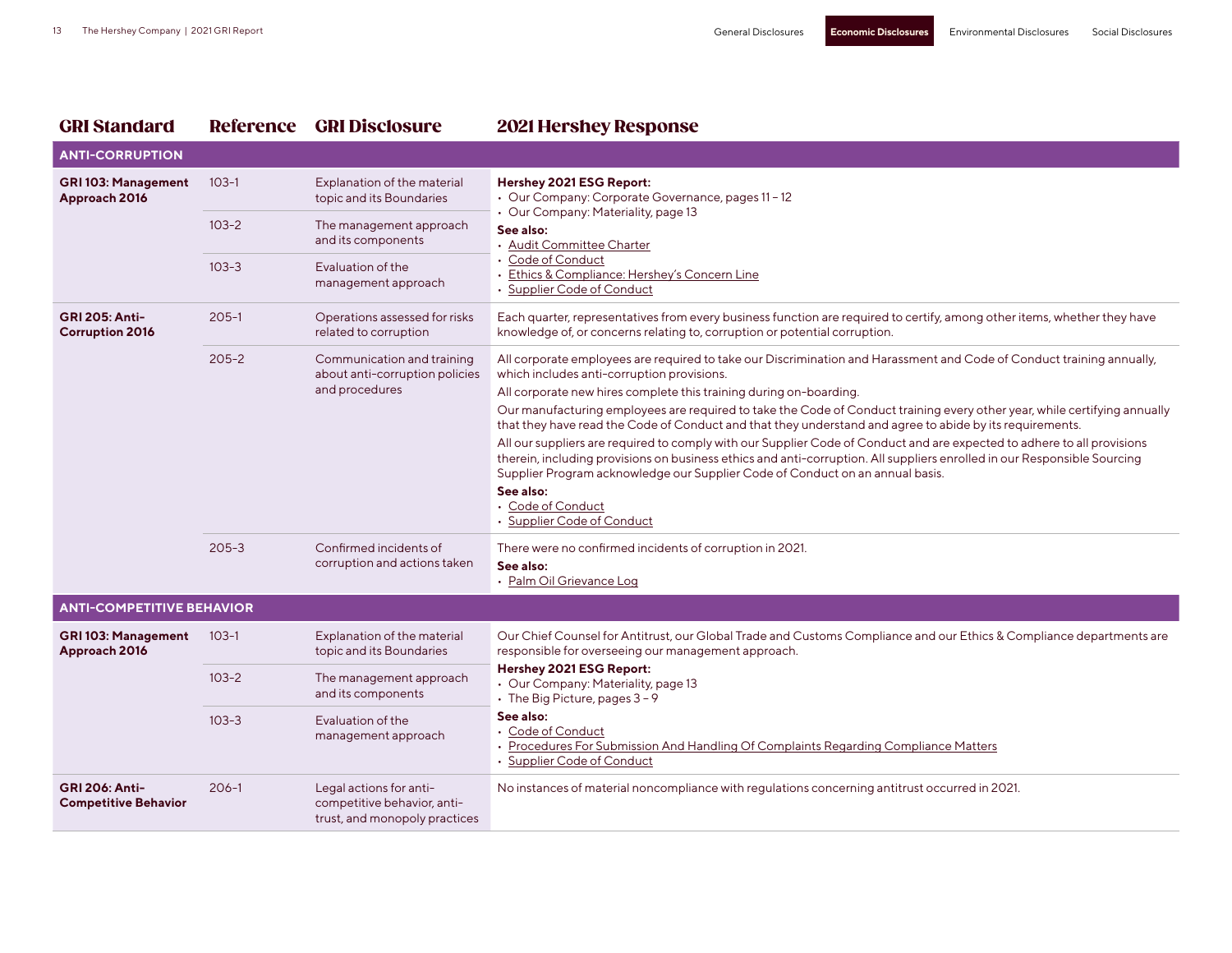<span id="page-13-0"></span>

| <b>GRI Standard</b>                         |           | Reference GRI Disclosure                                         | <b>2021 Hershey Response</b>                                                                                                                                                                                                                                                                                                                                                                                 |  |  |  |  |
|---------------------------------------------|-----------|------------------------------------------------------------------|--------------------------------------------------------------------------------------------------------------------------------------------------------------------------------------------------------------------------------------------------------------------------------------------------------------------------------------------------------------------------------------------------------------|--|--|--|--|
| <b>MATERIALS</b>                            |           |                                                                  |                                                                                                                                                                                                                                                                                                                                                                                                              |  |  |  |  |
| <b>GRI 103: Management</b><br>Approach 2016 | $103 - 1$ | Explanation of the material<br>topic and its Boundaries          | Hershey 2021 ESG Report:<br>• Environment: Acting on Climate Change, pages 49 - 51<br>Environment: Making Progress on Packaging, page 53                                                                                                                                                                                                                                                                     |  |  |  |  |
|                                             | $103 - 2$ | The management approach<br>and its components                    | · Our Company: Corporate Governance, pages 11 - 12<br>• Our Company: Materiality, page 13                                                                                                                                                                                                                                                                                                                    |  |  |  |  |
|                                             | $103 - 3$ | Evaluation of the<br>management approach                         | • The Big Picture, pages 3 - 9<br>See also:<br>• Corporate Governance                                                                                                                                                                                                                                                                                                                                        |  |  |  |  |
| <b>GRI 301: Materials</b><br>2016           | $301-1$   | Materials used by weight or<br>volume                            | Hershey 2021 ESG Report:<br>· Environment: Packaging, page 60                                                                                                                                                                                                                                                                                                                                                |  |  |  |  |
|                                             | $301 - 2$ | Recycled input materials used                                    | Hershey 2021 ESG Report:<br>• Environment: Packaging, page 60<br>· The Big Picture: Progress Against Our Priority Goals, pages 7 - 8<br>Omission: Entire disclosure outside of North America.<br>Reason for Omission: Information unavailable.<br>Explanation of Omission: Recycled input materials are not currently tracked outside of North America. There are no specific<br>plans to report these data. |  |  |  |  |
|                                             | $301 - 3$ | Reclaimed products and their<br>packaging material               | Hershey does not currently reclaim products or packaging.                                                                                                                                                                                                                                                                                                                                                    |  |  |  |  |
| <b>ENERGY</b>                               |           |                                                                  |                                                                                                                                                                                                                                                                                                                                                                                                              |  |  |  |  |
| <b>GRI 103: Management</b><br>Approach 2016 | $103-1$   | Explanation of the material<br>topic and its Boundaries          | Hershey 2021 ESG Report:<br>• Environment: Acting on Climate Change, pages 49 - 51                                                                                                                                                                                                                                                                                                                           |  |  |  |  |
|                                             | $103 - 2$ | The management approach<br>and its components                    | • Our Company: Corporate Governance, pages 11 - 12<br>• Our Company: Materiality, page 13<br>$\cdot$ The Big Picture, pages 3 - 9                                                                                                                                                                                                                                                                            |  |  |  |  |
|                                             | $103 - 3$ | Evaluation of the<br>management approach                         | See also:<br>• Code of Conduct<br>· Environmental Policy<br>· TCFD Report                                                                                                                                                                                                                                                                                                                                    |  |  |  |  |
| <b>GRI 302: Energy 2016</b>                 | $302 - 1$ | Energy consumption within<br>the organization                    | Hershey 2021 ESG Report:<br>• Environment: Energy Consumption, page 59                                                                                                                                                                                                                                                                                                                                       |  |  |  |  |
|                                             | $302 - 2$ | Energy consumption outside<br>of the organization                | While energy conservation is part of Hershey's climate action strategy, greenhouse gas (GHG) emissions are the most<br>meaningful indicator for Hershey, and are the metric used. The CO <sub>2</sub> equivalent of energy consumption outside of the<br>organization is calculated and accounted for in our GHG footprint as part of our Scope 3 (value chain) emissions data.                              |  |  |  |  |
|                                             | $302 - 3$ | Energy intensity                                                 | Hershey 2021 ESG Report:<br>• Environment: Energy Consumption, page 59                                                                                                                                                                                                                                                                                                                                       |  |  |  |  |
|                                             | $302 - 4$ | Reduction of energy<br>consumption                               | Hershey 2021 ESG Report:<br>• Environment: Energy Consumption, page 59                                                                                                                                                                                                                                                                                                                                       |  |  |  |  |
|                                             | $302 - 5$ | Reductions in energy<br>requirements of products<br>and services | Hershey 2021 ESG Report:<br>• Environment: Energy Consumption, page 59                                                                                                                                                                                                                                                                                                                                       |  |  |  |  |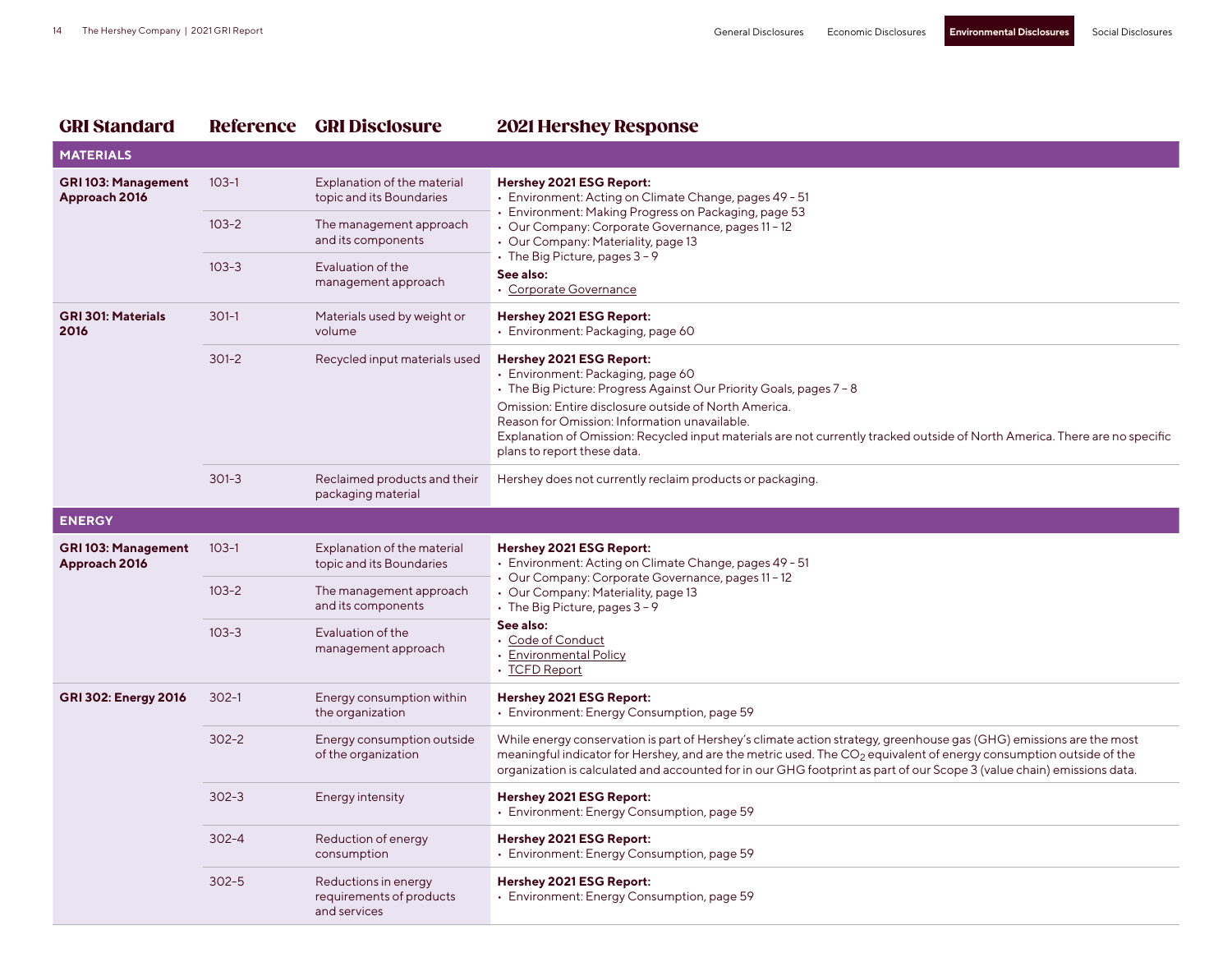| <b>GRI Standard</b>                         |           | Reference GRI Disclosure                                | <b>2021 Hershey Response</b>                                                                                                                                                                                                                    |  |  |  |  |  |
|---------------------------------------------|-----------|---------------------------------------------------------|-------------------------------------------------------------------------------------------------------------------------------------------------------------------------------------------------------------------------------------------------|--|--|--|--|--|
| <b>WATER AND EFFLUENTS</b>                  |           |                                                         |                                                                                                                                                                                                                                                 |  |  |  |  |  |
| <b>GRI 103: Management</b><br>Approach 2016 | $103 - 1$ | Explanation of the material<br>topic and its Boundaries | Hershey 2021 ESG Report:<br>• Environment: Our Journey to Understand Our Water Impact, page 55                                                                                                                                                  |  |  |  |  |  |
|                                             | $103 - 2$ | The management approach<br>and its components           | • Environment: Protecting Water Supplies, page 54<br>· Environment: Water, page 61<br>· Our Company: Corporate Governance, pages 11-12                                                                                                          |  |  |  |  |  |
|                                             | $103 - 3$ | Evaluation of the<br>management approach                | Our Company: Materiality, page 13<br>• The Big Picture, pages 3 - 9<br>See also:<br>• Corporate Governance<br>• Environmental Policy                                                                                                            |  |  |  |  |  |
| GRI 303: Water 2018                         | $303 - 1$ | Interactions with water as a<br>shared resource         | Hershey 2021 ESG Report:<br>• Environment: Our Journey to Understand Our Water Impact, page 55<br>• Environment: Protecting Water Supplies, page 54<br>· Environment: Water, page 61                                                            |  |  |  |  |  |
|                                             | $303 - 2$ | Management of water<br>discharge-related impacts        | We comply with the water quality standards for the quality of effluent discharge established by law for each location in<br>which Hershey operates. The profile of the receiving water body is considered to the extent required by local laws. |  |  |  |  |  |
|                                             | $303 - 3$ | Water withdrawal                                        | Hershey 2021 ESG Report:<br>• Environment: Our Journey to Understand Our Water Impact, page 55<br>• Environment: Protecting Water Supplies, page 54<br>• Environment: Water, page 61                                                            |  |  |  |  |  |
|                                             | $303 - 4$ | Water discharge                                         | Hershey 2021 ESG Report:<br>• Environment: Our Journey to Understand Our Water Impact, page 55<br>• Environment: Protecting Water Supplies, page 54<br>• Environment: Water, page 61                                                            |  |  |  |  |  |
|                                             | $303 - 5$ | Water consumption                                       | Hershey 2021 ESG Report:<br>• Environment: Our Journey to Understand Our Water Impact, page 55<br>• Environment: Protecting Water Supplies, page 54<br>• Environment: Water, page 61                                                            |  |  |  |  |  |
| <b>BIODIVERSITY</b>                         |           |                                                         |                                                                                                                                                                                                                                                 |  |  |  |  |  |
| <b>GRI 103: Management</b><br>Approach 2016 | $103-1$   | Explanation of the material<br>topic and its Boundaries | Hershey 2021 ESG Report:<br>• Cocoa: Cocoa For Good, page 21<br>• Our Company: Corporate Governance, pages 11 - 12                                                                                                                              |  |  |  |  |  |
|                                             | $103 - 2$ | The management approach<br>and its components           | • Our Company: Materiality, page 13<br>· Responsible Sourcing and Human Rights: Responsible Sourcing, pages 39 - 42                                                                                                                             |  |  |  |  |  |
|                                             | $103 - 3$ | Evaluation of the<br>management approach                | • The Big Picture, pages 3 - 9<br>See also:<br>Cocoa & Forests Initiative<br>• Environmental Policy<br>• No Deforestation Policy<br>Responsible Palm Oil Sourcing Policy<br>• Responsible Pulp and Paper Sourcing Policy                        |  |  |  |  |  |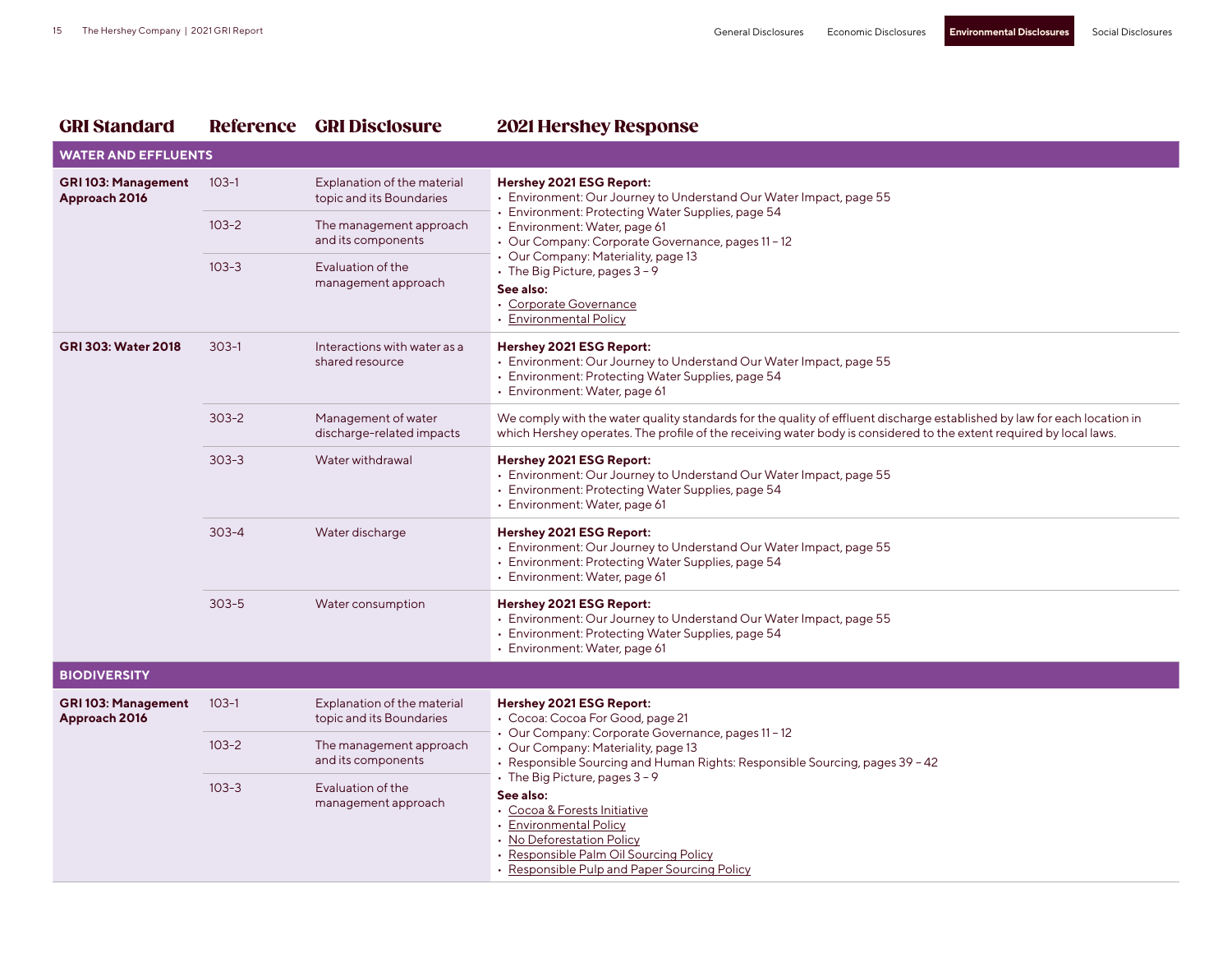| <b>GRI Standard</b>                  | <b>Reference</b> | <b>GRI Disclosure</b>                                                                                                                                 | <b>2021 Hershey Response</b>                                                                                                                                                                                                                                                                                                                                                                                                                                                                                                                                                                                                                                                                                                                                                                                                                                                                                                                                                                                                                                                                                                                                                                                                                                                                                                                                                                                                                                                                                                                                                                                   |
|--------------------------------------|------------------|-------------------------------------------------------------------------------------------------------------------------------------------------------|----------------------------------------------------------------------------------------------------------------------------------------------------------------------------------------------------------------------------------------------------------------------------------------------------------------------------------------------------------------------------------------------------------------------------------------------------------------------------------------------------------------------------------------------------------------------------------------------------------------------------------------------------------------------------------------------------------------------------------------------------------------------------------------------------------------------------------------------------------------------------------------------------------------------------------------------------------------------------------------------------------------------------------------------------------------------------------------------------------------------------------------------------------------------------------------------------------------------------------------------------------------------------------------------------------------------------------------------------------------------------------------------------------------------------------------------------------------------------------------------------------------------------------------------------------------------------------------------------------------|
| <b>GRI 304: Biodiversity</b><br>2016 | $304-1$          | Operational sites owned,<br>leased, managed in, or<br>adjacent to, protected areas<br>and areas of high biodiversity<br>value outside protected areas | At Hershey-owned manufacturing facilities and distribution centers, the following percentages of the nearby landscape are<br>considered under protection within 50 kilometers according to The World Database on Protected Areas (WDPA), which is<br>the most comprehensive global database on terrestrial and marine protected areas. This data is up to date as of April 2022.<br>• Hershey, PA (manufacturing, corporate offices, distribution centers) - 0.81%<br>· Hazleton, PA (manufacturing) - 3.07%<br>• Lancaster, PA (manufacturing) - 0.45%<br>· Stuarts Draft, VA (manufacturing) - 8.45%<br>• Memphis, TN (manufacturing) - 2.56%<br>· Robinson, IL (manufacturing) - 3.92%<br>• Monterrey, Nuevo León, Mexico (manufacturing) - 47.29%<br>· Guadalajara, Jalisco, Mexico (manufacturing) - 22.97%<br>· Mandideep, Madhya Pradesh, India (manufacturing) - 0.0%<br>• Malaysia (manufacturing) - 8.54%<br>· São Roque, São Paulo, Brazil (manufacturing) - 34.72%<br>· Granby, Quebec, Canada (manufacturing) - 1.74%<br>· St. Hyacinthe, Quebec, Canada (manufacturing) - 2.20%<br>• MWDC, IL (distribution center) - 1.26%<br>• Ogden, UT (distribution center) - 6.56%<br>· Gardner, KS (Dot's Pretzels) - 0.59%<br>• Goodyear, AZ (Dot's Pretzels) - 11.50%<br>• Lenexa, KS (Dot's Pretzels) - 0.50%<br>• Velva, ND (Dot's Pretzels) - 0.89%<br>• Lawrence, KS (Pretzel's Inc.) - 0.74%<br>· Bluffton, IN (Pretzel's Inc.) - 0.34%<br>· Plymouth, IN (Pretzel's Inc.) - 1.54%<br>Omission: a. ii, iii, v: We consider the requests relating to size of company properties to be confidential. |
|                                      | $304 - 2$        | Significant impacts of<br>activities, products, and<br>services on biodiversity                                                                       | Hershey does not yet comprehensively track value-chain-wide biodiversity impacts.<br>Hershey 2021 ESG Report:<br>• Cocoa: Fighting Deforestation, pages 29 - 30<br>• Environment: Acting on Climate Change, pages 49 - 51<br>· Responsible Sourcing and Human Rights: Responsible Sourcing, pages 39 - 42<br>See Also:<br>• Palm Oil Grievance Log                                                                                                                                                                                                                                                                                                                                                                                                                                                                                                                                                                                                                                                                                                                                                                                                                                                                                                                                                                                                                                                                                                                                                                                                                                                             |
|                                      | $304 - 3$        | Habitats protected or restored                                                                                                                        | Hershey 2021 ESG Report:<br>• Cocoa: Fighting Deforestation, pages 29 - 30<br>• Environment: Planting Trees Today to Benefit Tomorrow, page 52<br>See also:<br>• No Deforestation Policy                                                                                                                                                                                                                                                                                                                                                                                                                                                                                                                                                                                                                                                                                                                                                                                                                                                                                                                                                                                                                                                                                                                                                                                                                                                                                                                                                                                                                       |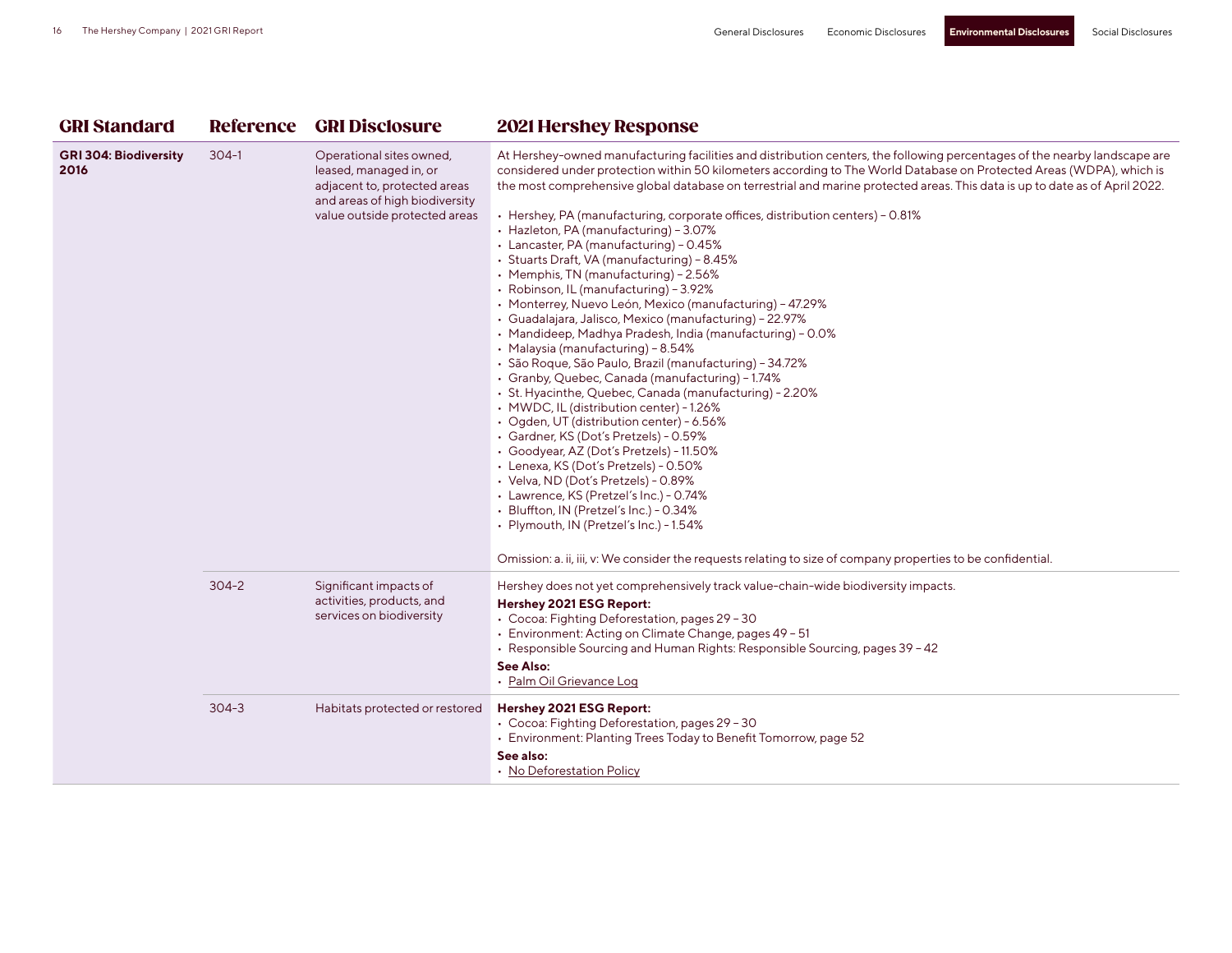**2016**

| <b>GRI Standard</b> | Reference GRI Disclosure | <b>2021 Hershey Response</b> |
|---------------------|--------------------------|------------------------------|
|                     |                          |                              |

|  |  | <b>2021 Hershey Response</b> |
|--|--|------------------------------|
|--|--|------------------------------|

**GRI 304: Biodiversity**  304-4 IUCN Red List species and national conservation list species with habitats in areas affected by operations

IUCN Red List species and national conservation list species with habitats within 50 kilometers of Hershey-owned manufacturing facilities and distribution centers, by level of extinction risk.

| <b>CRITICALLY</b><br><b>ENDANGERED</b> | <b>ENDANGERED</b> | <b>VULNERABLE</b> | <b>NEAR</b><br><b>THREATENED</b> | <b>LEAST</b><br><b>CONCERN</b> |
|----------------------------------------|-------------------|-------------------|----------------------------------|--------------------------------|
| 3                                      | 4                 | 9                 | 11                               | 616                            |
| 5                                      | 11                | 24                | 24                               | 872                            |
| 3                                      | 11                | 21                | 26                               | 751                            |
| 5                                      | 20                | 27                | 28                               | 1,047                          |
| 39                                     | 103               | 301               | 324                              | 2,756                          |
| $\overline{c}$                         | 10 <sup>°</sup>   | 16                | 22                               | 735                            |
| 5                                      | 11                | 20                | 24                               | 721                            |
| $\mathbf{1}$                           | 5                 | 11                | 11                               | 439                            |
| 4                                      | 13                | 21                | 25                               | 856                            |
| 5                                      | $\overline{7}$    | 22                | 28                               | 773                            |
| 5                                      | 9                 | 20                | 22                               | 607                            |
| 7                                      | 16                | 45                | 69                               | 1,625                          |
| $\overline{4}$                         | 9                 | 23                | 22                               | 803                            |
| 2                                      | 3                 | 9                 | 10 <sup>°</sup>                  | 548                            |
| 3                                      | 5                 | 19                | 22                               | 709                            |
|                                        |                   |                   |                                  |                                |

## **EMISSIONS**

| <b>GRI 103: Management</b><br><b>Approach 2016</b> | $103-1$   | Explanation of the material<br>topic and its Boundaries                                                                   | Accountability for managing ESG and sustainability at the management level resides with our Vice President of Global<br>Sustainability and Corporate Communications, who reports to our Chief Supply Chain Officer. |
|----------------------------------------------------|-----------|---------------------------------------------------------------------------------------------------------------------------|---------------------------------------------------------------------------------------------------------------------------------------------------------------------------------------------------------------------|
|                                                    | $103 - 2$ | The management approach<br>and its components                                                                             | Hershey 2021 ESG Report:<br>• Environment: Acting on Climate Change, pages 49 - 51<br>Our Company: Corporate Governance, pages 11 - 12                                                                              |
|                                                    | $103 - 3$ | • Our Company: Materiality, page 13<br>Evaluation of the<br>$\cdot$ The Big Picture, pages $3 - 9$<br>management approach |                                                                                                                                                                                                                     |
|                                                    |           |                                                                                                                           | See also:<br>• Code of Conduct                                                                                                                                                                                      |
|                                                    |           |                                                                                                                           | • Environmental Policy<br>$\cdot$ TCFD Report                                                                                                                                                                       |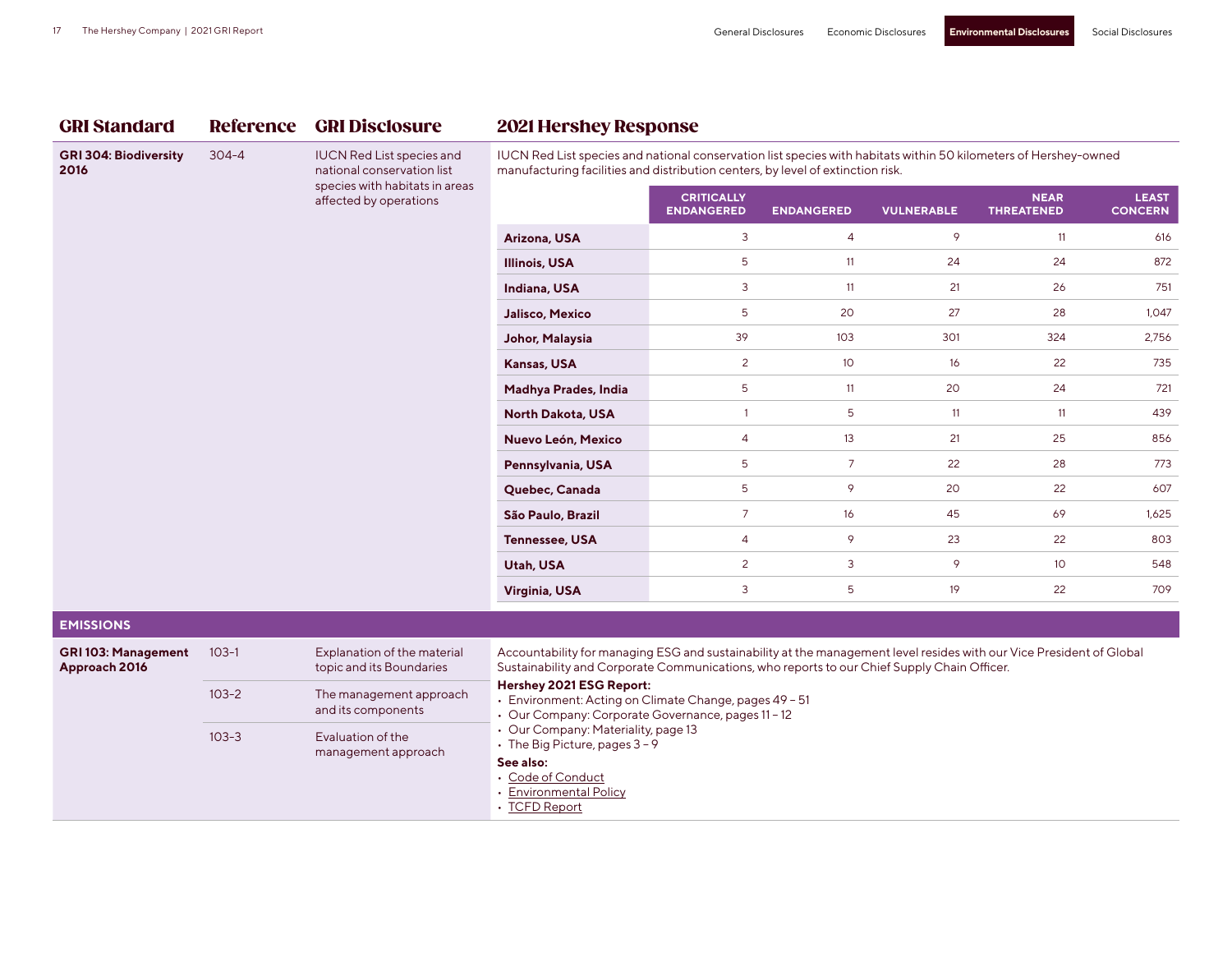| <b>GRI Standard</b>                         | <b>Reference</b> | <b>GRI Disclosure</b>                                                                         | <b>2021 Hershey Response</b>                                                                                                                                                   |
|---------------------------------------------|------------------|-----------------------------------------------------------------------------------------------|--------------------------------------------------------------------------------------------------------------------------------------------------------------------------------|
| <b>GRI 305: Emissions</b><br>2016           | $305 - 1$        | Direct (Scope 1) GHG<br>emissions                                                             | Hershey 2021 ESG Report:<br>• Environment: Acting on Climate Change, pages 49 - 51<br>Environment: GHG Emissions, pages 57 - 58<br>• The Big Picture: Spotlight 2021, page 5   |
|                                             | $305 - 2$        | Energy indirect (Scope 2)<br><b>GHG</b> emissions                                             | Hershey 2021 ESG Report:<br>• Environment: Acting on Climate Change, pages 49 - 51<br>• Environment: GHG Emissions, pages 57 - 58<br>• The Big Picture: Spotlight 2021, page 5 |
|                                             | $305 - 3$        | Other indirect (Scope 3)<br><b>GHG</b> emissions                                              | Hershey 2021 ESG Report:<br>• Environment: Acting on Climate Change, pages 49 - 51<br>• Environment: GHG Emissions, pages 57 - 58                                              |
|                                             | $305 - 4$        | GHG emissions intensity                                                                       | Hershey 2021 ESG Report:<br>• Environment: Acting on Climate Change, pages 49 - 51<br>• Environment: GHG Emissions, pages 57 - 58                                              |
|                                             | $305 - 5$        | <b>Reduction of GHG emissions</b>                                                             | Hershey 2021 ESG Report:<br>• Environment: Acting on Climate Change, pages 49 - 51<br>• Environment: GHG Emissions, pages 57 - 58                                              |
|                                             | $305 - 6$        | Emissions of ozone-depleting<br>substances (ODS)                                              | Hershey 2021 ESG Report:<br>• Environment: Air Quality, page 60                                                                                                                |
|                                             | $305 - 7$        | Nitrogen oxides $(NO_x)$ , sulfur<br>oxides $(SO_x)$ , and other<br>significant air emissions | Hershey 2021 ESG Report:<br>• Environment: Air Quality, page 60                                                                                                                |
| <b>EFFLUENTS AND WASTE</b>                  |                  |                                                                                               |                                                                                                                                                                                |
| <b>GRI 103: Management</b><br>Approach 2016 | $103-1$          | Explanation of the material<br>topic and its Boundaries                                       | Hershey 2021 ESG Report:<br>• Environment: Acting on Climate Change, pages 49 - 51                                                                                             |
|                                             | $103 - 2$        | The management approach<br>and its components                                                 | Environment: Innovating Waste Solutions, page 56<br>• Our Company: Materiality, page 13<br>$\cdot$ The Big Picture, pages $3 - 9$                                              |
|                                             | $103 - 3$        | Evaluation of the<br>management approach                                                      | See also:<br>• Environmental Policy                                                                                                                                            |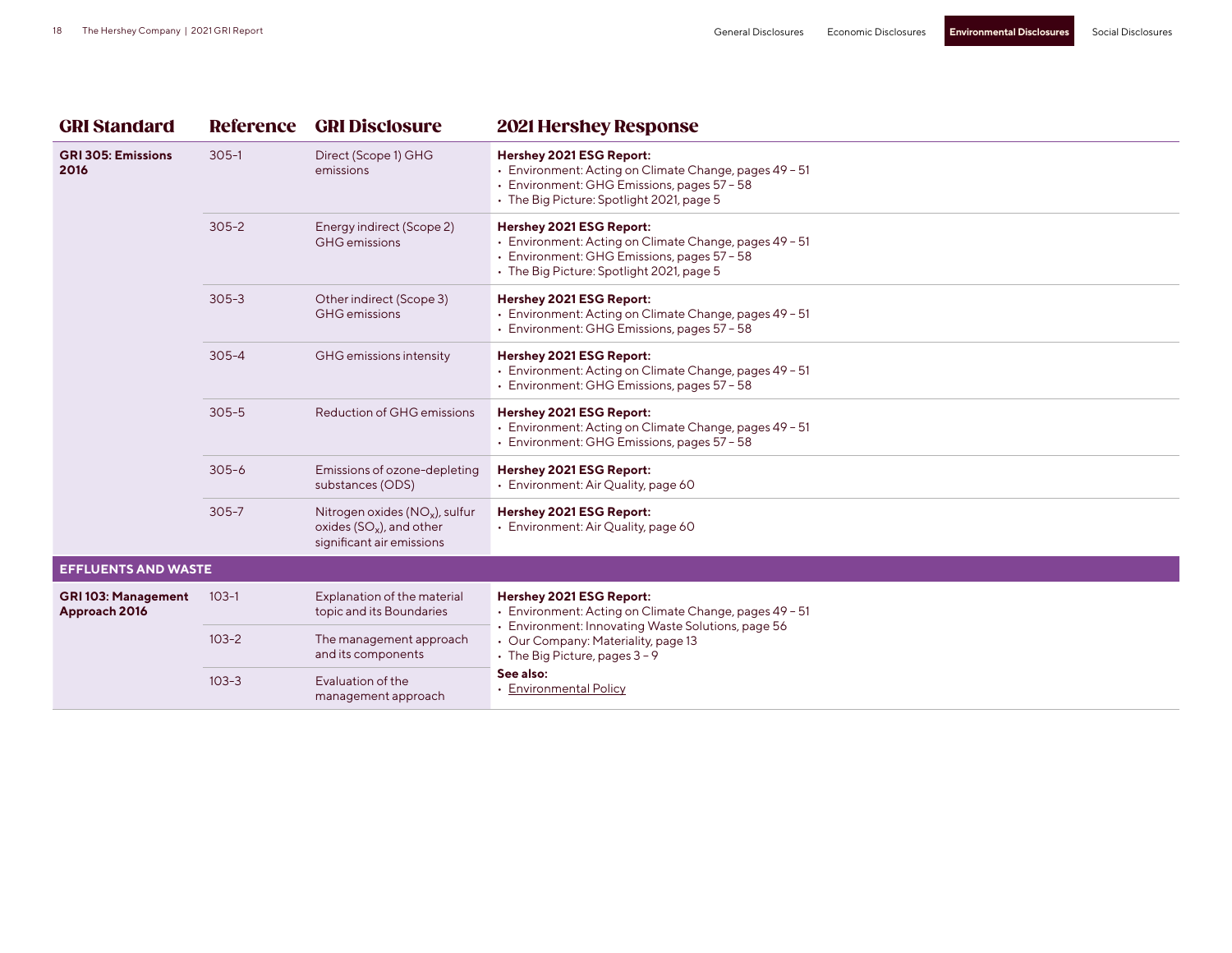| <b>GRI Standard</b>                                               | <b>2021 Hershey Response</b>                                                                                                                            |                                                              |                                                                                                                                                                                                                                                                                                  |
|-------------------------------------------------------------------|---------------------------------------------------------------------------------------------------------------------------------------------------------|--------------------------------------------------------------|--------------------------------------------------------------------------------------------------------------------------------------------------------------------------------------------------------------------------------------------------------------------------------------------------|
| <b>GRI 306: Waste 2020</b>                                        | $306 - 1$                                                                                                                                               | Waste generation and<br>significant waste-related<br>impacts | No impact generated by any significant actual or potential waste-related impacts. Our sites manage the waste generated<br>according to local regulations.                                                                                                                                        |
|                                                                   | <b>Reference</b><br>$306 - 2$<br>$306 - 3$<br>$306 - 4$<br>$306 - 5$<br><b>ENVIRONMENTAL COMPLIANCE</b><br>$103-1$<br>$103 - 2$<br>$103 - 3$<br>$307-1$ | Management of significant<br>waste-related impacts           | Our sites manage the waste generated according to local regulations.<br>Hershey 2021 ESG Report:<br>• Environment: Innovating Waste Solutions, page 56                                                                                                                                           |
|                                                                   |                                                                                                                                                         | Waste generated                                              | Hershey 2021 ESG Report:<br>• Environment: Innovating Waste Solutions, page 56<br>· Environment: Waste, page 61                                                                                                                                                                                  |
|                                                                   |                                                                                                                                                         | Waste diverted from disposal                                 | Hershey 2021 ESG Report:<br>• Environment: Innovating Waste Solutions, page 56<br>· Environment: Waste, page 61                                                                                                                                                                                  |
|                                                                   | Hershey 2021 ESG Report:<br>Waste directed to disposal<br>Environment: Innovating Waste Solutions, page 56<br>Environment: Waste, page 61               |                                                              |                                                                                                                                                                                                                                                                                                  |
|                                                                   |                                                                                                                                                         |                                                              |                                                                                                                                                                                                                                                                                                  |
| GRI 103: Management<br>Approach 2016                              |                                                                                                                                                         | Explanation of the material<br>topic and its Boundaries      | At Hershey, we expect all our suppliers to comply with our Supplier Code of Conduct and global sourcing policies, which set<br>forth compliance expectations on environmental criteria.                                                                                                          |
|                                                                   |                                                                                                                                                         | The management approach<br>and its components                | Hershey 2021 ESG Report:<br>• Cocoa: Cocoa For Good, page 21<br>Environment: Acting on Climate Change, pages 49 - 51                                                                                                                                                                             |
|                                                                   |                                                                                                                                                         | Evaluation of the<br>management approach                     | Our Company: Corporate Governance, pages 11 - 12<br>Our Company: Materiality, page 13<br>Responsible Sourcing and Human Rights: Responsible Sourcing, pages 39 - 42<br>$\cdot$ The Big Picture, pages $3 - 9$<br>See also:<br>Cocoa<br><b>Environmental Policy</b><br>• Supplier Code of Conduct |
| <b>GRI 307:</b><br><b>Environmental</b><br><b>Compliance 2016</b> |                                                                                                                                                         | Non-compliance with<br>environmental laws and<br>regulations | During 2021, we did not identify any noncompliance with environmental laws and/or regulations that would give rise to<br>significant fines or sanctions.                                                                                                                                         |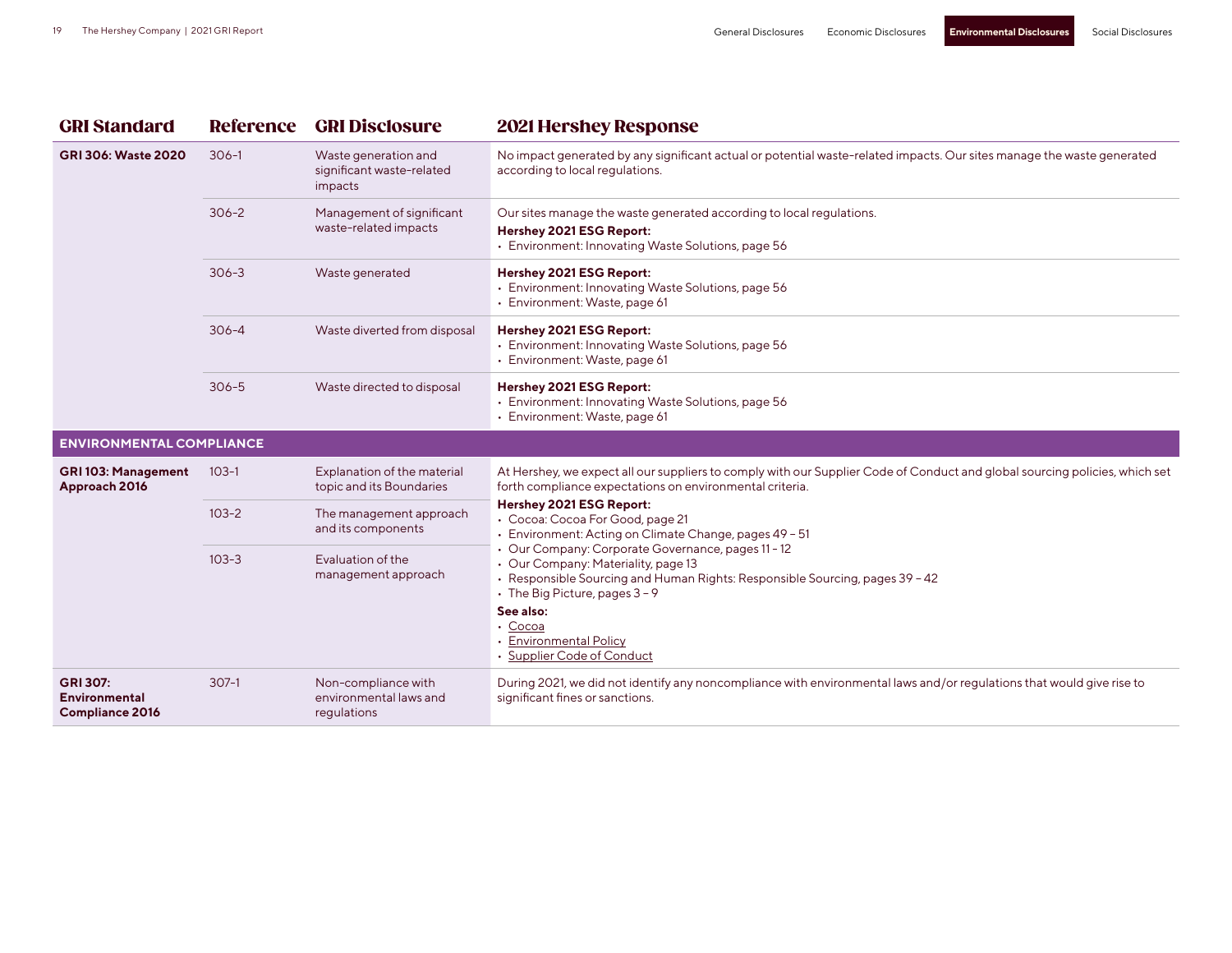| SUPPLIER ENVIRONMENTAL ASSESSMENT                            |                                                                                         |                                                                     |                                                                                                                                                                                                                                                                                                                                                                                                                                                                                                                              |  |  |  |  |  |
|--------------------------------------------------------------|-----------------------------------------------------------------------------------------|---------------------------------------------------------------------|------------------------------------------------------------------------------------------------------------------------------------------------------------------------------------------------------------------------------------------------------------------------------------------------------------------------------------------------------------------------------------------------------------------------------------------------------------------------------------------------------------------------------|--|--|--|--|--|
| <b>GRI 103: Management</b><br>Approach 2016                  | $103-1$                                                                                 | Explanation of the material<br>topic and its Boundaries             | Hershey 2021 ESG Report:<br>• Cocoa: Cocoa For Good, page 21                                                                                                                                                                                                                                                                                                                                                                                                                                                                 |  |  |  |  |  |
|                                                              | $103 - 2$                                                                               | The management approach<br>and its components                       | • Environment: Acting on Climate Change, pages 49 - 51<br>• Our Company: Corporate Governance, pages 11 - 12<br>• Our Company: Materiality, page 13                                                                                                                                                                                                                                                                                                                                                                          |  |  |  |  |  |
|                                                              | $103 - 3$                                                                               | Evaluation of the<br>management approach                            | Responsible Sourcing and Human Rights: Responsible Sourcing, pages 39 - 42<br>$\cdot$ The Big Picture, pages $3 - 9$<br>See also:<br>• Cocoa<br><b>Environmental Policy</b><br>No Deforestation Policy<br>• Supplier Code of Conduct                                                                                                                                                                                                                                                                                         |  |  |  |  |  |
| GRI 308: Supplier<br>Environmental<br><b>Assessment 2016</b> | $308-1$                                                                                 | New suppliers that were<br>screened using environmental<br>criteria | Hershey uses standard contract language in its template agreements that requires suppliers to adhere to our Supplier Code<br>of Conduct, which outlines our expectations with respect to environmental issues. In 2021, we established an ingredient<br>supplier and licensee pre-qualification process; we assessed 32 potential suppliers in 2021.<br>Hershey 2021 ESG Report:<br>• Responsible Sourcing and Human Rights: Responsibly Sourcing Our Goods and Services, page 39<br>See also:<br>• Supplier Code of Conduct |  |  |  |  |  |
|                                                              | $308 - 2$<br>Negative environmental<br>impacts in the supply chain<br>and actions taken |                                                                     | In 2021, we enrolled 100% of our originally identified high-risk suppliers into our Responsible Sourcing Supplier Program.<br>Assessing environmental impact is part of the program's due diligence.<br>Hershey 2021 ESG Report:<br>• Cocoa: Fighting Deforestation, pages 29 - 30<br>· Responsible Sourcing and Human Rights: Responsible Sourcing, pages 39 - 42<br>• Responsible Sourcing and Human Rights: Responsible Sourcing Supplier Program, pages 44 - 46<br>See also:<br>• Palm Oil Grievance Log                 |  |  |  |  |  |

## GRI Standard Reference GRI Disclosure 2021 Hershey Response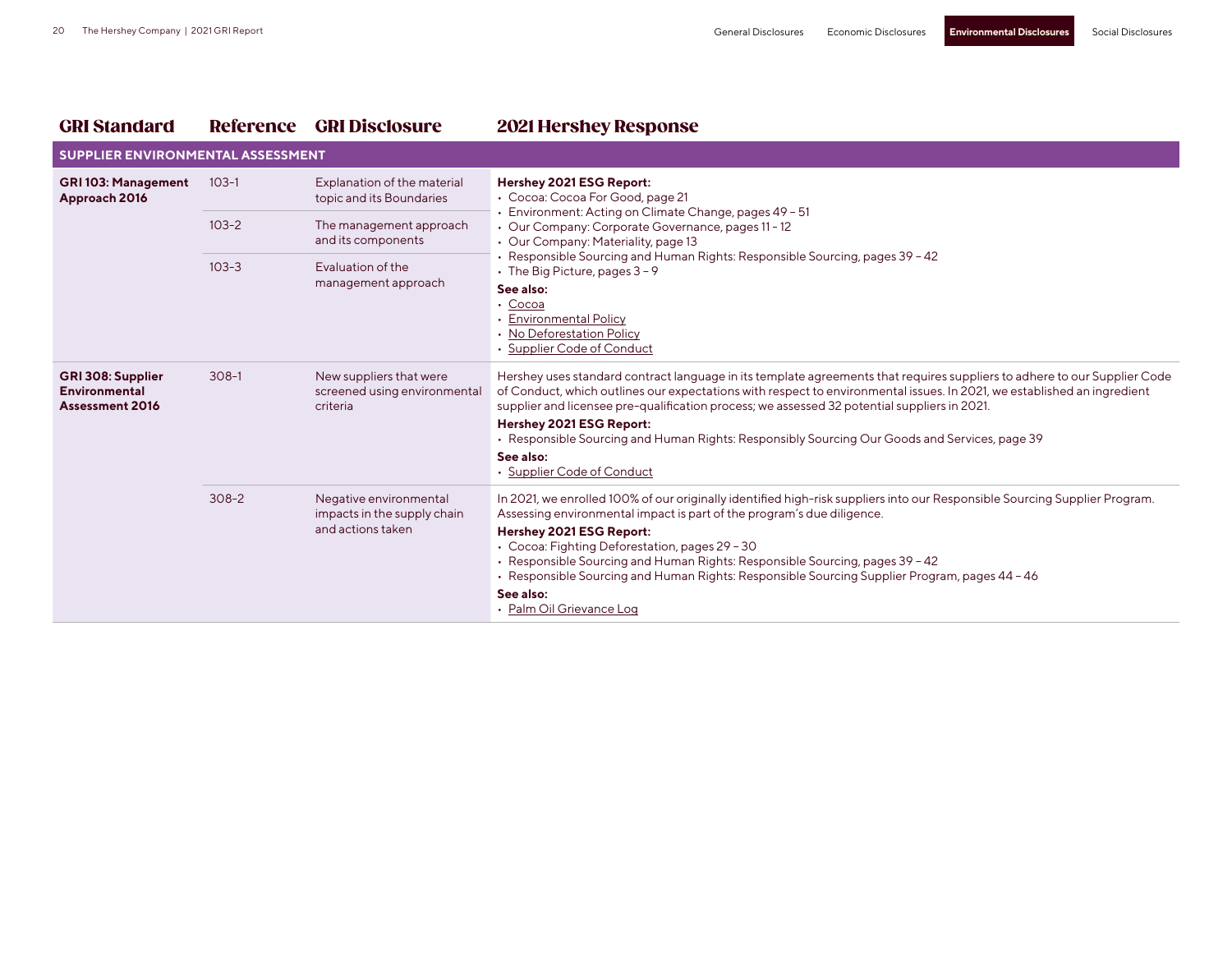<span id="page-20-0"></span>

| <b>GRI Standard</b>                         | <b>Reference</b> | <b>GRI Disclosure</b>                                                                                       | <b>2021 Hershey Response</b>                                                                                                                                                                                                                                                                                                                                                  |                   |        |              |                    |                                        |     |                   |       |               |             |                                     |                |                                              |
|---------------------------------------------|------------------|-------------------------------------------------------------------------------------------------------------|-------------------------------------------------------------------------------------------------------------------------------------------------------------------------------------------------------------------------------------------------------------------------------------------------------------------------------------------------------------------------------|-------------------|--------|--------------|--------------------|----------------------------------------|-----|-------------------|-------|---------------|-------------|-------------------------------------|----------------|----------------------------------------------|
| <b>EMPLOYMENT</b>                           |                  |                                                                                                             |                                                                                                                                                                                                                                                                                                                                                                               |                   |        |              |                    |                                        |     |                   |       |               |             |                                     |                |                                              |
| <b>GRI 103: Management</b><br>Approach 2016 | $103-1$          | Explanation of the material<br>topic and its Boundaries                                                     | We have HR policies for each region in which we operate, which may vary based on local laws and regulations.<br>Our HR Leadership team is responsible for reviewing all HR-related policies and our management approach regularly to                                                                                                                                          |                   |        |              |                    |                                        |     |                   |       |               |             |                                     |                |                                              |
|                                             | $103 - 2$        | The management approach<br>and its components                                                               | ensure they provide an appropriate framework for the company and its employees on standards of behavior and other<br>requirements consistent with Hershey's practices and local requirements.<br>Hershey 2021 ESG Report:<br>• Our Company: Materiality, page 13<br>• Our People, pages 62 - 79<br>• The Big Picture, pages 3 - 9<br>See also:<br>• Code of Conduct           |                   |        |              |                    |                                        |     |                   |       |               |             |                                     |                |                                              |
|                                             | $103 - 3$        | Evaluation of the<br>management approach                                                                    |                                                                                                                                                                                                                                                                                                                                                                               |                   |        |              |                    |                                        |     |                   |       |               |             |                                     |                |                                              |
| <b>GRI 401: Employment</b><br>2016          | $401 - 1$        | New employee hires and                                                                                      | New employee hire and employee turnover - 2021                                                                                                                                                                                                                                                                                                                                |                   |        |              |                    |                                        |     |                   |       |               |             |                                     |                |                                              |
|                                             |                  | employee turnover                                                                                           |                                                                                                                                                                                                                                                                                                                                                                               |                   |        |              |                    | <b>AGE GROUP</b>                       |     |                   |       | <b>GENDER</b> |             |                                     | <b>REGION</b>  |                                              |
|                                             |                  |                                                                                                             |                                                                                                                                                                                                                                                                                                                                                                               |                   |        |              |                    | $<$ 18 18 - 24 25 - 34 35 - 44 45 - 54 |     | $55+$             | Male  | Female        |             | <b>North</b><br>Asia America Europe |                | <b>Latin America</b><br>and the<br>Caribbean |
|                                             |                  |                                                                                                             | <b>New</b><br>employee<br>hires                                                                                                                                                                                                                                                                                                                                               | <b>Total</b><br># | 38     | 2,548        | 2,539              | 1,480                                  | 827 | 438               | 3,572 | 4,298         | 205         | 3,600                               | 12             | 4,053                                        |
|                                             |                  |                                                                                                             | <b>Total for</b><br>2021: 7.870 Rate<br>employees                                                                                                                                                                                                                                                                                                                             |                   | 108.6% | 151.4% 60.8% |                    | 41.1%                                  |     | 23.9% 12.3% 40.7% |       | 55.6% 18.6%   |             | 34.1%                               | 48.0%          | 83.9%                                        |
|                                             |                  |                                                                                                             | <b>Employee</b><br>turnover                                                                                                                                                                                                                                                                                                                                                   | <b>Total</b><br># | 31     | 1,998        | 2,024              | 1,132                                  | 578 | 758               | 2,818 | 3,703         | 244         | 2,679                               | $\overline{1}$ | 3,597                                        |
|                                             |                  |                                                                                                             | <b>Total for</b><br>2021: 6,521 Rate<br>employees                                                                                                                                                                                                                                                                                                                             |                   |        |              | 91.4% 118.7% 48.5% | 31.4%                                  |     | 16.7% 21.4%       | 32.1% |               | 47.9% 22.2% | 25.4%                               | 8.0%           | 74.5%                                        |
|                                             |                  |                                                                                                             | In some instances, the hire or turnover rate may be more than 100%. This is largely attributed to seasonal part-time<br>employment.                                                                                                                                                                                                                                           |                   |        |              |                    |                                        |     |                   |       |               |             |                                     |                |                                              |
|                                             |                  |                                                                                                             | For this disclosure, new employee hire and turnover data for Mexico is included in the Latin America and Caribbean region.                                                                                                                                                                                                                                                    |                   |        |              |                    |                                        |     |                   |       |               |             |                                     |                |                                              |
|                                             | $401 - 2$        | Benefits provided to<br>full-time employees that are<br>not provided to temporary or<br>part-time employees | The benefits Hershey provides vary depending on location and are based, in part, on local requirements with which we<br>comply. See 202-2 for our definition of significant locations of operation.<br>Hershey 2021 ESG Report:<br>• Our People: Providing a Caring Employee Experience, pages 65 - 66<br>See also:<br>2021 Form 10-K, page 83<br>· Hershey Careers: Benefits |                   |        |              |                    |                                        |     |                   |       |               |             |                                     |                |                                              |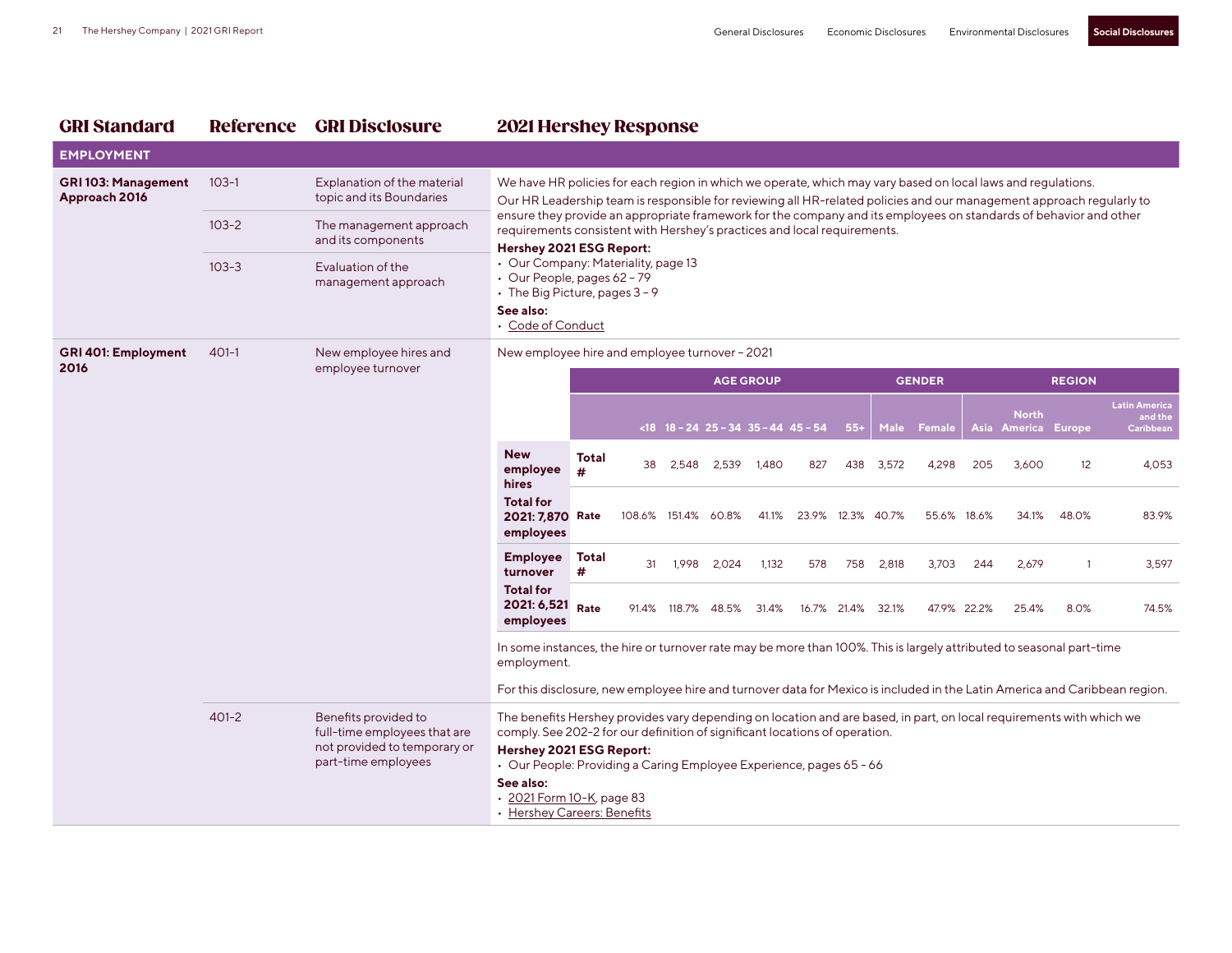| <b>GRI Standard</b><br><b>2021 Hershey Response</b><br>Reference<br><b>GRI Disclosure</b>                                                                                                                                                                                                                                                                                                                                                                                                                                                                                                                                                                                                                                                                                                                                                                                                                                                                                                            |           |                                                         |                                                                                                                                                                                                                                                                                                                                                                                                                                                                                                                                                                                    |               |                                                                            |              |  |  |
|------------------------------------------------------------------------------------------------------------------------------------------------------------------------------------------------------------------------------------------------------------------------------------------------------------------------------------------------------------------------------------------------------------------------------------------------------------------------------------------------------------------------------------------------------------------------------------------------------------------------------------------------------------------------------------------------------------------------------------------------------------------------------------------------------------------------------------------------------------------------------------------------------------------------------------------------------------------------------------------------------|-----------|---------------------------------------------------------|------------------------------------------------------------------------------------------------------------------------------------------------------------------------------------------------------------------------------------------------------------------------------------------------------------------------------------------------------------------------------------------------------------------------------------------------------------------------------------------------------------------------------------------------------------------------------------|---------------|----------------------------------------------------------------------------|--------------|--|--|
| <b>GRI 401: Employment</b><br>2016                                                                                                                                                                                                                                                                                                                                                                                                                                                                                                                                                                                                                                                                                                                                                                                                                                                                                                                                                                   | $401 - 3$ | Parental leave                                          | this data.                                                                                                                                                                                                                                                                                                                                                                                                                                                                                                                                                                         |               |                                                                            |              |  |  |
|                                                                                                                                                                                                                                                                                                                                                                                                                                                                                                                                                                                                                                                                                                                                                                                                                                                                                                                                                                                                      |           |                                                         | <b>Parental leave</b>                                                                                                                                                                                                                                                                                                                                                                                                                                                                                                                                                              | <b>FEMALE</b> | <b>MALE</b>                                                                | <b>TOTAL</b> |  |  |
|                                                                                                                                                                                                                                                                                                                                                                                                                                                                                                                                                                                                                                                                                                                                                                                                                                                                                                                                                                                                      |           |                                                         | <b>Entitled to parental leave</b>                                                                                                                                                                                                                                                                                                                                                                                                                                                                                                                                                  | 43            | 61                                                                         | 104          |  |  |
|                                                                                                                                                                                                                                                                                                                                                                                                                                                                                                                                                                                                                                                                                                                                                                                                                                                                                                                                                                                                      |           |                                                         | <b>Took intermittent leave</b>                                                                                                                                                                                                                                                                                                                                                                                                                                                                                                                                                     | $\circ$       | 8                                                                          | 8            |  |  |
|                                                                                                                                                                                                                                                                                                                                                                                                                                                                                                                                                                                                                                                                                                                                                                                                                                                                                                                                                                                                      |           |                                                         | <b>Took continuous leave</b>                                                                                                                                                                                                                                                                                                                                                                                                                                                                                                                                                       | 37            | 78<br>41<br>$12*$<br>$6*$<br>$18*$<br>35<br>41<br>76<br>100%<br>97%<br>95% |              |  |  |
|                                                                                                                                                                                                                                                                                                                                                                                                                                                                                                                                                                                                                                                                                                                                                                                                                                                                                                                                                                                                      |           |                                                         | <b>Employees who did not elect</b>                                                                                                                                                                                                                                                                                                                                                                                                                                                                                                                                                 |               |                                                                            |              |  |  |
|                                                                                                                                                                                                                                                                                                                                                                                                                                                                                                                                                                                                                                                                                                                                                                                                                                                                                                                                                                                                      |           |                                                         | Returned to work after parental<br>leave                                                                                                                                                                                                                                                                                                                                                                                                                                                                                                                                           |               |                                                                            |              |  |  |
|                                                                                                                                                                                                                                                                                                                                                                                                                                                                                                                                                                                                                                                                                                                                                                                                                                                                                                                                                                                                      |           |                                                         | Return to work rate                                                                                                                                                                                                                                                                                                                                                                                                                                                                                                                                                                |               |                                                                            |              |  |  |
|                                                                                                                                                                                                                                                                                                                                                                                                                                                                                                                                                                                                                                                                                                                                                                                                                                                                                                                                                                                                      |           |                                                         | *Births for many of these families occurred near the end of 2021, and their opportunity to use Hershey's parental leave<br>benefit did not begin until 2022.                                                                                                                                                                                                                                                                                                                                                                                                                       |               |                                                                            |              |  |  |
|                                                                                                                                                                                                                                                                                                                                                                                                                                                                                                                                                                                                                                                                                                                                                                                                                                                                                                                                                                                                      |           |                                                         |                                                                                                                                                                                                                                                                                                                                                                                                                                                                                                                                                                                    |               |                                                                            |              |  |  |
| GRI 103: Management<br>Approach 2016                                                                                                                                                                                                                                                                                                                                                                                                                                                                                                                                                                                                                                                                                                                                                                                                                                                                                                                                                                 | $103 - 1$ | Explanation of the material<br>topic and its Boundaries | In our unionized environments, specific grievance procedures are documented in each of the respective collective<br>bargaining agreements. In our non-unionized environments, similar dispute-resolution mechanisms are in place for<br>employees. Specifically, in the United States, this includes a formal peer-review program where manufacturing employees<br>can appeal certain employment decisions to the Plant Manager or to a panel of their peers.<br>Our HR department and Legal department are responsible for evaluating the handling of labor/management relations. |               |                                                                            |              |  |  |
|                                                                                                                                                                                                                                                                                                                                                                                                                                                                                                                                                                                                                                                                                                                                                                                                                                                                                                                                                                                                      | $103 - 2$ | The management approach<br>and its components           |                                                                                                                                                                                                                                                                                                                                                                                                                                                                                                                                                                                    |               |                                                                            |              |  |  |
|                                                                                                                                                                                                                                                                                                                                                                                                                                                                                                                                                                                                                                                                                                                                                                                                                                                                                                                                                                                                      | $103 - 3$ | Evaluation of the<br>management approach                | Hershey 2021 ESG Report:<br>• Our Company: Materiality, page 13<br>• Our People, pages 62 - 79<br>• The Big Picture, pages 3 - 9<br>See also:<br>• 2021 Form 10-K, page 103                                                                                                                                                                                                                                                                                                                                                                                                        |               |                                                                            |              |  |  |
|                                                                                                                                                                                                                                                                                                                                                                                                                                                                                                                                                                                                                                                                                                                                                                                                                                                                                                                                                                                                      |           |                                                         | • Corporate Governance                                                                                                                                                                                                                                                                                                                                                                                                                                                                                                                                                             |               |                                                                            |              |  |  |
| We adhere to all relevant laws and regulations for maternity and paternity leave globally. Outside of the U.S. individual<br>instances of parental leave are monitored; however, they are not aggregated. There are no specific plans to aggregate<br><b>LABOR/MANAGEMENT RELATIONS</b><br>• Code of Conduct<br>· Ethics & Compliance: Hershey's Concern Line<br>· Hershey's Commitment to Human Rights<br>$402 - 1$<br><b>GRI 402: Labor/</b><br>Minimum notice periods<br>We provide notification periods for significant changes. The exact length of time varies by the significance of the change.<br>regarding operational changes<br>In unionized environments, we would meet and review with the labor representatives ahead of time.<br>Management<br><b>Relations 2016</b><br>GRI-FP3<br>Percentage of working time<br>No working time was lost due to industrial disputes, strikes and/or lockouts in 2021.<br>lost due to industrial disputes,<br>strikes and/or lockouts,<br>by country |           |                                                         |                                                                                                                                                                                                                                                                                                                                                                                                                                                                                                                                                                                    |               |                                                                            |              |  |  |
|                                                                                                                                                                                                                                                                                                                                                                                                                                                                                                                                                                                                                                                                                                                                                                                                                                                                                                                                                                                                      |           |                                                         |                                                                                                                                                                                                                                                                                                                                                                                                                                                                                                                                                                                    |               |                                                                            |              |  |  |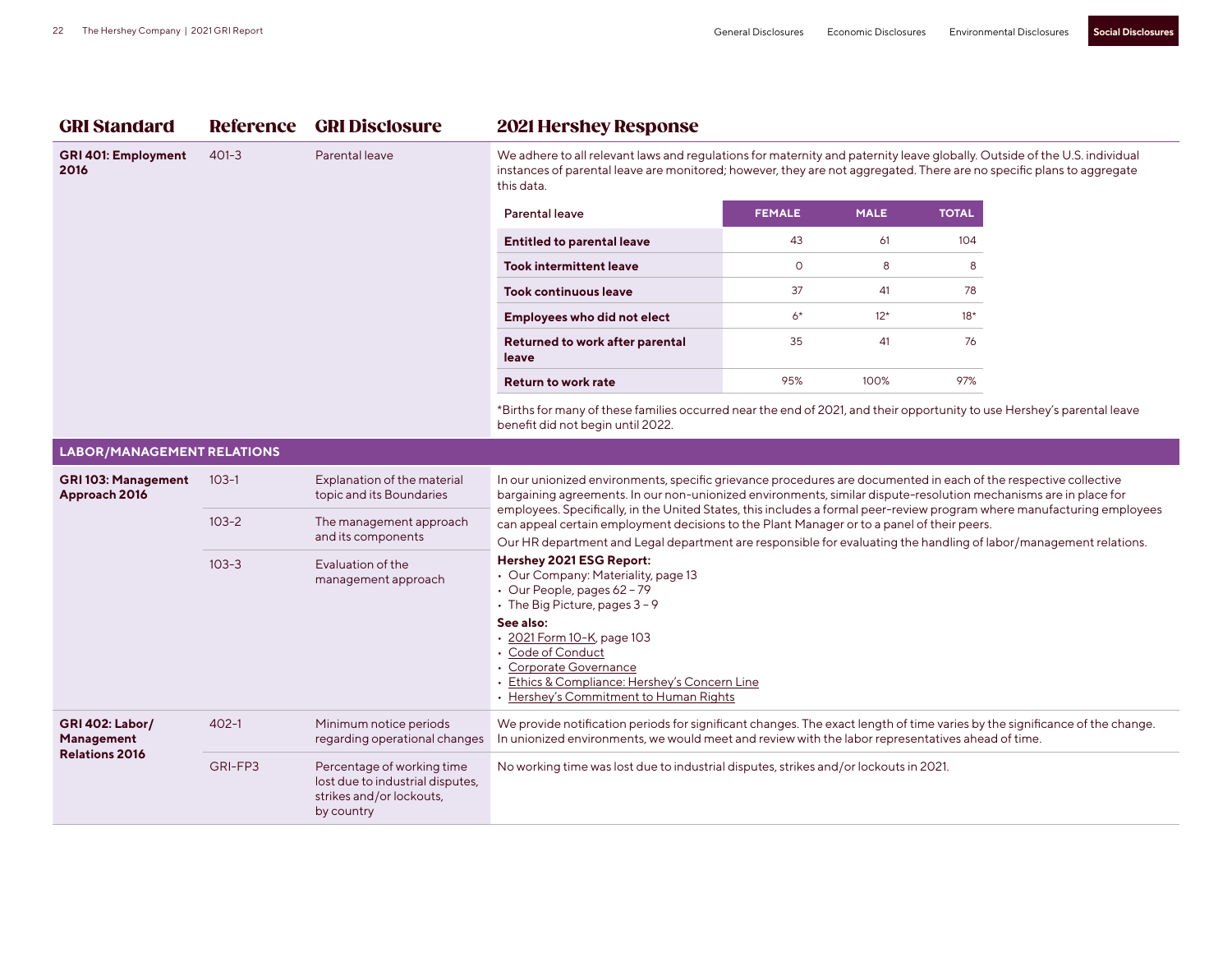| <b>GRI Standard</b>                                              | <b>Reference</b> | <b>GRI Disclosure</b>                                                                                                  | <b>2021 Hershey Response</b>                                                                                                                                                                                                                                                                                                                                                                                                                                                                                                                                                                                                                                                                                                                                                                                                                                                               |
|------------------------------------------------------------------|------------------|------------------------------------------------------------------------------------------------------------------------|--------------------------------------------------------------------------------------------------------------------------------------------------------------------------------------------------------------------------------------------------------------------------------------------------------------------------------------------------------------------------------------------------------------------------------------------------------------------------------------------------------------------------------------------------------------------------------------------------------------------------------------------------------------------------------------------------------------------------------------------------------------------------------------------------------------------------------------------------------------------------------------------|
| <b>OCCUPATIONAL HEALTH AND SAFETY</b>                            |                  |                                                                                                                        |                                                                                                                                                                                                                                                                                                                                                                                                                                                                                                                                                                                                                                                                                                                                                                                                                                                                                            |
| <b>GRI 103: Management</b><br>Approach 2016                      | $103-1$          | Explanation of the material<br>topic and its Boundaries                                                                | Hershey 2021 ESG Report:<br>• Our Company: Materiality, page 13<br>• Our People: Keeping People Safe, page 64                                                                                                                                                                                                                                                                                                                                                                                                                                                                                                                                                                                                                                                                                                                                                                              |
|                                                                  | $103 - 2$        | The management approach<br>and its components                                                                          | $\cdot$ The Big Picture, pages 3 - 9<br>See also:                                                                                                                                                                                                                                                                                                                                                                                                                                                                                                                                                                                                                                                                                                                                                                                                                                          |
|                                                                  | $103 - 3$        | Evaluation of the<br>management approach                                                                               | • Code of Conduct<br>· Corporate Governance                                                                                                                                                                                                                                                                                                                                                                                                                                                                                                                                                                                                                                                                                                                                                                                                                                                |
| <b>GRI 403:</b><br><b>Occupational Health</b><br>and Safety 2018 | $403 - 1$        | Occupational health and<br>safety management system                                                                    | Hershey 2021 ESG Report:<br>• Our People: Keeping People Safe, page 64                                                                                                                                                                                                                                                                                                                                                                                                                                                                                                                                                                                                                                                                                                                                                                                                                     |
|                                                                  | $403 - 2$        | Hazard identification, risk<br>assessment, and incident<br>investigation                                               | Hershey uses job hazard assessment and analysis tools to conduct risk assessments for employees and for workers who are not<br>employees but whose work and/or workplace is controlled by the organization. Our new Environmental, Health and Safety<br>(EHS) information management system (SAP) allows workers to report work-related hazards and hazardous situations. Any<br>incidents that occur are reported on our internal SAP database, which collects and tracks EHS data from our sites worldwide.<br>If an injury is involved, once the employee has received any required treatment the supervisor and witnesses perform a root-cause<br>analysis so that learnings can be incorporated into our processes and improvements can be implemented into our approach.<br>Hershey 2021 ESG Report:<br>• Our People: Keeping People Safe, page 64<br>See also:<br>• Code of Conduct |
|                                                                  | $403 - 3$        | Occupational health services                                                                                           | Our manufacturing sites conduct compliance-mandated screenings and health and wellness screenings for employees.<br>Hershey's corporate occupational health group provides guidance on occupational health screening programs to our<br>manufacturing sites.<br>Hershey 2021 ESG Report:<br>• Our People: Keeping People Safe, page 64                                                                                                                                                                                                                                                                                                                                                                                                                                                                                                                                                     |
|                                                                  | $403 - 4$        | Worker participation,<br>consultation, and<br>communication on<br>occupational health<br>and safety                    | The majority of Hershey manufacturing plants have health and safety committees that are made up of employees from<br>across the site.<br>As part of our continual improvement process, we are developing guidelines for the sites to follow in order to standardize<br>EHS committees and to maximize employee engagement on these committees.<br>Hershey 2021 ESG Report:<br>• Our People: Keeping People Safe, page 64                                                                                                                                                                                                                                                                                                                                                                                                                                                                   |
|                                                                  | $403 - 5$        | Worker training on<br>occupational health<br>and safety                                                                | Hershey 2021 ESG Report:<br>• Our People: Keeping People Safe, page 64                                                                                                                                                                                                                                                                                                                                                                                                                                                                                                                                                                                                                                                                                                                                                                                                                     |
|                                                                  | $403 - 6$        | Promotion of worker health                                                                                             | Hershey 2021 ESG Report:<br>· Our People: Keeping People Safe, page 64<br>• Our People: Providing a Caring Employee Experience, pages 65 - 66                                                                                                                                                                                                                                                                                                                                                                                                                                                                                                                                                                                                                                                                                                                                              |
|                                                                  | $403 - 7$        | Prevention and mitigation<br>of occupational health and<br>safety impacts directly linked<br>by business relationships | Hershey 2021 ESG Report:<br>• Our People: Keeping People Safe, page 64<br>• Our People: Providing a Caring Employee Experience, pages 65 - 66                                                                                                                                                                                                                                                                                                                                                                                                                                                                                                                                                                                                                                                                                                                                              |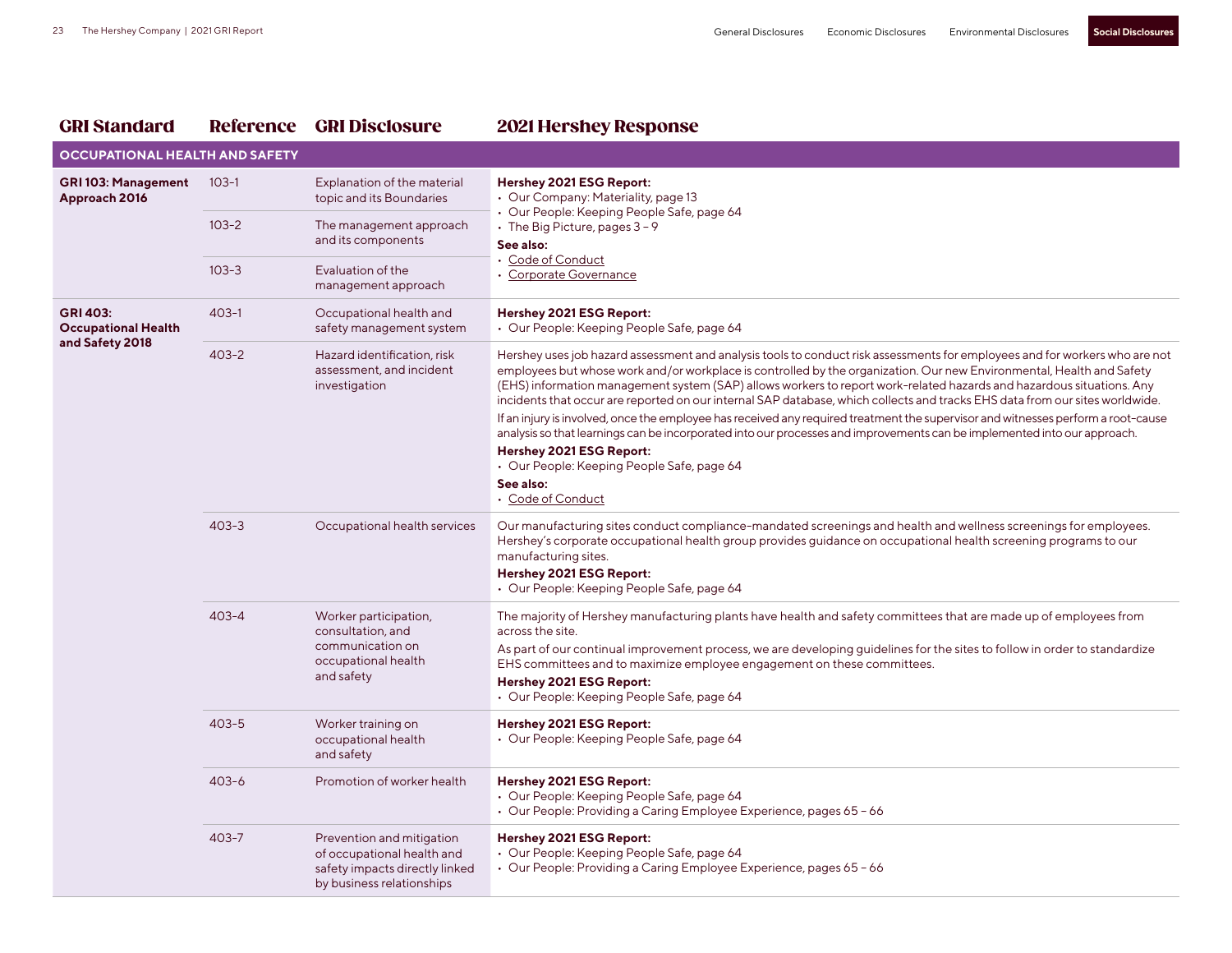| <b>GRI Standard</b>                                              | <b>Reference</b> | <b>GRI Disclosure</b>                                                                      | <b>2021 Hershey Response</b>                                                                                                                                                                                                                                                  |              |               |             |  |
|------------------------------------------------------------------|------------------|--------------------------------------------------------------------------------------------|-------------------------------------------------------------------------------------------------------------------------------------------------------------------------------------------------------------------------------------------------------------------------------|--------------|---------------|-------------|--|
| <b>GRI 403:</b><br><b>Occupational Health</b><br>and Safety 2018 | $403 - 8$        | Workers covered by an<br>occupational health and<br>safety management system               | Hershey 2021 ESG Report:<br>· Our People: Keeping People Safe, page 64                                                                                                                                                                                                        |              |               |             |  |
|                                                                  | $403 - 9$        | Work-related injuries                                                                      | Hershey 2021 ESG Report:<br>• Our People: Keeping People Safe, page 64<br>• Our People: Safety, page 79<br>Omission: a. ii, a. iv, b, c, International commercial operations: We consider the remaining requests of this indicator to<br>be confidential.                     |              |               |             |  |
|                                                                  | $403 - 10$       | Work-related ill health                                                                    | We had zero work-related deaths from ill health in 2021.<br>Hershey 2021 ESG Report:<br>• Our People: Keeping People Safe, page 64<br>• Our People: Safety, page 79<br>Omission: a. ii-iii, b. ii-iii, c: We consider work-related ill health to be confidential information. |              |               |             |  |
| <b>TRAINING AND EDUCATION</b>                                    |                  |                                                                                            |                                                                                                                                                                                                                                                                               |              |               |             |  |
| <b>GRI 103: Management</b><br>Approach 2016                      | $103-1$          | Explanation of the material<br>topic and its Boundaries                                    | Our Senior Vice President, Chief Human Resources Officer has strategic oversight over Hershey's HR policies and<br>talent management.                                                                                                                                         |              |               |             |  |
|                                                                  | $103 - 2$        | The management approach<br>and its components                                              | Hershey 2021 ESG Report:<br>• Our Company: Materiality, page 13<br>· Our People: Providing a Caring Employee Experience, pages 65 - 66<br>$\cdot$ The Big Picture, pages $3 - 9$<br>See also:<br>• Code of Conduct<br>• Corporate Governance                                  |              |               |             |  |
|                                                                  | $103 - 3$        | Evaluation of the<br>management approach                                                   |                                                                                                                                                                                                                                                                               |              |               |             |  |
| GRI 404: Training and                                            | 404-1            | Average hours of training per<br>year per employee                                         | 2021 average hours of training per year per employee                                                                                                                                                                                                                          |              |               |             |  |
| <b>Education 2016</b>                                            |                  |                                                                                            |                                                                                                                                                                                                                                                                               | <b>TOTAL</b> | <b>FEMALE</b> | <b>MALE</b> |  |
|                                                                  |                  |                                                                                            | <b>Total</b>                                                                                                                                                                                                                                                                  | 9.6          | 8.4           | 10.6        |  |
|                                                                  |                  |                                                                                            | <b>Full-time</b>                                                                                                                                                                                                                                                              | 9.8          | 8.6           | 10.9        |  |
|                                                                  |                  |                                                                                            | Part-time                                                                                                                                                                                                                                                                     | 6.7          | 6.6           | 6.9         |  |
|                                                                  |                  |                                                                                            | Note: The average hours of training shown above are based only on training hours logged through Hershey's Learning and Development<br>Program. These hours do not account for outside team or individual training programs not offered through Hershey's centralized system.  |              |               |             |  |
|                                                                  | $404 - 2$        | Programs for upgrading<br>employee skills and transition<br>assistance programs            | Hershey 2021 ESG Report:<br>• Our People: More Pathways to GROW, pages 71 - 72<br>• Our People: Providing a Caring Employee Experience, pages 65 - 66<br>• Our People: Stronger Together, page 63<br>See also:<br>• Hershey Careers: Benefits                                 |              |               |             |  |
|                                                                  | $404 - 3$        | Percentage of employees<br>receiving regular performance<br>and career development reviews | Salaried employees receive regular performance and career-development reviews.                                                                                                                                                                                                |              |               |             |  |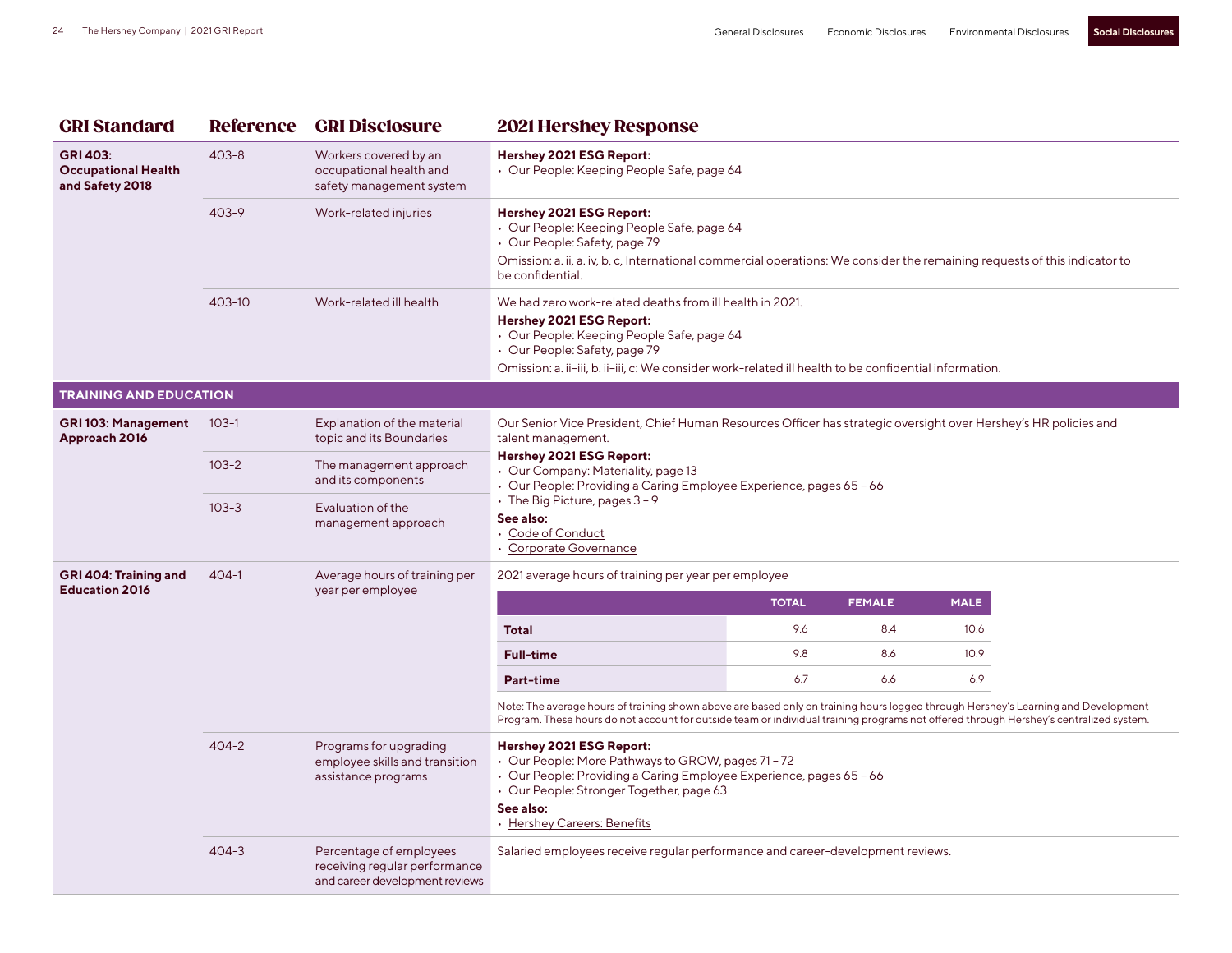| <b>GRI Standard</b>                                               | <b>Reference</b> | <b>GRI Disclosure</b>                                        | <b>2021 Hershey Response</b>                                                                                                                                                                                                                                                                                                                        |
|-------------------------------------------------------------------|------------------|--------------------------------------------------------------|-----------------------------------------------------------------------------------------------------------------------------------------------------------------------------------------------------------------------------------------------------------------------------------------------------------------------------------------------------|
| DIVERSITY AND EQUAL OPPORTUNITY                                   |                  |                                                              |                                                                                                                                                                                                                                                                                                                                                     |
| <b>GRI 103: Management</b><br>Approach 2016                       | $103 - 1$        | Explanation of the material<br>topic and its Boundaries      | Hershey 2021 ESG Report:<br>• Our Company: Corporate Governance, pages 11 - 12                                                                                                                                                                                                                                                                      |
|                                                                   | $103 - 2$        | The management approach<br>and its components                | • Our Company: Materiality, page 13<br>• Our People: Accelerating DEI Efforts at Hershey, page 67<br>• Responsible Sourcing and Human Rights: Human Rights Across Our Value Chain, pages 34 - 37                                                                                                                                                    |
|                                                                   | $103 - 3$        | Evaluation of the<br>management approach                     | $\cdot$ The Big Picture, pages $3 - 9$<br>See also:<br>2021 Form 10-K, page 7<br>2022 Proxy Statement: The Hershey Company Purpose and Values-Our Shared Goodness Promise-Our People,<br>page 15<br><b>Board of Directors</b><br>Code of Conduct<br>Corporate Governance<br>Equal Employment Opportunity (EEO) Policy<br>• Supplier Code of Conduct |
| <b>GRI 405: Diversity</b><br>and Equal<br><b>Opportunity 2016</b> | $405 - 1$        | Diversity of governance<br>bodies and employees              | Hershey 2021 ESG Report:<br>• Our Company: Corporate Governance, pages 11 - 12<br>• Our People: Our Progress, pages 74 - 79<br>• The Big Picture: Spotlight 2021, page 5                                                                                                                                                                            |
|                                                                   | $405 - 2$        | Ratio of basic salary and<br>remuneration of women<br>to men | Hershey 2021 ESG Report:<br>• Our People: Accelerating DEI Efforts at Hershey, page 67<br>• Our People: Our Progress, pages 74 - 79<br>• The Big Picture: Progress Against Our Priority Goals, pages 7 - 8<br>See also:<br>2022 Proxy Statement: The Hershey Company Purpose and Values-Our Shared Goodness Promise-Our People,<br>page 15          |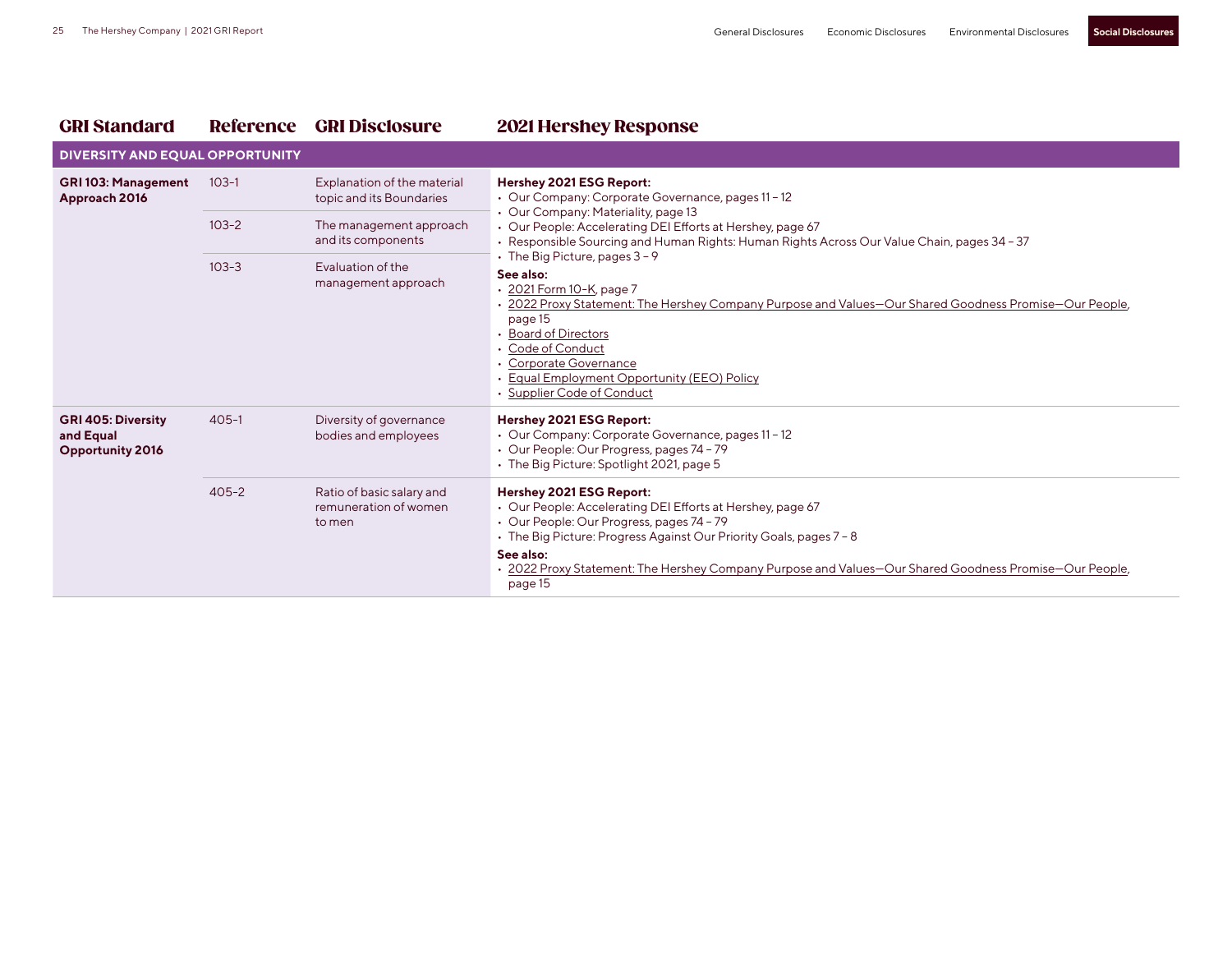| <b>GRI Standard</b>                                     | <b>Reference</b> | <b>GRI Disclosure</b>                                       | <b>2021 Hershey Response</b>                                                                                                                                                                                                                                                                                                                                                                                                                            |
|---------------------------------------------------------|------------------|-------------------------------------------------------------|---------------------------------------------------------------------------------------------------------------------------------------------------------------------------------------------------------------------------------------------------------------------------------------------------------------------------------------------------------------------------------------------------------------------------------------------------------|
| <b>NON-DISCRIMINATION</b>                               |                  |                                                             |                                                                                                                                                                                                                                                                                                                                                                                                                                                         |
| <b>GRI 103: Management</b><br>Approach 2016             | $103 - 1$        | Explanation of the material<br>topic and its Boundaries     | We expect all managers to maintain a safe, respectful and inclusive climate in accordance with our company values<br>and behaviors. Managers are expected to promptly report any concerns or allegations of discrimination or harassment.                                                                                                                                                                                                               |
|                                                         | $103 - 2$        | The management approach<br>and its components               | Failure to do so may result in disciplinary action. All corporate employees are required to take our Discrimination and<br>Harassment and Code of Conduct training annually. All corporate new hires complete this training during on-boarding.<br>Our manufacturing employees are required to take the Code of Conduct training every other year, while certifying annually                                                                            |
|                                                         | $103 - 3$        | Evaluation of the<br>management approach                    | that they have read the Code of Conduct and that they understand and agree to abide by its requirements. Both trainings<br>provide in-depth information around education and awareness of, and responsiveness to, discriminatory situations.                                                                                                                                                                                                            |
|                                                         |                  |                                                             | In 2021, we revised our Discrimination and Harassment training globally. In addition, we have an Inappropriate Conduct in<br>the Workplace Policy and other similar policies that govern behavior in the workplace, to which all employees have access.                                                                                                                                                                                                 |
|                                                         |                  |                                                             | We expect all employees who feel they may have experienced or witnessed discrimination to immediately report the<br>incident(s) to their manager, another manager, HR or the Concern Line. Vendors or contractors can use the same methods<br>for reporting. We monitor all employee issues through our compliance-reporting measures and documentation. This<br>monitoring helps us determine any additional training or resources that may be needed. |
|                                                         |                  |                                                             | Hershey 2021 ESG Report:<br>• Our Company: Materiality, page 13<br>• Our People, pages 62 - 79<br>• The Big Picture, pages 3 - 9<br>See also:<br>• Code of Conduct                                                                                                                                                                                                                                                                                      |
|                                                         |                  |                                                             | • Equal Employment Opportunity (EEO) Policy<br>· Ethics & Compliance: Hershey's Concern Line<br>· Supplier Code of Conduct                                                                                                                                                                                                                                                                                                                              |
| <b>GRI 406: Non-</b><br><b>Discrimination 2016</b>      | $406 - 1$        | Incidents of discrimination<br>and corrective actions taken | During 2021, in the U.S., Hershey did not have judicial or administrative determinations that it had committed any incidents<br>of discrimination.                                                                                                                                                                                                                                                                                                      |
|                                                         |                  |                                                             | At our operations in countries outside of the U.S., discrimination is treated differently under legal and cultural norms. These<br>differences create challenges in collecting specific information to constitute a response to this disclosure. Having said that,<br>we have no record of any judicial or administrative findings of incidents of discrimination at any of our locations.                                                              |
| <b>FREEDOM OF ASSOCIATION AND COLLECTIVE BARGAINING</b> |                  |                                                             |                                                                                                                                                                                                                                                                                                                                                                                                                                                         |
| <b>GRI 103: Management</b><br>Approach 2016             | $103-1$          | Explanation of the material<br>topic and its Boundaries     | Our HR department and Legal department are responsible for the evaluation of the management of freedom of association<br>and collective bargaining.                                                                                                                                                                                                                                                                                                     |
|                                                         | $103 - 2$        | The management approach<br>and its components               | Hershey 2021 ESG Report:<br>• Our Company: Materiality, page 13<br>$\cdot$ Our People, pages 62 - 79                                                                                                                                                                                                                                                                                                                                                    |
|                                                         | $103 - 3$        | Evaluation of the<br>management approach                    | • Our People: Providing a Caring Employee Experience, pages 65 - 66<br>• The Big Picture, pages 3 - 9<br>See also:<br>• 2021 Form 10-K, page 6<br>• Corporate Governance                                                                                                                                                                                                                                                                                |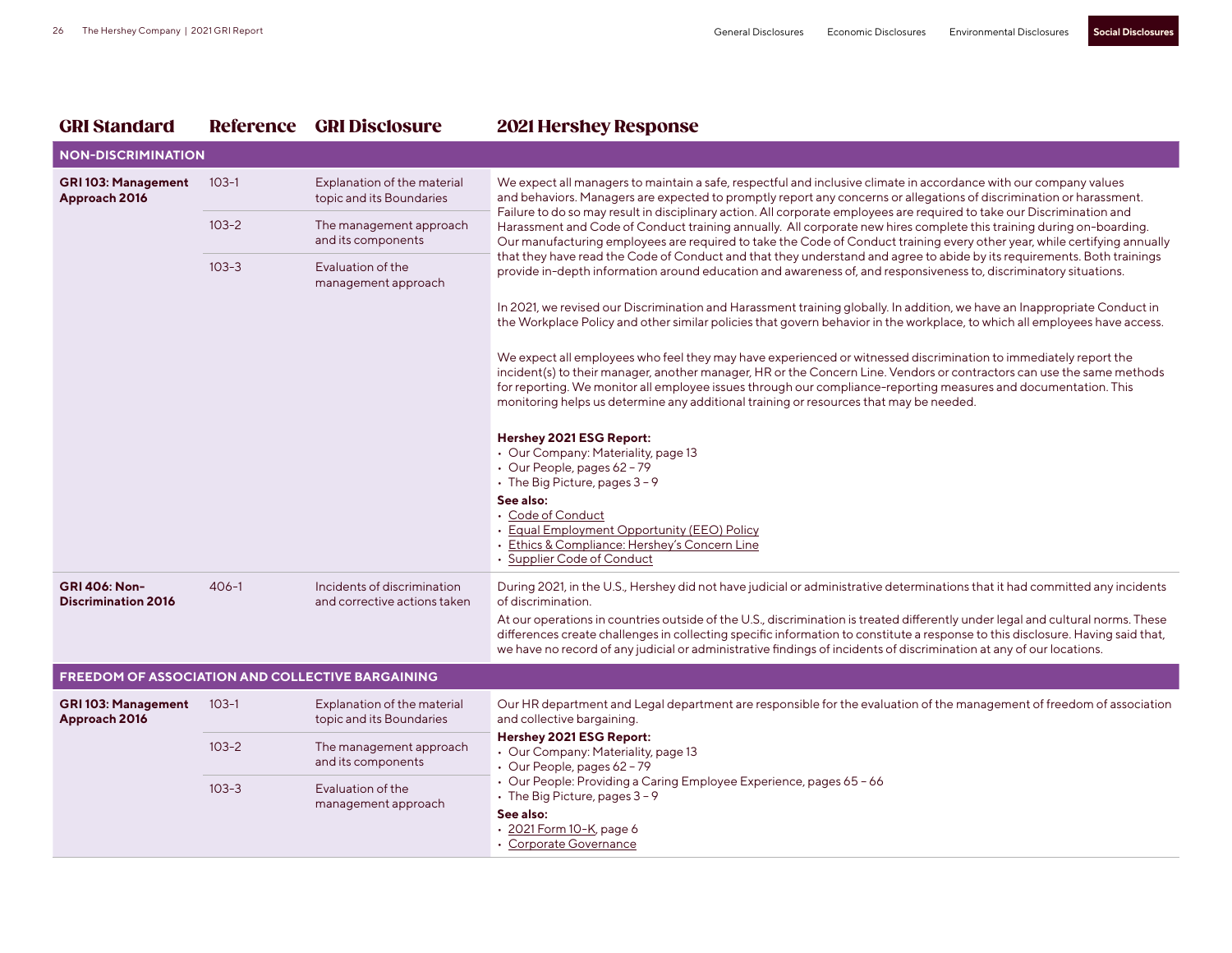| <b>GRI Standard</b>                                                                   | <b>Reference</b> | <b>GRI Disclosure</b>                                                           | <b>2021 Hershey Response</b>                                                                                                                                                                                                                                                                                                                                                                                                                                                                                               |  |  |
|---------------------------------------------------------------------------------------|------------------|---------------------------------------------------------------------------------|----------------------------------------------------------------------------------------------------------------------------------------------------------------------------------------------------------------------------------------------------------------------------------------------------------------------------------------------------------------------------------------------------------------------------------------------------------------------------------------------------------------------------|--|--|
| <b>GRI 407: Freedom</b><br>of Association and<br><b>Collective Bargaining</b><br>2016 | $407-1$          | Operations and suppliers at<br>significant risk for incidents<br>of child labor | Hershey recognizes and respects our employees' right to freedom of association and to collective bargaining within federal<br>and local laws and regulations. In 2021, we educated employees and contested union-organizing efforts in Malaysia and<br><b>Stuarts Draft.</b><br>We maintain a Supplier Code of Conduct that sets forth our expectations of suppliers and contractors regarding key<br>business practices, including the right of employees to freely associate.<br>See also:<br>• Supplier Code of Conduct |  |  |
| <b>CHILD LABOR</b>                                                                    |                  |                                                                                 |                                                                                                                                                                                                                                                                                                                                                                                                                                                                                                                            |  |  |
| <b>GRI 103: Management</b><br>Approach 2016                                           | $103 - 1$        | Explanation of the material<br>topic and its Boundaries                         | Hershey 2021 ESG Report:<br>• Cocoa: Cocoa For Good, page 21                                                                                                                                                                                                                                                                                                                                                                                                                                                               |  |  |
|                                                                                       | $103 - 2$        | The management approach<br>and its components                                   | Responsible Sourcing and Human Rights: Human Rights Across Our Value Chain, pages 34 - 37<br>• Responsible Sourcing and Human Rights: Responsible Sourcing, pages 39 - 42<br>• Our Company: Corporate Governance, pages 11 - 12                                                                                                                                                                                                                                                                                            |  |  |
|                                                                                       | $103 - 3$        | Evaluation of the<br>management approach                                        | • Our Company: Materiality, page 13<br>• The Big Picture: Our ESG Priorities, page 6<br>See also:<br>Child Labor Monitoring and Remediation System<br>Cocoa<br>· Hershey's Commitment to Human Rights<br>• UNGPRF Report                                                                                                                                                                                                                                                                                                   |  |  |
| <b>GRI 408: Child Labor</b><br>2016                                                   | $408 - 1$        | Operations and suppliers at<br>significant risk for incidents of<br>child labor | Hershey 2021 ESG Report:<br>· Cocoa: Cocoa For Good, page 21<br>• Responsible Sourcing and Human Rights: Human Rights Across Our Value Chain, pages 34 - 37<br>• The Big Picture: Progress Against Our Priority Goals, pages 7 - 8<br>• The Big Picture: Spotlight 2021, page 5<br>See also:<br>Child Labor Monitoring and Remediation System<br>Cocoa<br>• Hershey's Commitment to Human Rights<br>· Palm Oil Grievance Log                                                                                               |  |  |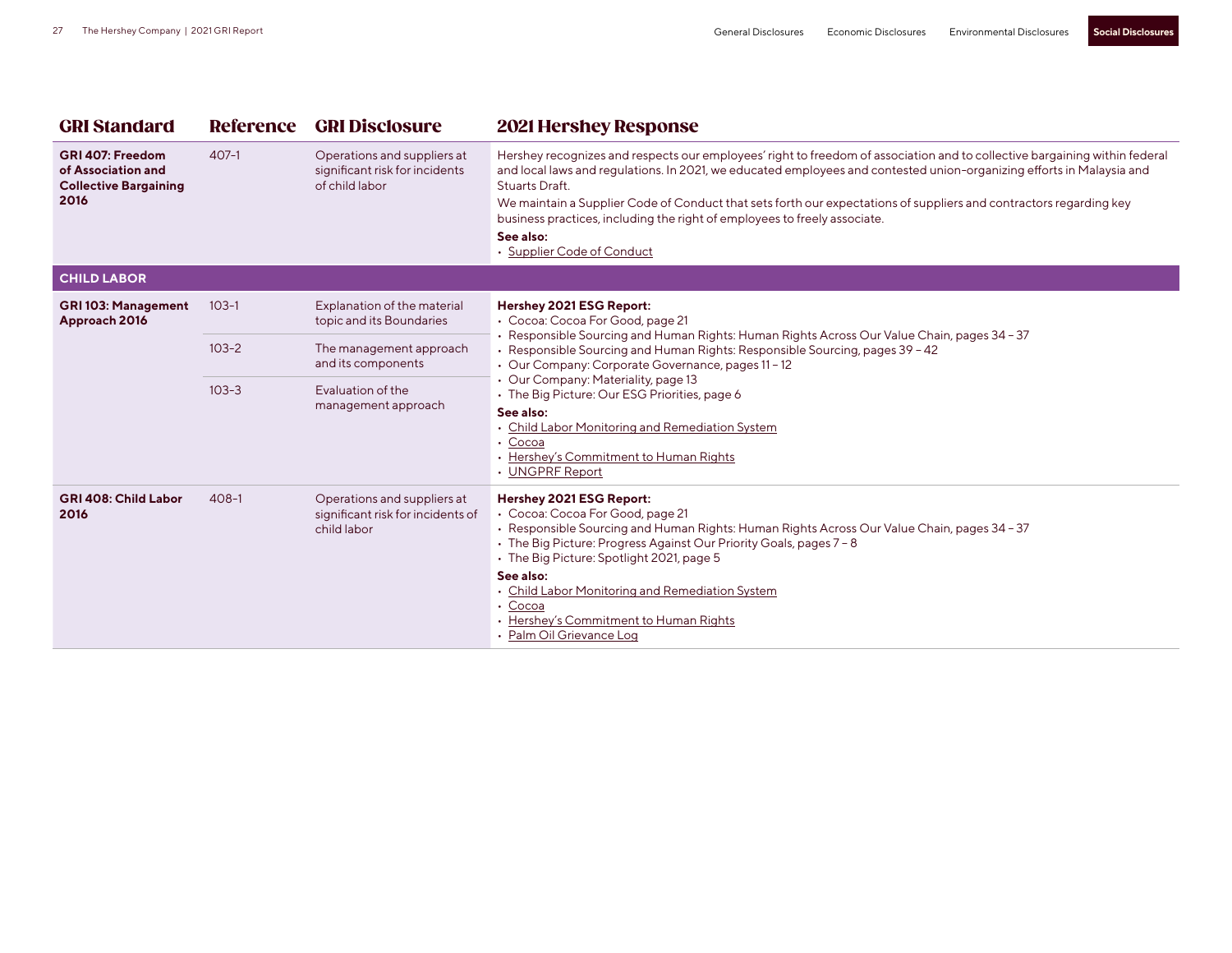| <b>GRI Standard</b>                                   | <b>Reference</b> | <b>GRI Disclosure</b>                                                                          | <b>2021 Hershey Response</b>                                                                                                                                                                                                                                                                                                                                                                                                                                                                                                                                                     |
|-------------------------------------------------------|------------------|------------------------------------------------------------------------------------------------|----------------------------------------------------------------------------------------------------------------------------------------------------------------------------------------------------------------------------------------------------------------------------------------------------------------------------------------------------------------------------------------------------------------------------------------------------------------------------------------------------------------------------------------------------------------------------------|
| <b>FORCED OR COMPULSORY LABOR</b>                     |                  |                                                                                                |                                                                                                                                                                                                                                                                                                                                                                                                                                                                                                                                                                                  |
| <b>GRI 103: Management</b><br>Approach 2016           | $103 - 1$        | Explanation of the material<br>topic and its Boundaries                                        | Hershey 2021 ESG Report:<br>• Cocoa: Cocoa For Good, page 21                                                                                                                                                                                                                                                                                                                                                                                                                                                                                                                     |
|                                                       | $103 - 2$        | The management approach<br>and its components                                                  | • Our Company: Corporate Governance, pages 11-12<br>• Our Company: Materiality, page 13<br>• Responsible Sourcing and Human Rights: Human Rights Across Our Value Chain, pages 34 - 37                                                                                                                                                                                                                                                                                                                                                                                           |
|                                                       | $103 - 3$        | Evaluation of the<br>management approach                                                       | • The Big Picture: Our ESG Priorities, page 6<br>See also:<br>Child Labor Monitoring and Remediation System<br>• Cocoa<br>• Embedding Responsible Recruitment and Employment<br>• Ethics & Compliance: Hershey's Concern Line<br>• Hershey's Commitment to Human Rights<br>• Palm Oil Grievance Process<br>• Palm Oil Sourcing<br>• Responsible Pulp and Paper Sourcing Policy<br>· Responsible Recruiting & Employment Policy<br>· Responsible Sourcing Program Guidebook<br>• Statement Against Slavery and Human Trafficking<br>• Supplier Code of Conduct<br>• UNGPRF Report |
| GRI 409: Forced or<br><b>Compulsory Labor</b><br>2016 | $409-1$          | Operations and suppliers at<br>significant risk for incidents of<br>forced or compulsory labor | Hershey 2021 ESG Report:<br>• Cocoa: Cocoa For Good, page 21<br>• Responsible Sourcing and Human Rights: Human Rights Across Our Value Chain, pages 34 - 37<br>• Responsible Sourcing and Human Rights: Responsible Sourcing, pages 39 - 42<br>• The Big Picture: Spotlight 2021, page 5<br>See also:<br>• Child Labor Monitoring and Remediation System<br>$\cdot$ Cocoa<br>• Hershey's Commitment to Human Rights<br>• Palm Oil Grievance Log<br>• Palm Oil Sourcing<br>• Responsible Recruiting & Employment Policy<br>• Statement Against Slavery and Human Trafficking      |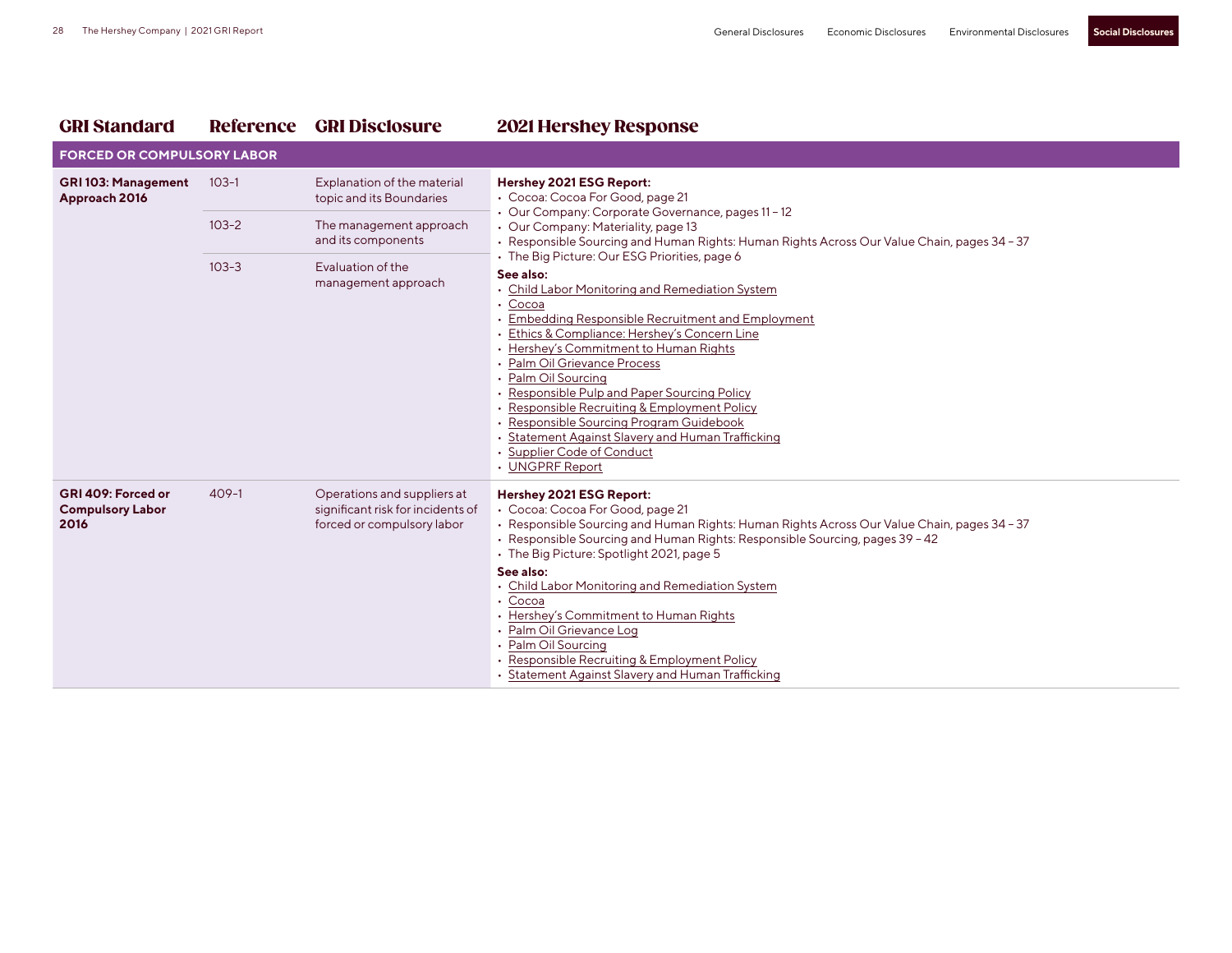| <b>GRI Standard</b>                                     | <b>Reference</b> | <b>GRI Disclosure</b>                                                                 | <b>2021 Hershey Response</b>                                                                                                                                                                                                                                                                                                                                                                                                                                                                   |
|---------------------------------------------------------|------------------|---------------------------------------------------------------------------------------|------------------------------------------------------------------------------------------------------------------------------------------------------------------------------------------------------------------------------------------------------------------------------------------------------------------------------------------------------------------------------------------------------------------------------------------------------------------------------------------------|
| <b>RIGHTS OF INDIGENOUS PEOPLES</b>                     |                  |                                                                                       |                                                                                                                                                                                                                                                                                                                                                                                                                                                                                                |
| <b>GRI 103: Management</b><br>Approach 2016             | $103 - 1$        | Explanation of the material<br>topic and its Boundaries                               | Hershey 2021 ESG Report:<br>• Our Company: Materiality, page 13                                                                                                                                                                                                                                                                                                                                                                                                                                |
|                                                         | $103 - 2$        | The management approach<br>and its components                                         | · Responsible Sourcing and Human Rights: Human Rights Across Our Value Chain, pages 34-37<br>$\cdot$ The Big Picture, pages 3 - 9<br>See also:                                                                                                                                                                                                                                                                                                                                                 |
|                                                         | $103 - 3$        | Evaluation of the<br>management approach                                              | • Corporate Governance<br>Hershey's Commitment to Human Rights<br>Responsible Palm Oil Sourcing Policy<br>· Responsible Pulp and Paper Sourcing Policy<br>• Supplier Code of Conduct                                                                                                                                                                                                                                                                                                           |
| GRI 411: Rights of<br><b>Indigenous Peoples</b><br>2016 | $411 - 1$        | Incidents of violations<br>involving rights of indigenous<br>peoples                  | In 2021, The Hershey Company identified a palm oil incident involving rights of indigenous peoples.<br>See also:<br>· Palm Oil Grievance Log                                                                                                                                                                                                                                                                                                                                                   |
| <b>HUMAN RIGHTS ASSESSMENT</b>                          |                  |                                                                                       |                                                                                                                                                                                                                                                                                                                                                                                                                                                                                                |
| GRI 103: Management<br>Approach 2016                    | $103-1$          | Explanation of the material<br>topic and its Boundaries                               | Hershey 2021 ESG Report:<br>• Cocoa: Cocoa For Good, page 21                                                                                                                                                                                                                                                                                                                                                                                                                                   |
|                                                         | $103 - 2$        | The management approach<br>and its components                                         | • Our Company: Corporate Governance, pages 11 - 12<br>• Our Company: Materiality, page 13<br>Responsible Sourcing and Human Rights: Human Rights Across Our Value Chain, pages 34 - 37                                                                                                                                                                                                                                                                                                         |
|                                                         | $103 - 3$        | Evaluation of the<br>management approach                                              | Responsible Sourcing and Human Rights: Responsible Sourcing, pages 39 - 42<br>$\cdot$ The Big Picture, pages $3 - 9$<br>See also:<br>Code of Conduct<br>Corporate Governance<br>Ethics & Compliance: Hershey's Concern Line<br>• Hershey's Commitment to Human Rights<br>Joining Forces to Protect Human Rights<br>Procedures For Submission And Handling Of Complaints Regarding Compliance Matters<br>Responsible Sourcing Supplier Program<br>• Supplier Code of Conduct<br>• UNGPRF Report |
| GRI 412: Human<br><b>Rights Assessment</b><br>2016      | $412 - 1$        | Operations that have been<br>subject to human rights<br>reviews or impact assessments | Hershey 2021 ESG Report:<br>• Cocoa: Cocoa For Good, page 21<br>Responsible Sourcing and Human Rights: Human Rights Across Our Value Chain, pages 34 - 37<br>· Responsible Sourcing and Human Rights: Responsible Sourcing, pages 39 - 42<br>See also:<br>Hershey's Commitment to Human Rights<br>· Statement Against Slavery and Human Trafficking                                                                                                                                            |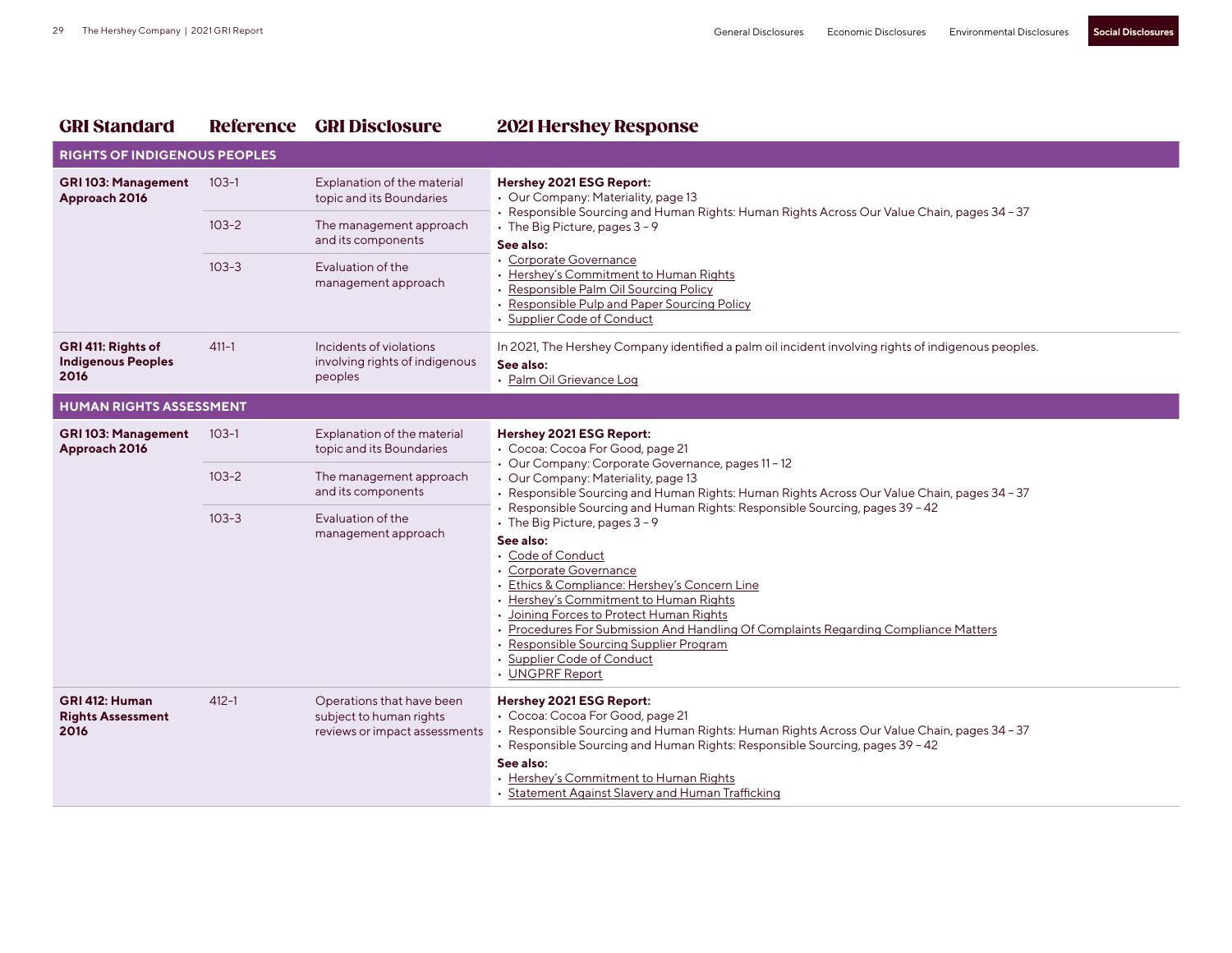| <b>GRI Standard</b>                                | <b>Reference</b> | <b>GRI Disclosure</b>                                                                                                                  | <b>2021 Hershey Response</b>                                                                                                                                                                                                                                                         |  |  |
|----------------------------------------------------|------------------|----------------------------------------------------------------------------------------------------------------------------------------|--------------------------------------------------------------------------------------------------------------------------------------------------------------------------------------------------------------------------------------------------------------------------------------|--|--|
| GRI 412: Human<br><b>Rights Assessment</b><br>2016 | $412 - 2$        | Employee training on human<br>rights policies or procedures                                                                            | Hershey 2021 ESG Report:<br>Responsible Sourcing and Human Rights: Human Rights Across Our Value Chain, pages 34 - 37<br>See also:<br>Code of Conduct<br>• Hershey's Commitment to Human Rights<br>• Human Rights Due Diligence: Mandatory Employee Training                         |  |  |
|                                                    | $412 - 3$        | Significant investment<br>agreements and contracts<br>that include human rights<br>clauses or that underwent<br>human rights screening | Hershey 2021 ESG Report:<br>• Responsible Sourcing and Human Rights: Human Rights Across Our Value Chain, pages 34 - 37<br>See also:<br>• Corporate Governance<br>• Hershey's Commitment to Human Rights<br>Responsible Sourcing Supplier Program<br><b>Supplier Code of Conduct</b> |  |  |
| <b>LOCAL COMMUNITIES</b>                           |                  |                                                                                                                                        |                                                                                                                                                                                                                                                                                      |  |  |
| GRI 103: Management<br>Approach 2016               | $103-1$          | Explanation of the material<br>topic and its Boundaries                                                                                | Hershey 2021 ESG Report:<br>• Community, pages 86 - 92<br>• Our Company: Corporate Governance, pages 11 - 12                                                                                                                                                                         |  |  |
|                                                    | $103 - 2$        | The management approach<br>and its components                                                                                          | • Our Company: Materiality, page 13<br>• Responsible Sourcing and Human Rights: Responsible Sourcing, pages 39 - 42                                                                                                                                                                  |  |  |
|                                                    | $103 - 3$        | Evaluation of the<br>management approach                                                                                               | The Big Picture, pages $3 - 9$<br>$\cdot$ Youth, pages 80 - 85<br>See also:<br>• Corporate Governance                                                                                                                                                                                |  |  |
| GRI 413: Local<br><b>Communities 2016</b>          | $413 - 1$        | Operations with local<br>community engagement,<br>impact assessments, and<br>development programs                                      | Hershey 2021 ESG Report:<br>• Community, pages 86 - 92<br>$\cdot$ Youth, pages 80 - 85<br>See also:<br>• Community Impact                                                                                                                                                            |  |  |
|                                                    | $413 - 2$        | Operations with significant<br>actual and potential negative<br>impacts on local communities                                           | Hershey 2021 ESG Report:<br>Environment, pages 48 - 61<br>Responsible Sourcing and Human Rights: Human Rights Across Our Value Chain, pages 34 - 37<br>See also:<br>· Sustainable Development Goals (SDG) Report                                                                     |  |  |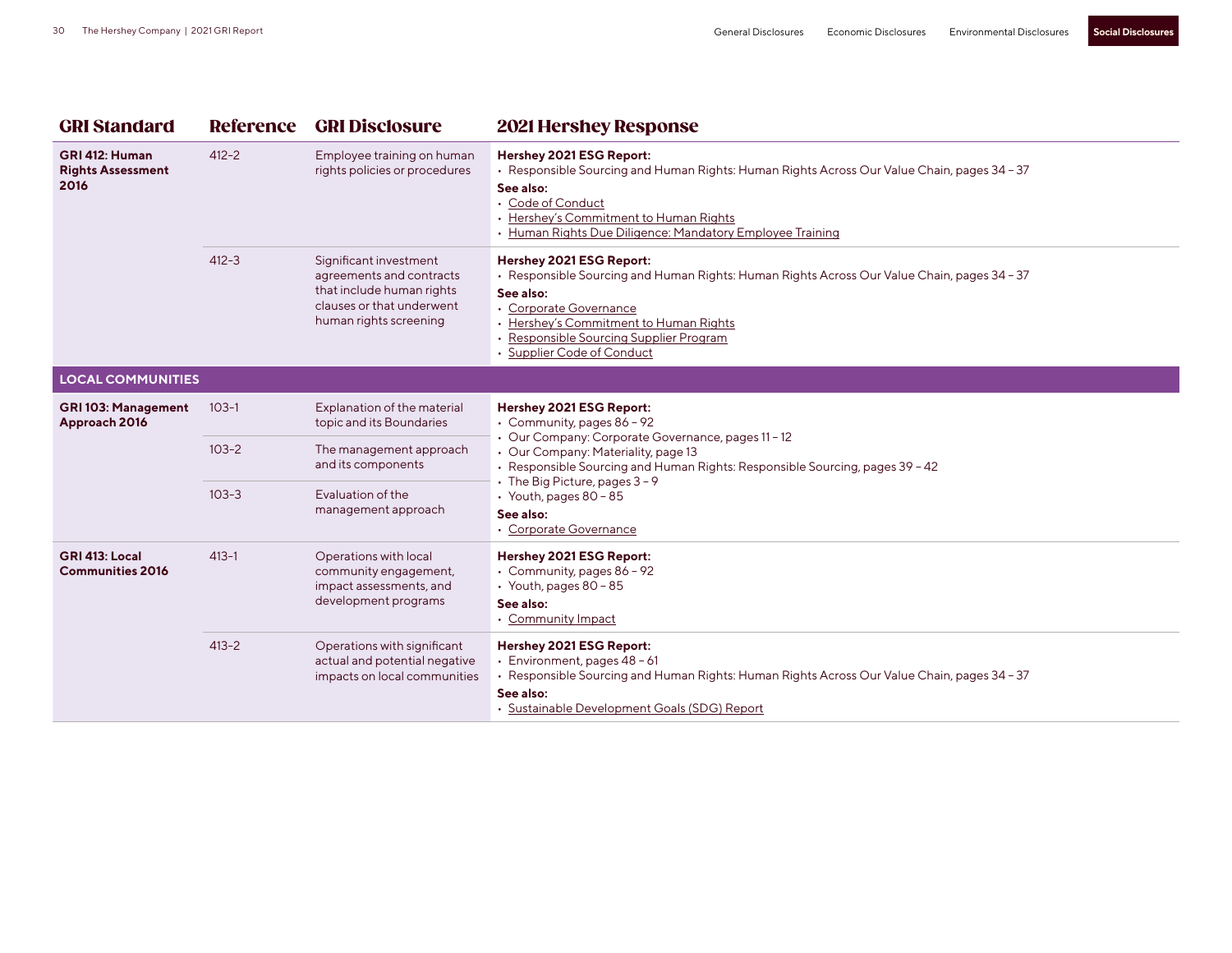| <b>GRI Standard</b>                                   |           | Reference GRI Disclosure                                         | <b>2021 Hershey Response</b>                                                                                                                                                                                                                                                                                                                                                                                                                                                                                                                  |
|-------------------------------------------------------|-----------|------------------------------------------------------------------|-----------------------------------------------------------------------------------------------------------------------------------------------------------------------------------------------------------------------------------------------------------------------------------------------------------------------------------------------------------------------------------------------------------------------------------------------------------------------------------------------------------------------------------------------|
| <b>SUPPLIER SOCIAL ASSESSMENT</b>                     |           |                                                                  |                                                                                                                                                                                                                                                                                                                                                                                                                                                                                                                                               |
| <b>GRI 103: Management</b><br>Approach 2016           | $103-1$   | Explanation of the material<br>topic and its Boundaries          | Hershey 2021 ESG Report:<br>• Cocoa: Cocoa For Good, page 21<br>Our Company: Corporate Governance, pages 11 - 12                                                                                                                                                                                                                                                                                                                                                                                                                              |
|                                                       | $103 - 2$ | The management approach<br>and its components                    | • Our Company: Materiality, page 13<br>· Responsible Sourcing and Human Rights: Human Rights Across Our Value Chain, pages 34-37                                                                                                                                                                                                                                                                                                                                                                                                              |
|                                                       | $103 - 3$ | Evaluation of the<br>management approach                         | • Responsible Sourcing and Human Rights: Where We Source Our Ingredients, page 38<br>• The Big Picture, pages 3 - 9<br>See also:<br>• Human Rights Due Diligence<br>Responsible Recruiting & Employment Policy<br>Responsible Sourcing<br>• Responsible Sourcing Supplier Program<br>· Supplier Code of Conduct                                                                                                                                                                                                                               |
| GRI 414: Supplier<br><b>Social Assessment</b><br>2016 | $414 - 1$ | New suppliers that were<br>screened using social criteria        | All Hershey commercial contracts include language that requires suppliers to adhere to our Supplier Code of Conduct,<br>which outlines our expectations with respect to social issues. In 2021, we established an ingredient supplier and licensee<br>pre-qualification process; we assessed 32 potential suppliers in 2021.<br>Hershey 2021 ESG Report:<br>• Responsible Sourcing and Human Rights: Human Rights Across Our Value Chain, pages 34 - 37<br>See also:<br>• Responsible Sourcing Supplier Program<br>• Supplier Code of Conduct |
|                                                       | $414 - 2$ | Negative social impacts in the<br>supply chain and actions taken | In 2021, we enrolled 100% of our originally identified high-risk suppliers into our Responsible Sourcing Supplier Program.<br>Assessing social impact is part of the program's due diligence.<br>Hershey 2021 ESG Report:<br>• Responsible Sourcing and Human Rights: Human Rights Across Our Value Chain, pages 34 - 37<br>· Responsible Sourcing and Human Rights: Our Progress, pages 43 - 47<br>· Responsible Sourcing and Human Rights: Responsible Sourcing, pages 39 - 42<br>See also:<br>• Palm Oil Grievance Log                     |
| <b>PUBLIC POLICY</b>                                  |           |                                                                  |                                                                                                                                                                                                                                                                                                                                                                                                                                                                                                                                               |
| GRI 103: Management<br>Approach 2016                  | $103 - 1$ | Explanation of the material<br>topic and its Boundaries          | Hershey 2021 ESG Report:<br>• Our Company: Corporate Governance, pages 11 - 12                                                                                                                                                                                                                                                                                                                                                                                                                                                                |
|                                                       | $103 - 2$ | The management approach<br>and its components                    | $\cdot$ The Big Picture, pages 3 - 9<br>See also:<br>· Advocacy Expenditure Reports                                                                                                                                                                                                                                                                                                                                                                                                                                                           |
|                                                       | $103 - 3$ | Evaluation of the<br>management approach                         | Corporate Governance<br>• Lobbying Disclosure Act Database<br>• Political Action Committee Annual Report 2021                                                                                                                                                                                                                                                                                                                                                                                                                                 |
| <b>GRI 415: Public Policy</b><br>2016                 | $415 - 1$ | Political contributions                                          | Hershey 2021 ESG Report:<br>• Our Company: Lobbying and Transparent Policy, page 12<br>See also:<br><b>Advocacy Expenditure Reports</b><br>• Code of Conduct<br>Political Action Committee Annual Report 2021                                                                                                                                                                                                                                                                                                                                 |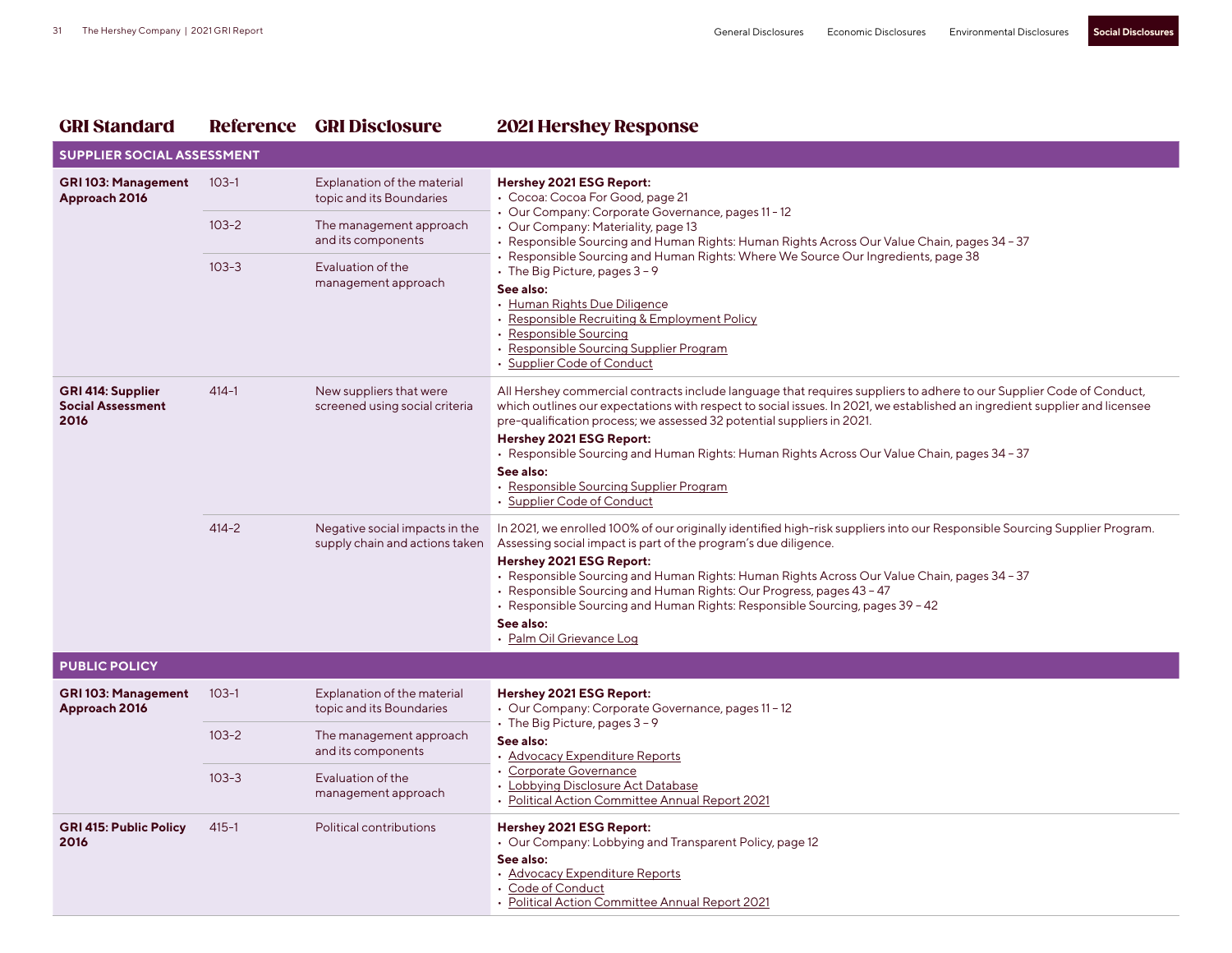| <b>GRI Standard</b>                                          | <b>Reference</b> | <b>GRI Disclosure</b>                                                                                                                                                                                                   | <b>2021 Hershey Response</b>                                                                                                                                                                                                                                                     |
|--------------------------------------------------------------|------------------|-------------------------------------------------------------------------------------------------------------------------------------------------------------------------------------------------------------------------|----------------------------------------------------------------------------------------------------------------------------------------------------------------------------------------------------------------------------------------------------------------------------------|
| <b>CUSTOMER HEALTH AND SAFETY</b>                            |                  |                                                                                                                                                                                                                         |                                                                                                                                                                                                                                                                                  |
| <b>GRI 103: Management</b><br>Approach 2016                  | $103 - 1$        | Explanation of the material<br>topic and its Boundaries                                                                                                                                                                 | Hershey 2021 ESG Report:<br>• Our Company: Excellence in Food Safety, page 16<br>• Our Company: Materiality, page 13<br>• Our Company: Nutrition, Innovation, Choice and Transparency, page 15                                                                                   |
|                                                              | $103 - 2$        | The management approach<br>and its components                                                                                                                                                                           | • The Big Picture, pages 3 - 9<br>See also:                                                                                                                                                                                                                                      |
|                                                              | $103 - 3$        | Evaluation of the<br>management approach                                                                                                                                                                                | 2021 Form 10-K, pages 5 - 6<br>• Code of Conduct<br>• Packaging Supplier Quality Expectations Manual<br>• Supplier Code of Conduct<br>· Supplier Quality Expectations Manual                                                                                                     |
| <b>GRI 416: Customer</b><br><b>Health and Safety</b><br>2016 | $416 - 1$        | Assessment of the health and<br>safety impacts of product and<br>service categories                                                                                                                                     | 100% of our products are designed and produced under a "hazard analysis and risk-based preventive controls" approach.<br>Hershey 2021 ESG Report:<br>• Our Company: Excellence in Food Safety, page 16<br>• Our Company: Nutrition, Innovation, Choice and Transparency, page 15 |
|                                                              | $416 - 2$        | Incidents of non-compliance<br>concerning the health and<br>safety impacts of products<br>and services                                                                                                                  | On a global basis, Hershey conducted one recall of its products during 2021, for a single production code of HERSHEY'S<br>Chocolate Shell Topping. The recall was due to an undeclared almond ingredient and included 4,850 cases, equivalent to<br>5.98 metric tons of product. |
|                                                              | GRI-FP5          | Percentage of production<br>volume manufactured in sites<br>certified by an independent<br>third-party according to<br>internationally recognized<br>food safety management<br>system standards                         | Hershey 2021 ESG Report:<br>• Our Company: Excellence in Food Safety, page 16<br>• Our Company: Nutrition, Innovation, Choice and Transparency, page 15                                                                                                                          |
|                                                              | GRI-FP6          | Percentage of total sales<br>volume of consumer products,<br>by product category, that are<br>lowered in saturated fat, trans<br>fats, sodium and added sugars                                                          | Hershey 2021 ESG Report:<br>• Our Company: Food Safety and Nutrition, page 19                                                                                                                                                                                                    |
|                                                              | GRI-FP7          | Percentage of total sales<br>volume of consumer products,<br>by product category, that<br>contain increased nutritious<br>ingredients like fiber, vitamins,<br>minerals, phytochemicals or<br>functional food additives | Hershey 2021 ESG Report:<br>• Our Company: Food Safety and Nutrition, page 19                                                                                                                                                                                                    |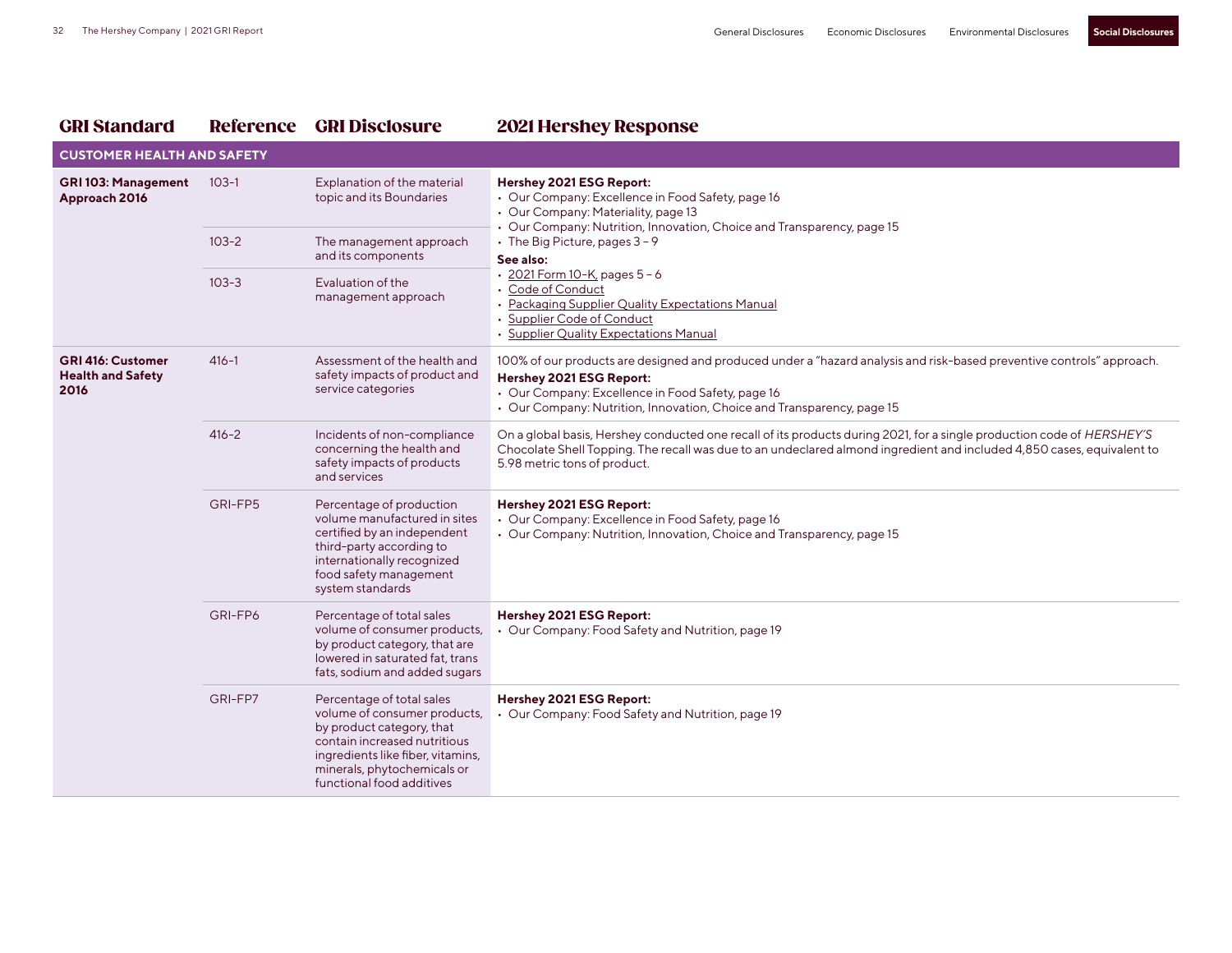| <b>GRI Standard</b>                            |           | Reference GRI Disclosure                                                                              | <b>2021 Hershey Response</b>                                                                                                                                                                                                                                                                                                   |
|------------------------------------------------|-----------|-------------------------------------------------------------------------------------------------------|--------------------------------------------------------------------------------------------------------------------------------------------------------------------------------------------------------------------------------------------------------------------------------------------------------------------------------|
| <b>MARKETING AND LABELING</b>                  |           |                                                                                                       |                                                                                                                                                                                                                                                                                                                                |
| <b>GRI 103: Management</b><br>Approach 2016    | $103-1$   | Explanation of the material<br>topic and its Boundaries                                               | Our Consumer Relations department reviews and answers all consumer-related questions and concerns about the<br>ingredients and labeling on our products. It also proactively reviews social media posts and engages with individual<br>consumers to ensure our labeling and marketing practices align with their expectations. |
|                                                | $103 - 2$ | The management approach<br>and its components                                                         | Hershey 2021 ESG Report:<br>• Our Company: Excellence in Food Safety, page 16<br>• Our Company: Marketing Responsibly, page 17                                                                                                                                                                                                 |
|                                                | $103 - 3$ | Evaluation of the<br>management approach                                                              | • Our Company: Materiality, page 13<br>• Our Company: Nutrition, Innovation, Choice and Transparency, page 15<br>• The Big Picture, pages 3 - 9                                                                                                                                                                                |
|                                                |           |                                                                                                       | See also:<br>• Children's Food and Beverage Advertising Initiative: The Hershey Company Pledge<br>• Corporate Governance<br>• SmartLabel™<br>· The Ingredients Inside your Favorite Hershey Products                                                                                                                           |
| <b>GRI 417: Marketing</b><br>and Labeling 2016 | $417 - 1$ | Requirements for product<br>and service information and<br>labeling                                   | Hershey 2021 ESG Report:<br>• Our Company: Marketing Responsibly, page 17<br>• Our Company: Nutrition, Innovation, Choice and Transparency, page 15<br>See also:<br>• Position Statement on GMO Disclosures<br>• SmartLabel™                                                                                                   |
|                                                | $417 - 2$ | Incidents of non-compliance<br>concerning product and service<br>information and labeling             | There have been no material noncompliances with labeling laws or regulations.                                                                                                                                                                                                                                                  |
|                                                | $417 - 3$ | Incidents of non-compliance<br>concerning marketing<br>communications                                 | There have been no material noncompliances concerning marketing communications.                                                                                                                                                                                                                                                |
| <b>CUSTOMER PRIVACY</b>                        |           |                                                                                                       |                                                                                                                                                                                                                                                                                                                                |
| <b>GRI 103: Management</b><br>Approach 2016    | $103-1$   | Explanation of the material<br>topic and its Boundaries                                               | Hershey 2021 ESG Report:<br>• Our Company: Corporate Governance, pages 11 - 12<br>• Our Company: Materiality, page 13                                                                                                                                                                                                          |
|                                                | $103 - 2$ | The management approach<br>and its components                                                         | · Our Company: Staying Agile Through Change, page 18<br>• The Big Picture, pages 3 - 9                                                                                                                                                                                                                                         |
|                                                | $103 - 3$ | Evaluation of the<br>management approach                                                              | See also:<br>• Code of Conduct<br>• Corporate Governance<br>• Hershey Website Privacy Policy                                                                                                                                                                                                                                   |
| <b>GRI 418: Customer</b><br>Privacy 2016       | $418 - 1$ | Substantiated complaints<br>concerning breaches of<br>customer privacy and losses of<br>customer data | Hershey has not received any substantiated complaints concerning breaches of customer privacy.                                                                                                                                                                                                                                 |